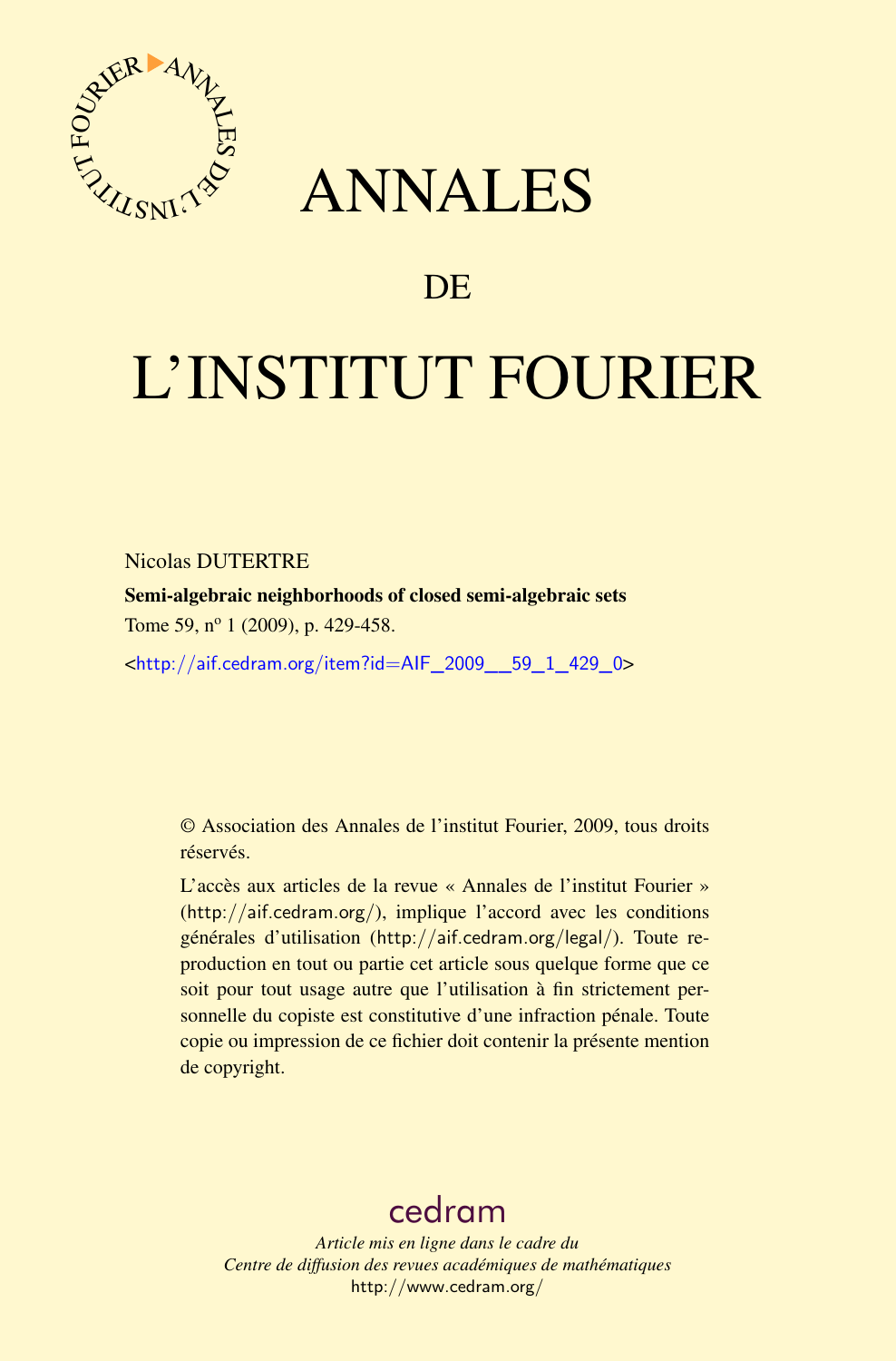#### SEMI-ALGEBRAIC NEIGHBORHOODS OF CLOSED SEMI-ALGEBRAIC SETS

#### **by Nicolas DUTERTRE**

ABSTRACT. — Given a closed (not necessarly compact) semi-algebraic set  $X$  in  $\mathbb{R}^n$ , we construct a non-negative semi-algebraic  $\mathcal{C}^2$  function f such that  $X=f^{-1}(0)$ and such that for  $\delta > 0$  sufficiently small, the inclusion of X in  $f^{-1}([0,\delta])$  is a retraction. As a corollary, we obtain several formulas for the Euler characteristic of X.

Résumé. — Étant donné un ensemble semi-algébrique fermé (non nécessairement compact) X de  $\mathbb{R}^n$ , nous construisons une fonction semi-algébrique f positive et de classe  $\mathcal{C}^2$  telle que  $X = f^{-1}(0)$  et telle que pour  $\delta > 0$  suffisamment petit, l'inclusion de X dans  $f^{-1}([0, δ])$  soit une rétraction. En corollaire, nous obtenons plusieurs formules pour la caractéristique d'Euler de X.

#### **1. Introduction**

Let X be a compact algebraic set in  $\mathbb{R}^n$ . The set X is the set of zeros of a nonnegative polynomial function  $f$ . This function  $f$  may not be proper as it is explained by the following example due to H. King: let

$$
f(x,y) = (x^{2} + y^{2})((y(x^{2} + 1) - 1)^{2} + y^{2}),
$$

then  $f^{-1}(0) = \{0\}$  but  $f(x, (1+x^2)^{-1}) \to 0$  as  $|x| \to +\infty$ .

Durfee  $[8]$  proved that any compact algebraic set X can be written as the set of zeros of a proper nonnegative polynomial function  $q$ . Following Thom's terminology, he called such a function a rug function for  $X$ . Then he defined the notion of algebraic neighborhood: a subset T with  $X \subset T \subset \mathbb{R}^n$ is an algebraic neighborhood of X in  $\mathbb{R}^n$  if  $T = g^{-1}([0, \delta])$ , where g is a rug function for X and  $\delta$  is a positive real smaller than all nonzero critical

*Keywords:* Tubular neighborhood, semi-algebraic sets, retraction, quasiregular approaching semi-algebraic function, quasiregular approaching semi-algebraic neighborhood. *Math. classification:* 14P10, 14P25.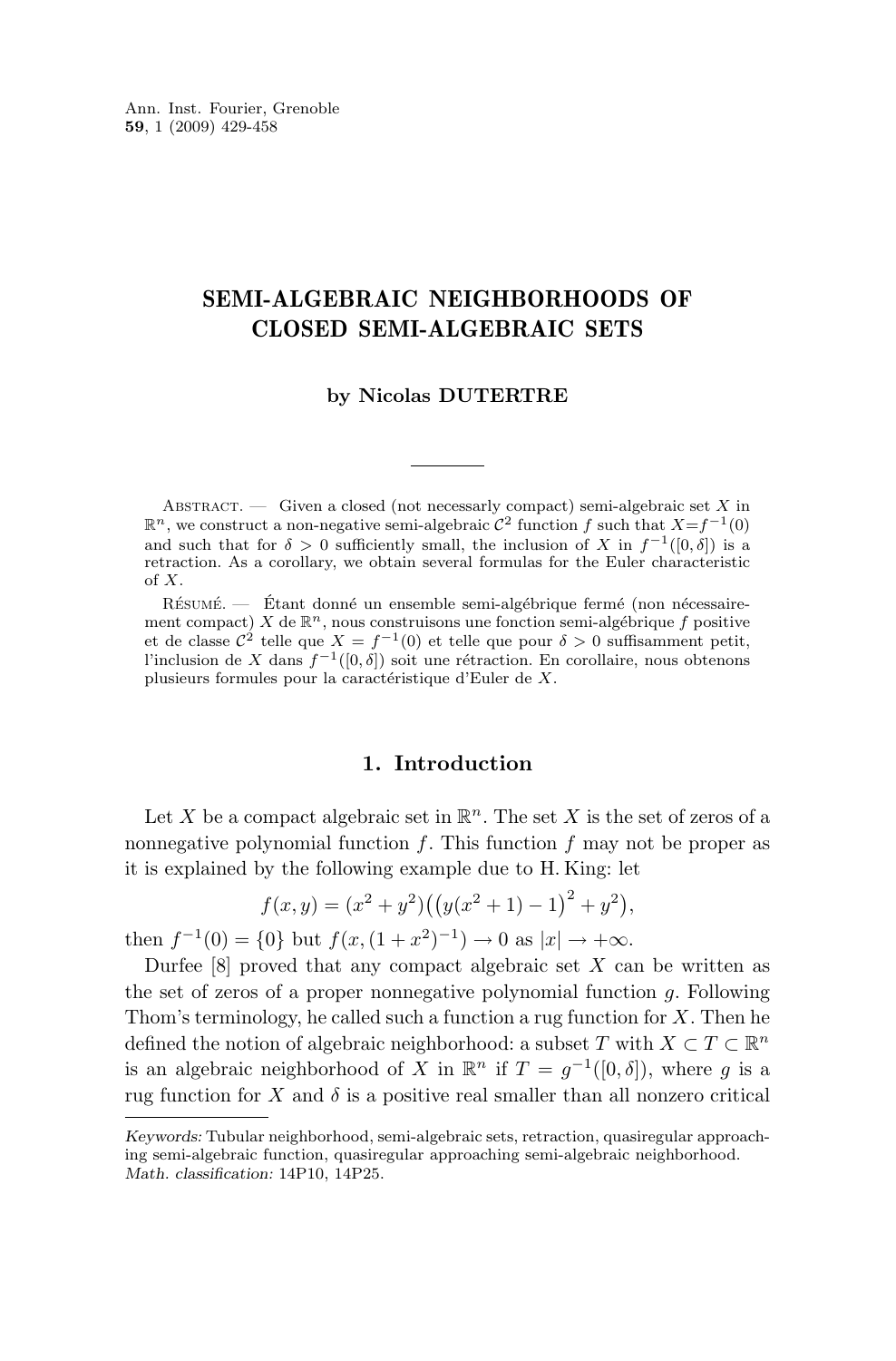values of q. Using the gradient vector field of q, he showed that the inclusion  $X \subset T$  is a homotopy equivalence. Thanks to Lojasiewicz's work [\[19\]](#page-30-0), [\[20\]](#page-30-0) on the trajectories of a gradient vector field, it is not difficult to see that this homotopy equivalence is actually a retraction. Durfee also proved that two algebraic neighborhoods of a compact algebraic set are isotopic. Here also, this uniqueness result is obtained integrating appropriate gradient vector fields. He extended next these results to the case of a compact semi-algebraic subset X of a semi-algebraic set M of  $\mathbb{R}^n$ . He defined the notion of a semi-algebraic neighborhood of  $X$  in  $M$  and proved that the inclusion of  $X$  in such a neighborhood is a homotopy equivalence. One should mention that similar results were obtained by Coste and Reguiat [\[7\]](#page-30-0) in the case of a real closed field using technics of the real spectrum. They obtained a semi-algebraic retraction theorem for any compact semi-algebraic set.

If X is a non-compact algebraic set in  $\mathbb{R}^n$  and f is a nonnegative polynomial such that  $X = f^{-1}(0)$ , then X is not in general a deformation retract of  $f^{-1}([0,\delta])$ , where  $\delta$  is a small regular value of f. Let

$$
f(x,y) = [y(xy-1)]^2
$$

(f is the square of the Broughton polynomial [\[4\]](#page-29-0)) and let  $X = f^{-1}(0)$ . For  $\delta$  a sufficiently small positive regular value of f,  $f^{-1}([0,\delta])$  has one connected components whereas X has three.

Our aim is to extend Durfee's results to the case of closed (not necessarily compact) semi-algebraic sets. More precisely, we consider a closed semialgebraic set X in  $\mathbb{R}^n$  and an open semi-algebraic neighborhood U of X in  $\mathbb{R}^n$ . We say that  $f: U \to \mathbb{R}$  is an approaching function for X in U (Definition [2.3\)](#page-6-0) if

- 1) f is semi-algebraic,  $\mathcal{C}^2$ , nonnegative;
- 2)  $X = f^{-1}(0);$
- 3) there exists  $\delta > 0$  such that  $f^{-1}([0, \delta])$  is closed in  $\overline{U}$ .

However, the notion of approaching function is not enough to get a deformation retract as it is suggested by the Broughton example above. Let  $\rho: \mathbb{R}^n \to \mathbb{R}_{\geqslant 0}$  be a proper  $C^2$  semi-algebraic function, let  $f: U \to \mathbb{R}$ be a  $\mathcal{C}^2$  nonnegative semi-algebraic function such that  $X = f^{-1}(0)$  and let  $\Gamma_{f,g}$  be the set of points x in  $U \setminus X$  where  $\nabla f(x)$  and  $\nabla \rho(x)$  are colinear (here  $\nabla f$  denotes the gradient vector field of f). We say that f is  $\rho$ -quasiregular (Definition [2.5\)](#page-7-0) if there does not exist a sequence  $(x_k)_{k\in\mathbb{N}}$  of points in  $\Gamma_{f,\rho}$  such that  $||x_k|| \to +\infty$  and  $f(x_k) \to 0$ . A  $\rho$ -quasiregular approaching semi-algebraic neighborhood of  $X$  in  $U$  (Definition [3.1\)](#page-8-0) is defined as a set  $T = f^{-1}([0, \delta])$  such that: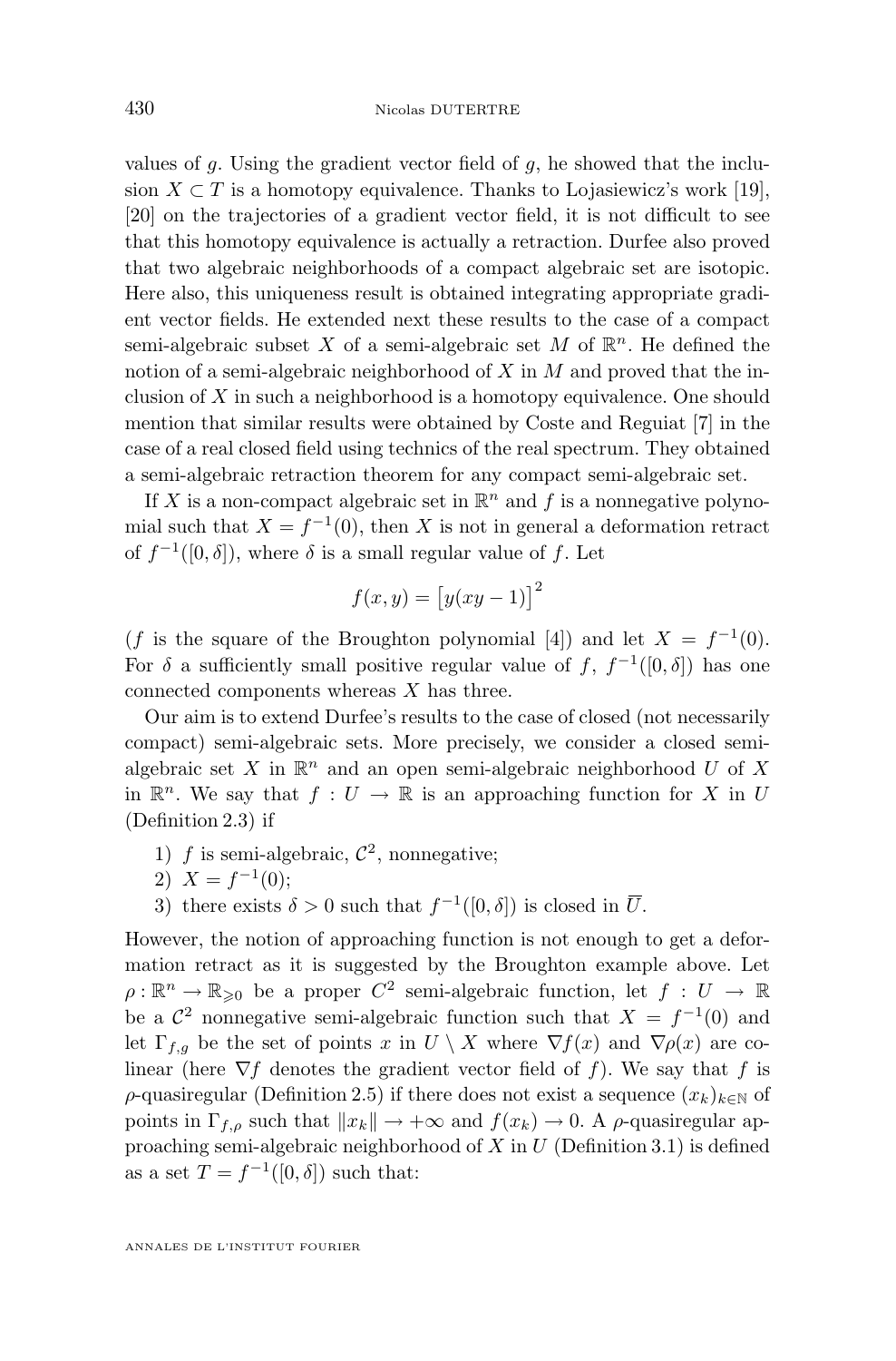- 1) f is a  $\rho$ -quasiregular approaching function for X in U;
- 2)  $\delta$  is a positive number smaller than all nonzero critical values of f;
- 3)  $f^{-1}([0,\delta])$  is closed in  $\overline{U}$ ;

4)  $\Gamma_{f,\rho}$  does not intersect  $f^{-1}([0,\delta])$  outside a compact subset K of  $\mathbb{R}^n$ . We say that a set is an approaching semi-algebraic neighborhood of  $X$  in  $U$ if it is a  $\rho$ -quasiregular approaching semi-algebraic neighborhood of X in U for some function  $\rho$ .

We prove that  $\rho$ -quasiregular approaching semi-algebraic neighborhoods always exist (Corollary [2.7\)](#page-7-0) and that if  $T = f^{-1}([0, \delta])$  is a  $\rho$ -quasiregular approaching semi-algebraic neighborhood of  $X$  in  $U$  then  $X$  is a strong deformation retract of  $T$  (Theorem [3.2\)](#page-8-0). In order to construct this retraction, we study a vector field  $w$  that is equal to the gradient of  $f$  inside a compact subset of  $\mathbb{R}^n$  and to the orthogonal projection of the gradient of f onto the levels of  $\rho$  outside a compact set. Using the Lojasiewicz inequality with parameters due to Fekak [\[10\]](#page-30-0) and the usual Lojasiewicz gradient inequality we establish an inequality of "Lojasiewicz's type" for the norm of  $w$ . The retraction is then achieved "pushing"  $T = f^{-1}([0, \delta])$  along the trajectories of w.

After we show that two  $\rho$ -quasiregular approaching semi-algebraic neighborhoods of  $X$  are isotopic (Theorem [4.1\)](#page-12-0). As above, the isotopy is obtained integrating a vector field which is equal to a gradient vector field on a compact set of  $\mathbb{R}^n$  and to the projection of this gradient vector field onto the levels of  $\rho$  at infinity.

As a corollary, this enables us to prove that when X is smooth of class  $\mathcal{C}^3$ , every approaching semi-algebraic neighborhood of X is isotopic to a tubular neighborhood of  $X$  (Theorem [5.7\)](#page-19-0).

Then we prove that two approaching semi-algebraic neighborhoods of X are isotopic (Corollary [6.6\)](#page-24-0).

We end the paper with degree formulas for the Euler-Poincaré characteristic of any closed semi-algebraic set obtained thanks to the machinery developped before (Theorem [7.3,](#page-26-0) Corollary [7.4](#page-26-0) and Corollary [7.5\)](#page-27-0), and with a Petrovskii-Oleinik inequality for the Euler-Poincaré characteristic of any real algebraic set (Proposition [7.8\)](#page-29-0).

The author is very grateful to Zbigniew Szafraniec, Vincent Grandjean, Didier D'Acunto and Andreas Bernig for valuable discussions on this topic.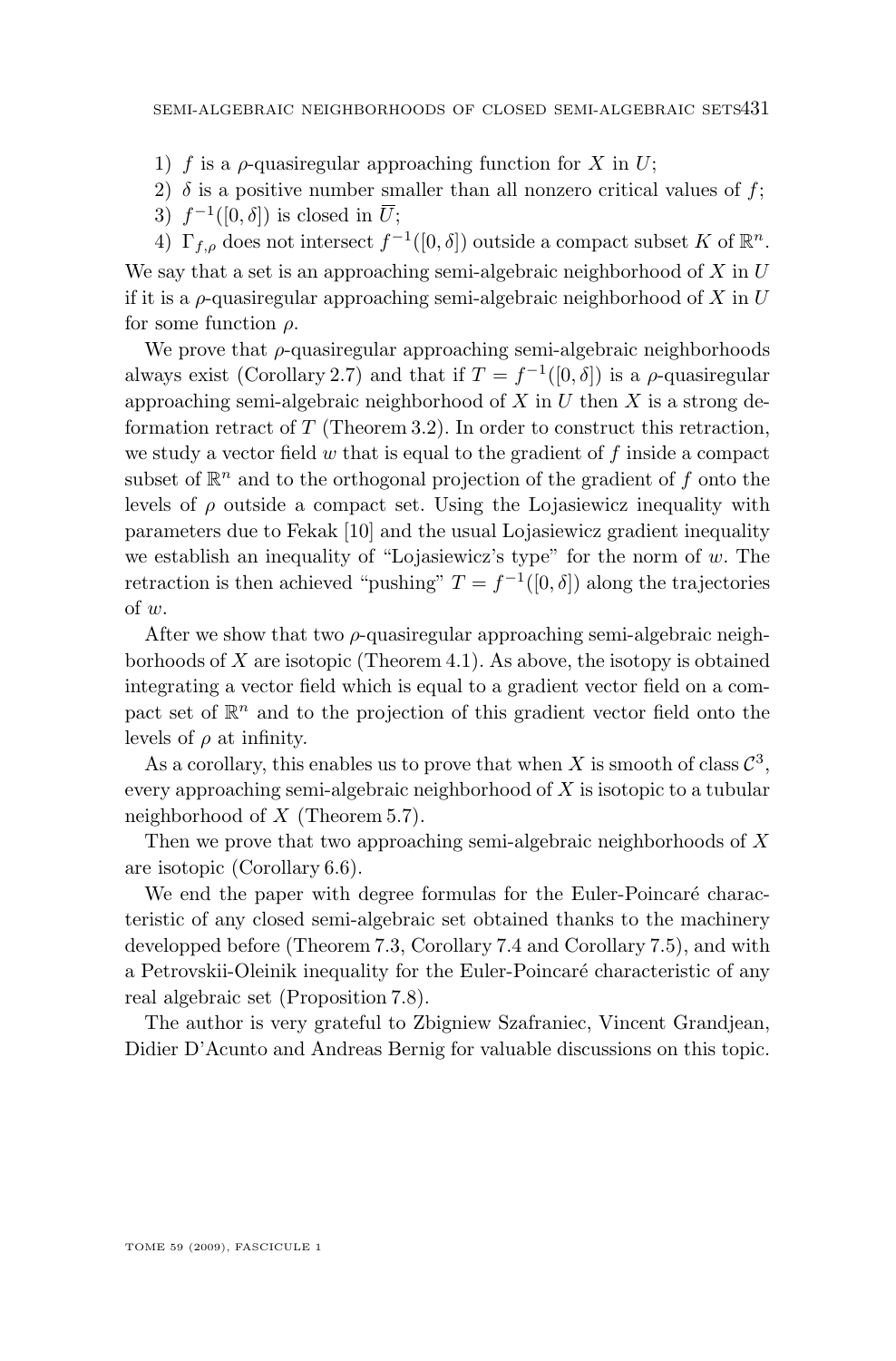#### **2.** ρ**-quasiregular approaching functions**

In this section, we define the notion of a  $\rho$ -quasiregular approaching function for a closed semi-algebraic set, which generalizes the notion of a rug function introduced by Durfee [\[8\]](#page-30-0).

Let us consider a closed semi-algebraic set X in  $\mathbb{R}^n$ . Let U be an open semi-algebraic neighborhood of  $X$ . We know that  $X$  is the zero set in  $U$  of a continuous nonnegative semi-algebraic function  $f: U \to \mathbb{R}$  (for example one can take for f the restriction to U of the distance function to X). For any  $\delta > 0$ , the set  $f^{-1}([0, \delta])$  is closed in U for the induced topology. However, even if  $\delta$  is very small, it is not necessarly closed in  $\overline{U}$ , as it is shown in the following examples.

*Example 1.* — The set  $X = \{0\}$  is a closed semi-algebraic set in R, the set  $U = \vert -1, +\infty \vert$  is an open semi-algebraic neighborhood of X in R. Let  $f: U \to \mathbb{R}$  be defined by  $f(x) = x^2(x+1)$ . It is clear that for any  $\delta > 0$ , the set  $f^{-1}([0,\delta])$  is not closed in  $\overline{U} = [-1, +\infty[$ .

*Example 2.* — The set  $X = \{(x, y) \in \mathbb{R}^2 \mid y = 0\}$  is a closed semialgebraic set in  $\mathbb{R}^2$ , the set  $U = \{(x, y) \in \mathbb{R}^2 \mid x^2y^2 < 1\}$  is an open semi-algebraic neighborhood of X in  $\mathbb{R}^2$ . Let  $f: U \to \mathbb{R}$  be defined by  $f(x,y) = y^2$ . For any  $\delta > 0$ , the set  $f^{-1}([0,\delta])$  is not closed in  $\overline{U} =$  $\{(x, y) \in \mathbb{R}^2 \mid x^2y^2 \leq 1\}.$ 

We would like to avoid this situation. For this we need to put a condition on the tuple  $(X, U, f)$ .

DEFINITION 2.1. — Let X be a closed semi-algebraic set in  $\mathbb{R}^n$ , let U *be an open neighborhood of* X and let  $f : U \to \mathbb{R}$  be a nonnegative *continuous semi-algebraic function such that*  $X = f^{-1}(0)$ *. We say that*  $(X, U, f)$  *satisfies condition* (A) *if there does not exist a sequence*  $(x_k)_{k \in \mathbb{N}}$ *of points in* U *such that*  $\lim_{k\to+\infty} f(x_k) = 0$  *and such that*  $\lim_{k\to+\infty} x_k$ exists and belongs to  $Bd(U) = \overline{U} \setminus U$ .

It is clear that this condition is satisfied when  $U = \mathbb{R}^n$ . Let us remark that for any couple  $(X, U)$ , X being a closed semi-algebraic set in  $\mathbb{R}^n$  and U an open semi-algebraic neighborhood of  $X$ , there exists a function  $f$  such that  $(X, U, f)$  satisfies condition  $(A)$ . If  $d : \mathbb{R}^n \to \mathbb{R}$  is the distance function to X then the tuple  $(X, U, d_{|U})$  satisfies condition  $(A)$ .

We will explain how to construct from a function f such that  $(X, U, f)$ satisfies condition  $(A)$ , a nonnegative continuous semi-algebraic function g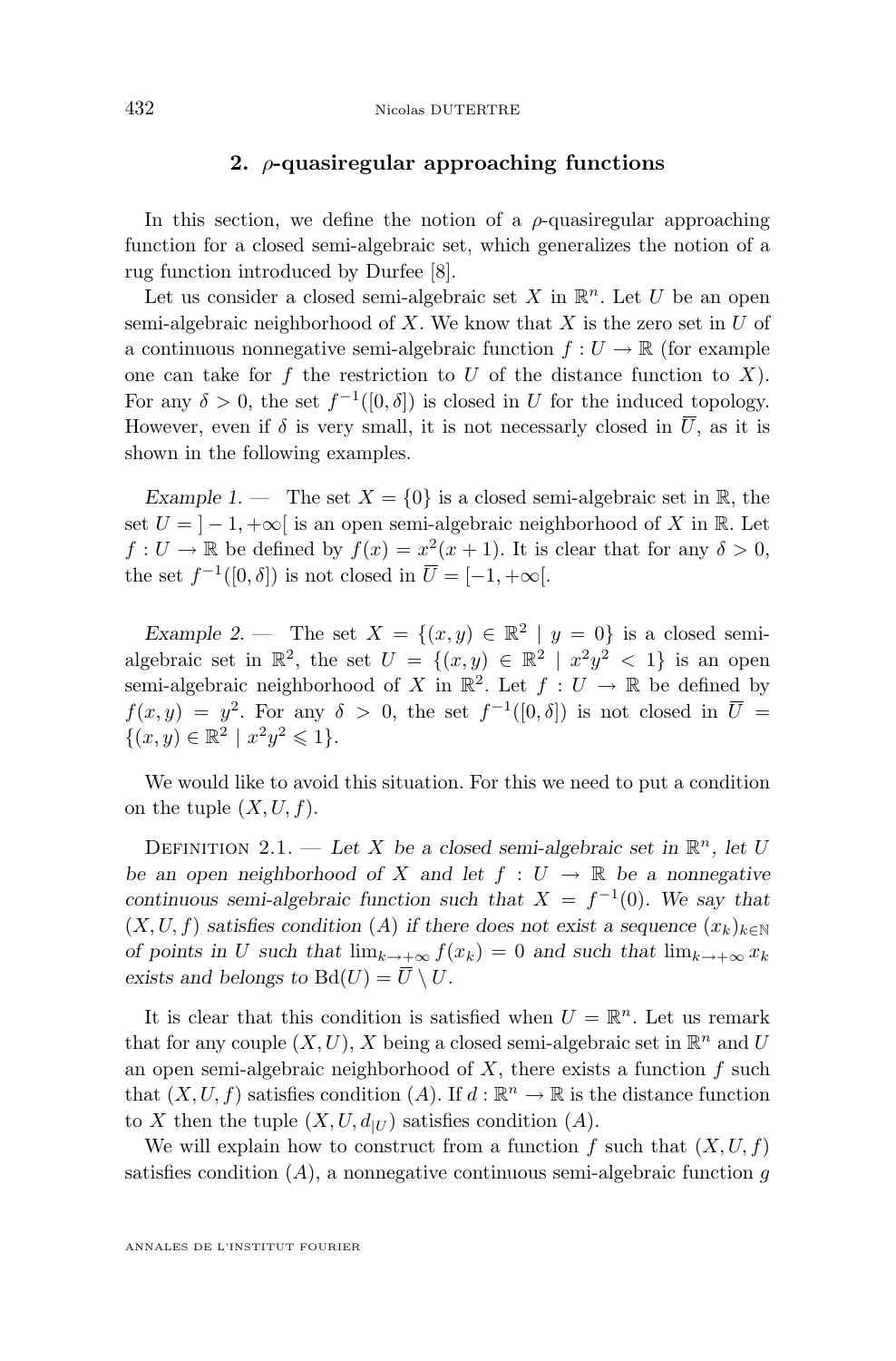<span id="page-5-0"></span>such that  $X = g^{-1}(0)$  and  $g^{-1}([0, \delta])$  is closed in  $\overline{U}$  for  $\delta$  small enough. Actually we will prove a stronger result.

Let us fix a proper  $\mathcal{C}^2$  semi-algebraic function  $\rho : \mathbb{R}^n \to \mathbb{R}_{\geqslant 0}$ . We will denote by  $\Sigma_r$  the set  $\rho^{-1}(r)$ , by  $D_r$  the set  $\rho^{-1}([0,r])$  and by  $E_r$  the set  $\rho^{-1}([r, +\infty])$ . Note that for r sufficiently big,  $\Sigma_r$  is a non-empty compact  $\mathcal{C}^2$ -submanifold of  $\mathbb{R}^n$ . We will call such a  $\rho$  a control function.

LEMMA 2.2. — Let X be a closed semi-algebraic set in  $\mathbb{R}^n$ , let U be *an open semi-algebraic neighborhood of* X and let  $f: U \to \mathbb{R}$  be a con*tinuous nonnegative semi-algebraic function such that*  $X = f^{-1}(0)$  *and*  $(X, U, f)$  *satisfies condition*  $(A)$ *. For every integer*  $q \ge 0$ *, let*  $f_q : U \to \mathbb{R}$  *be defined by*  $f_q = (1 + \rho)^q f$ . Let  $V \subset U$  *be an open semi-algebraic neighborhood of X.* There exists an integer  $q_0$  such that for every integer  $q \geq q_0$ , *there exists*  $\delta_q > 0$  *such that*  $f_q^{-1}([0, \delta_q])$  *is included in* V *and closed in*  $\overline{V}$ *. Furthermore, if*  $X$  *is compact then one can choose*  $q_0$  *such that for every integer*  $q \geqslant q_0$ ,  $f_q^{-1}([0, \delta_q])$  *is compact in*  $\overline{V}$ *.* 

*Proof.* — Let Z be the closed semi-algebraic set  $\overline{U} \setminus V$ . Let  $d : \mathbb{R}^n \to \mathbb{R}$ be a continuous nonnegative semi-algebraic function such that  $X = d^{-1}(0)$ and  $Z = d^{-1}(1)$ . Let  $U_1$  be the open semi-algebraic neighborhood of X in  $\mathbb{R}^n$  defined by  $U_1 = d^{-1}([0, \frac{1}{2}])$  and let  $V_1$  be the open semi-algebraic neighborhood of X in U defined by  $V_1 = U_1 \cap U$ . It is straightforward to see that  $\overline{V}_1 \subset V$ .

Let us study first the case when U is bounded. There exists  $\delta > 0$  such that  $f^{-1}([0, \delta]) \subset V_1$ . Otherwise, we would be able to construct a sequence of points  $(x_k)_{k\in\mathbb{N}}$  in  $\overline{U} \setminus V_1$  such that  $\lim_{k\to+\infty} f(x_k) = 0$ . By compactness of  $\overline{U} \setminus V_1$ , there would exist a subsequence of points  $(x_{\varphi(k)})_{k\in\mathbb{N}}$  in  $\overline{U} \setminus V_1$ such that  $f(x_{\varphi(k)})$  tends to 0 and  $x_{\varphi(k)}$  tends to a point y in  $\overline{U} \setminus V_1$ . If y belongs to U then  $f(y) = 0$ , which is impossible. So y belongs to  $\overline{U} \setminus U$ , which is also impossible by condition (A). Since  $\overline{V}_1$  is included in V and bounded, the set  $f^{-1}([0,\delta])$  is compact in  $\overline{V}$ .

If  $U$  is not bounded and  $X$  is not compact, then the semi-algebraic set  $F = U \setminus V_1$  is unbounded as well. There exists  $r_0$  such that for every  $r \geq r_0$ ,  $\Sigma_r \cap F$  is not empty (the set  $\{r \in \mathbb{R} \mid \Sigma_r \cap F \neq \emptyset\}$  is an unbounded semialgebraic set of  $\mathbb{R}$ ). Let  $\alpha : [r_0, +\infty] \to \mathbb{R}$  be defined by

$$
\alpha(r) = \inf \{ f(x) \mid x \in \Sigma_r \cap F \}.
$$

The function  $\alpha$  is a semi-algebraic function. Let us show that it is positive. If  $\alpha(r) = 0$  then there exists a sequence of points  $(x_k)_{k \in \mathbb{N}}$  in  $F \cap \Sigma_r$  such that  $f(x_k)$  tends to 0. By compactness of  $\Sigma_r$ , we can extract a subsequence  $(x_{\varphi(k)})_{k\in\mathbb{N}}$  such that  $f(x_{\varphi(k)})$  tends to 0 and  $x_{\varphi(k)}$  tends to a point y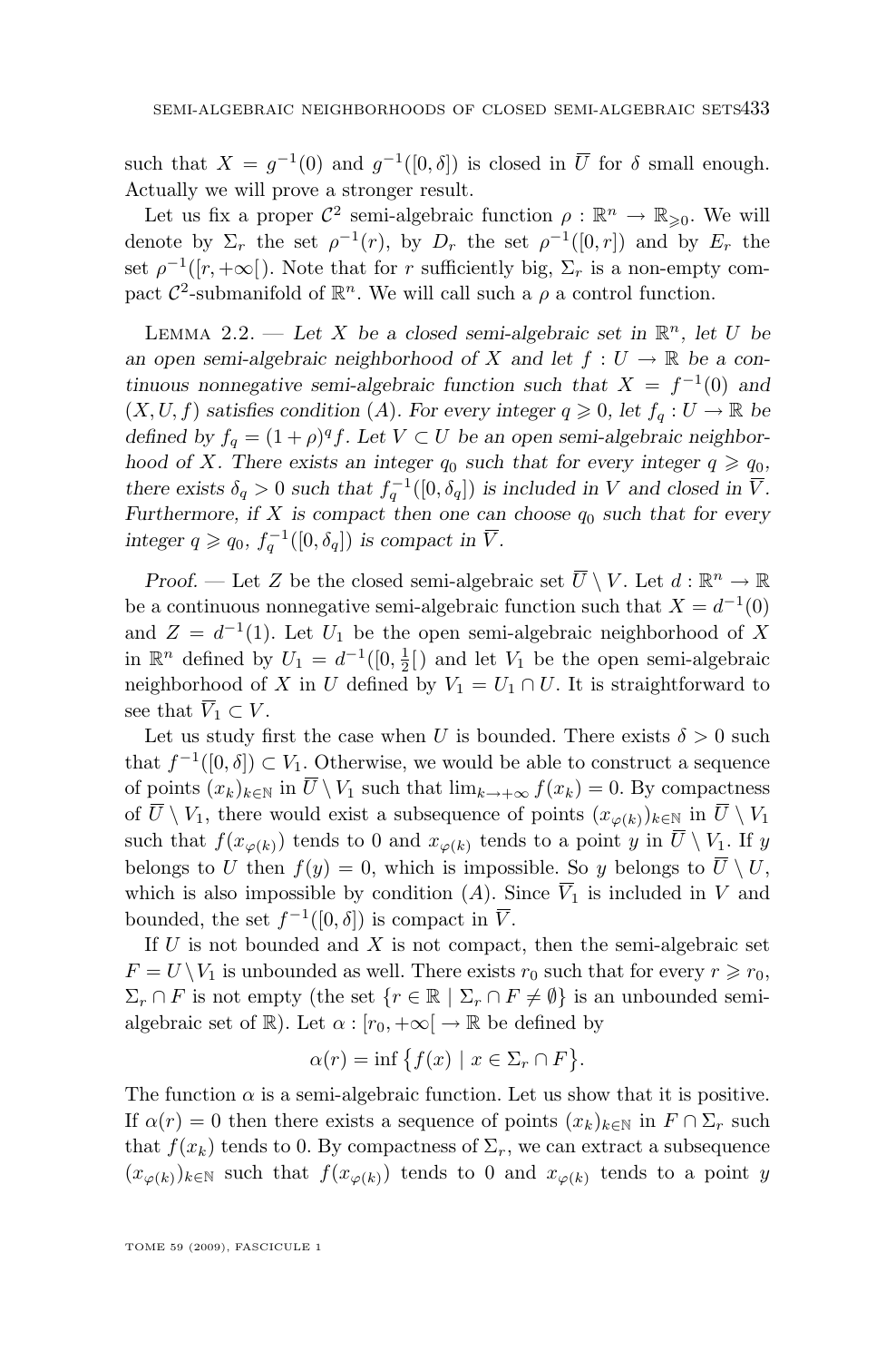<span id="page-6-0"></span>in  $\Sigma_r \cap \overline{F}$ , which is included in  $\Sigma_r \cap \overline{U}$ . If y belongs to U then  $f(y) = 0$  and so y belongs to X, which is impossible for  $d(y) \geq \frac{1}{2}$ . Hence y is in Bd(U). This is impossible by condition (A). The function  $\alpha^{-1}$  is semi-algebraic. From Proposition 2.11 in [\[6\]](#page-29-0) (see also Proposition 2.6.1 in [\[2\]](#page-29-0)), there exists  $r_1 \geq r_0$  and an integer  $q_0$  such that  $\alpha(r)^{-1} < r^q$  for every  $r \geq r_1$  and every integer  $q \geqslant q_0$ . This implies that for every x in  $F \cap E_{r_1}$  and for  $q \geqslant q_0$ ,  $f_q(x) = (1 + \rho(x))^q f(x)$ . It is clear that  $(X, U, f_q)$  satisfies condition  $(A)$ . The same argument as in the case U bounded shows that there exists  $\epsilon_q$ such that  $f_q^{-1}([0, \epsilon_q]) \cap D_{r_1}$  is included in  $V_1 \cap D_{r_1}$ . We take for  $\delta_q$  the minimum of 1 and  $\epsilon_q$ . Since  $\overline{V}_1 \subset V$ , it is easy to see that  $f_q^{-1}([0, \delta_q])$  is closed in  $\overline{V}$ .

It remains to study the case  $U$  unbounded but  $X$  compact. There exists  $r_2 > 0$  such that  $X \cap E_{r_2}$  is empty. Let  $\beta : [r_2, +\infty[ \rightarrow \mathbb{R}$  be defined by

$$
\beta(r) = \inf \{ f(x) \mid x \in U \cap \Sigma_r \}.
$$

Thanks to condition  $(A)$ , we can prove that it is a positive semi-algebraic function. There exists  $r_3 \ge r_2$  and an integer  $q_1$  such that  $\beta(r)^{-1} < r^q$  for every  $r \ge r_3$  and every integer  $q \ge q_1$ . Hence for  $x \in U \cap E_{r_3}$  and for  $q \ge q_1$ ,  $f_q(x) = (1 + \rho(x))^q f(x) > 1$ . The tuple  $(X, U, f_q)$  satisfies condition  $(A)$ . As in the previous cases, there exists  $\epsilon_q > 0$  such that  $f_q^{-1}([0, \epsilon_q]) \cap D_{r_3}$ is included in  $V_1 \cap D_{r_3}$ . We take for  $\delta_q$  the minimum of 1 and  $\epsilon_q$ . The set  $f_q^{-1}([0, \delta_q])$  is compact in  $\overline{V}_1$  because it is compact in  $\mathbb R$  $n$ .

DEFINITION 2.3. — Let X be a closed semi-algebraic set in  $\mathbb{R}^n$  and let U *be an open semi-algebraic neighborhood of* X in  $\mathbb{R}^n$ . A function  $f: U \to \mathbb{R}$ *is called an approaching function for* X *in* U *if*

- 1)  $f$  is semi-algebraic,  $\mathcal{C}^2$ , nonnegative;
- 2)  $X = f^{-1}(0);$
- 3) there exists  $\delta > 0$  such that  $f^{-1}([0, \delta])$  is closed in  $\overline{U}$ . Furthermore *if* X is compact then  $f^{-1}([0, \delta])$  *is compact in*  $\overline{U}$ *.*

PROPOSITION 2.4. — Let X be a closed semi-algebraic set in  $\mathbb{R}^n$  and let U be an open semi-algebraic neighborhood of X in  $\mathbb{R}^n$ . There exist *approaching functions for* X *in* U*.*

*Proof.* — From [\[25,](#page-30-0) Corollary C.12], it is possible to find a  $\mathcal{C}^2$  semialgebraic function  $\phi : \mathbb{R}^n \to [0,1]$  such that  $X = \phi^{-1}(0)$  and  $Bd(U) =$  $\phi^{-1}(1)$ . Let f be the restriction of  $\phi$  to U. The tuple  $(X, U, f)$  satisfies condition  $(A)$ . Applying Lemma [2.2](#page-5-0) to f and U, we can construct approaching functions for  $X$  in  $U$ .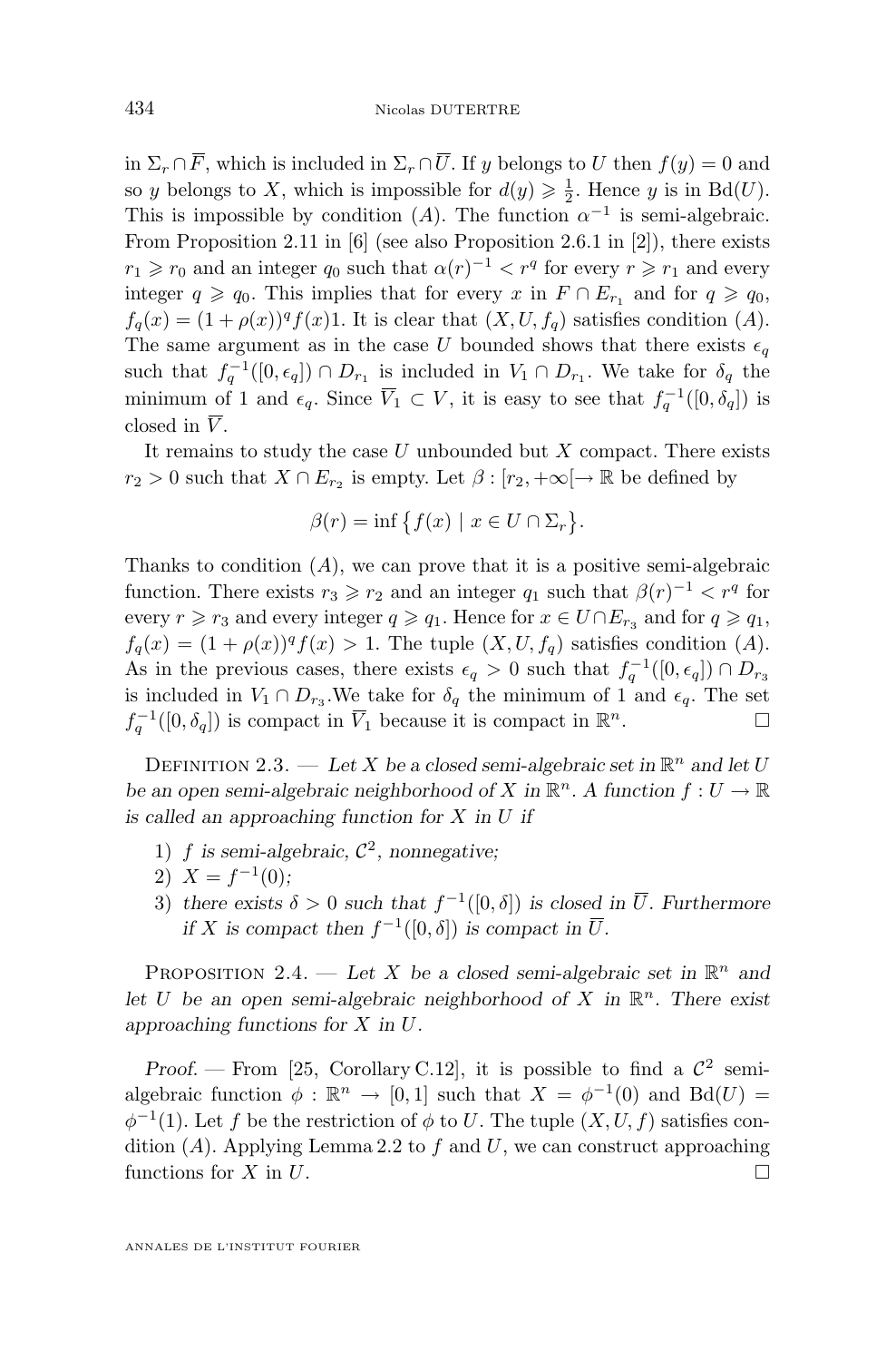<span id="page-7-0"></span>We will need a definition. For every open semi-algebraic set U and for every  $\mathcal{C}^2$  semi-algebraic function  $g: U \to \mathbb{R}$ , let  $\Gamma_{g,\rho}$  be the semi-algebraic set defined by

 $\Gamma_{g,\rho} = \{x \in U \mid \nabla g(x) \text{ and } \nabla \rho(x) \text{ are colinear and } g(x) \neq 0\}.$ 

DEFINITION 2.5. — Let  $g: U \to \mathbb{R}$  be a  $\mathcal{C}^2$  semi-algebraic function. *We say that* g *is*  $\rho$ -quasiregular if there does not exist a sequence  $(x_k)_{k \in \mathbb{N}}$ *in*  $\Gamma_{g,\rho}$  *such that*  $||x_k||$  *tends to infinity and*  $|g(x_k)|$  *tends to* 0*.* 

This notion of  $\rho$ -quasiregularity is a slight modification of the notion of  $\rho$ -regularity due to Tibar [\[24\]](#page-30-0). Note that our definition does not imply that  $g^{-1}(0)$  has only isolated singularities, unlike Tibar's definition.

PROPOSITION 2.6. — Let X be a closed semi-algebraic set in  $\mathbb{R}^n$  and *let* U be an open semi-algebraic neighborhood of X. Let  $f: U \to \mathbb{R}$  be a  $\mathcal{C}^2$  semi-algebraic nonnegative function such that  $X = f^{-1}(0)$ . For every *integer* q, let  $f_q: U \to \mathbb{R}$  be defined by

$$
f_q = (1+\rho)^q f.
$$

*There exists an integer*  $q_0$  *such that for every integer*  $q \geq q_0$ *, the function*  $f_q$  *is*  $\rho$ *-quasiregular.* 

*Proof.* — Let  $r_0$  be the greatest critical value of  $\rho$  and let  $\beta : |r_0, +\infty| \to \mathbb{R}$ be defined by

$$
\beta(r) = \inf \left\{ f(x) \mid x \in \Sigma_r \cap \Gamma_{f,\rho} \right\}.
$$

The function  $\beta$  is semi-algebraic. It is positive since for  $r > r_0$ , the function  $f_{\vert \Sigma_r \cap U}$  admits a finite number of critical values. As in Lemma [2.2,](#page-5-0) this implies that there exists  $r_1 > r_0$  and an integer  $q_0$  such that for  $x \in \Gamma_{f,\rho} \cap E_{r_1}$ and for  $q \geq q_0$ ,  $(1 + \rho(x))^q f(x) > 1$ . Since  $\Gamma_{f,\rho} = \Gamma_{f_q,\rho}$ , every function  $f_q$ is  $\rho$ -quasiregular for  $q \geqslant q_0$ .

COROLLARY 2.7. — Let X be a closed semi-algebraic set in  $\mathbb{R}^n$  and let U be an open semi-algebraic neighborhood of X. Let  $f: U \to \mathbb{R}$  be a  $\mathcal{C}^2$ *semi-algebraic nonnegative function such that*  $X = f^{-1}(0)$ *. Assume that*  $(X, U, f)$  *satisfies condition* (A). For every integer  $q \geq 0$ , let  $f_q : U \to \mathbb{R}$ be defined by  $f_q = (1 + \rho)^q f$ . There exists an integer  $q_0$  such that for *every*  $q \geq q_0$ , the function  $f_q$  is a *ρ*-quasiregular approaching function *for*  $X$  *in*  $U$ *.*  $\Box$ 

If X is an algebraic set, it is the zero set of a nonnegative polynomial  $f$ . Choosing for  $\rho$  a proper nonnegative polynomial and applying the above process, we obtain  $\rho$ -quasiregular approaching functions for X that are nonnegative polynomials.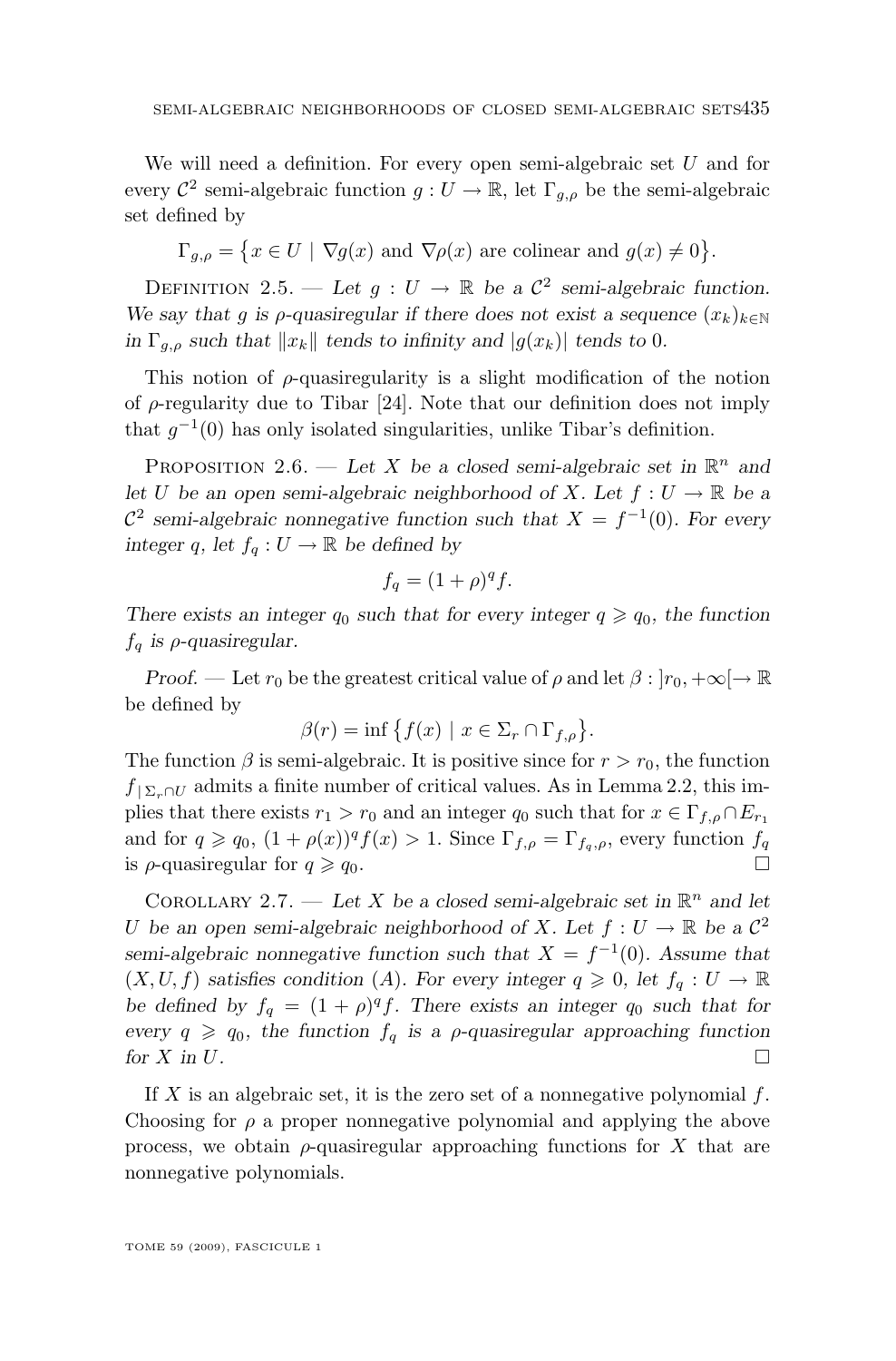<span id="page-8-0"></span>Let us compare our notion of  $\rho$ -quasiregular approaching function with the notion of rug function due to Durfee  $[8]$ . If X is a compact algebraic set of  $\mathbb{R}^n$ , a rug function for X is a proper nonnegative polynomial f such that  $X = f^{-1}(0)$ . It is clear that such a function is a  $\rho$ -quasiregular approaching function for X in  $\mathbb{R}^n$ .

#### **3. Retraction on a closed semi-algebraic set**

In this section, we prove that any closed semi-algebraic set is a strong deformation retract of certain closed semi-algebraic neighborhoods of it. First let us specify the closed semi-algebraic neighborhoods that we will consider.

DEFINITION 3.1. — Let  $X \subset \mathbb{R}^n$  be a closed semi-algebraic set, let  $\rho$  be *a control function and let* U *be an open semi-algebraic neighborhood of* X*. A subset* T *with* X ⊂ T ⊂ U *is a* ρ*-quasiregular approaching semi-algebraic* neighborhood of X in U if  $T = f^{-1}([0, \delta])$  where

- 1) f *is a* ρ*-quasiregular approaching function for* X *in* U*;*
- 2)  $\delta$  *is a positive number smaller than all nonzero critical values of f;*
- 3)  $f^{-1}([0, \delta])$  is closed in  $\overline{U}$  and compact in  $\overline{U}$  if X is compact;
- 4) *if*  $\Gamma_{f,\rho}$  *is the polar set*

 $\Gamma_{f,\rho} = \{x \in U \setminus X \mid \nabla f(x) \text{ and } \nabla \rho(x) \text{ are colinear}\},\$ 

*then*  $\Gamma_{f,\rho}$  *does not intersect*  $f^{-1}([0,\delta])$  *outside a compact subset* K of  $\mathbb{R}^n$ .

For short, we will say that such a  $T$  is an approaching semi-algebraic neighborhood. By the results of the previous section, it is clear that approaching semi-algebraic neighborhoods always exist.

Theorem 3.2. — *Let* X *be a closed semi-algebraic set and let* T *be an approaching semi-algebraic neighborhood of* X*. Then* X *is a strong deformation retract of* T*.*

*Proof.* — If X is compact, this is already proved by Durfee [\[8\]](#page-30-0) and Lojaziewicz  $[19]$ ,  $[20]$ . So let us assume that X is not compact.

Let us fix f, U,  $\delta$ ,  $\rho$  and K which satisfy the conditions of the above definition and such that  $T = f^{-1}([0, \delta])$ . Furthermore let us assume that  $\delta < 1$ . We will focus first on the behaviour of  $f$  at infinity.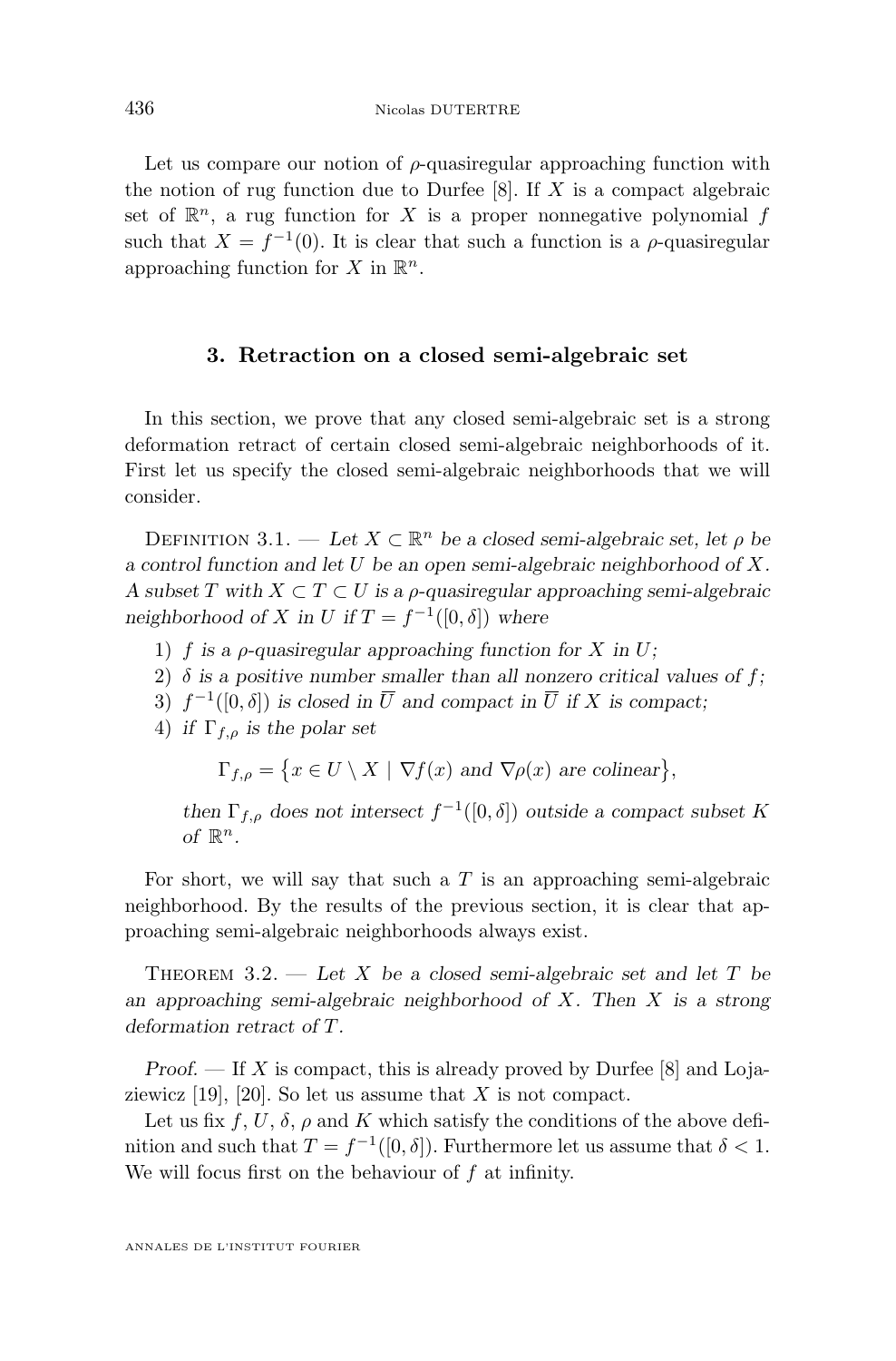Let  $r_0 > 0$  be such that  $K \cap E_{r_0}$  is empty and such that  $\Sigma_r$  is a  $\mathcal{C}^2$ submanifold for  $r \ge r_0$ . Let  $A = T \cap E_{r_0}$ . The set A is a closed semialgebraic set of  $\mathbb{R}^n$  and  $A \cap \Gamma_{f,\rho}$  is empty. Let us consider the following closed semi-algebraic set Y of  $\mathbb{R}^{n+1}$ :

$$
Y = \{(x, t) \in \mathbb{R}^{n+1} \mid x \in A \text{ and } \rho(x) = t\}.
$$

We will denote by  $Y_t$  the fibre  $\{x \in A \mid (x, t) \in Y\}$ . Observe that  $Y_t = A \cap \Sigma_t$ . Let  $F: A \to \mathbb{R}$  be defined by

$$
F = \left\| \nabla f - \left\langle \nabla f, \frac{\nabla \rho}{\|\nabla \rho\|} \right\rangle \frac{\nabla \rho}{\|\nabla \rho\|} \right\|.
$$

The function F is just the norm of the orthogonal projection of  $\nabla f(x)$ on the manifold  $\Sigma_{\rho(x)}$ . Moreover it is a continuous semi-algebraic function on A. Let  $\tilde{f}$  and  $\tilde{F}$  be the semi-algebraic functions defined on Y by  $ilde{f}(x,t) = f(x)$  and  $ilde{F}(x,t) = F(x)$ . They are continuous in x and verify  $\widetilde{F}^{-1}(0) \subset \widetilde{f}^{-1}(0)$ . This inclusion is easy to check since  $F(x) = 0$  if and only if  $\nabla f(x)$  and  $\nabla \rho(x)$  are colinear. On A, this can occur only if x belongs to X.

We can apply Lojasiewicz's inequality with parameters due to Fekak (see [\[10,](#page-30-0) p. 128]). We need some notations: for every t,  $\tilde{f}_t$  and  $\tilde{F}_t$  are the functions on  $Y_t$  defined by  $\tilde{f}_t(x) = \tilde{f}(x,t)$  and  $\tilde{F}_t(x) = \tilde{F}(x,t)$ ; for every  $S \subset \mathbb{R}$ , Y<sub>S</sub> denotes the set  $Y \cap (\mathbb{R}^n \times S)$ . Fekak's Theorem states that there exists a finite partition into semi-algebraic subsets of  $\mathbb{R} = \bigcup S_i$ , continuous semi-algebraic functions  $h_i: Y_{|S_i} \to \mathbb{R}$  and rationnal numbers  $p_i/q_i$  such that:

i)  $|\tilde{f}(x,t)|^{p_i/q_i} \leqslant h_i(x,t)|\tilde{F}(x,t)|$  on  $Y_{|S_i}$  for  $t \in S_i$ ;

ii)  $p_i/q_i$  is the Lojasiewicz exponent of  $\tilde{f}_t$  with respect to  $\tilde{F}_t$  for  $t \in S_i$ . Since  $\bigcup S_i$  is a finite semi-algebraic partition of  $\mathbb{R}$ , there exist  $t_0 \in \mathbb{R}$  and  $i_0$  such that  $S_{i_0} = [t_0, +\infty]$ . Then for every  $t \geq t_0$ , we have:

- i)  $|\tilde{f}(x,t)|^{p_{i_0}/q_{i_0}} \leqslant h_{i_0}(x,t)|\tilde{F}(x,t)|$  for  $x \in Y_t$ ;
- ii)  $p_{i_0}/q_{i_0}$  is the Lojasiewicz exponent of  $\tilde{f}_t$  with respect to  $\tilde{F}_t$ .

We know that  $\tilde{f}_t = f_{|Y_t}$  and  $\tilde{F}_t = ||\nabla(f_{|Y_t})||$ . By Lojasiewicz's gradient inequality applied to  $f_{|Y_t}$ , we get  $p_{i_0}/q_{i_0} < 1$ . Let  $\alpha = p_{i_0}/q_{i_0}$  and let  $B = T \cap E_{t_0}$ . We have proved that there exist  $0 \le \alpha < 1$  and a continuous semi-algebraic function  $h : B \times [t_0, +\infty] \to \mathbb{R}$  such that for every  $x \in B$ 

$$
\left|f(x)\right|^{\alpha} \leqslant h(x,\rho(x))F(x),
$$

where  $F$  is the norm of the vector field

$$
v = \nabla f - \left\langle \nabla f, \frac{\nabla \rho}{\|\nabla \rho\|} \right\rangle \frac{\nabla \rho}{\|\nabla \rho\|}.
$$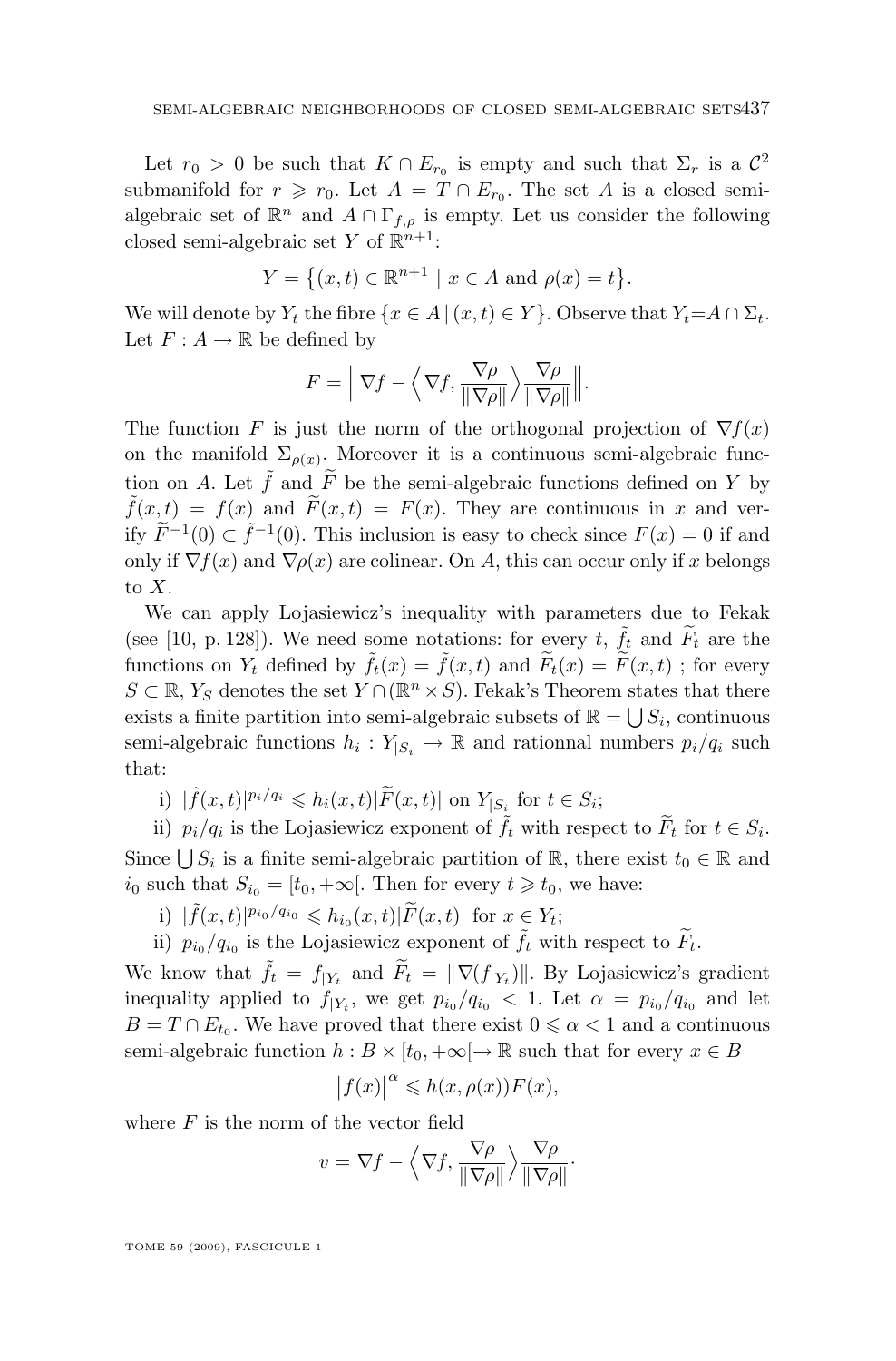Let C be the compact semi-algebraic set defined by  $C = T \cap D_{2t_0}$ . By the Lojasiewicz gradient inequality, there exits  $d > 0$  and  $0 \le \beta < 1$  such that on C

$$
|f|^{\beta} \leq d \|\nabla f\|.
$$

Here we have applied the Kurdyka-Parusinski version of the Lojasiewicz gradient inequality [\[18\]](#page-30-0).

We will glue the two vector fields v and  $\nabla f$ . Let  $\varphi : \mathbb{R}^n \to \mathbb{R}$  be a  $\mathcal{C}^{\infty}$ -function such that:

• 
$$
\varphi(x) = 1
$$
 if  $\rho(x) \leq 1.3 t_0$ ;

• 
$$
\varphi(x) = 0
$$
 if  $\rho(x) \ge 1.7 t_0$ ;

•  $0 < \varphi(x) < 1$  if  $1.3t_0 < \varphi(x) < 1.7t_0$ .

Let  $w$  be the following vector field on  $T$ :

$$
w = (1 - \varphi)v + \varphi \nabla f.
$$

We want to find an inequality of "Lojasiewicz's type" for  $||w||$ . First observe that  $||w|| \ge ||v||$ , for

$$
w = v + \varphi \left\langle \nabla f, \frac{\nabla \rho}{\|\nabla \rho\|} \right\rangle \frac{\nabla \rho}{\|\nabla \rho\|}.
$$

Let  $M$  be defined by

 $M = \max \{ h(x, \rho(x)) \mid x \in T \text{ and } 1.2t_0 \leq \rho(x) \leq 1.8t_0 \}.$ 

We have  $|f(x)|^{\alpha} \leq M||w(x)||$  for  $x \in T \cap \{x \mid 1.2t_0 \leq \rho(x) \leq 1.8t_0\}$ . For  $x \in T \cap D_{1.3t_0}$ , we have  $|f(x)|^{\beta} \leq d \|\nabla f(x)\|$  and  $\nabla f(x) = w(x)$ . Calling  $\gamma$ the maximum of  $\alpha$  and  $\beta$  and N the maximum of M and d and since  $\delta < 1$ , we get that for  $x \in T \cap D_{1.8t_0}$ ,

$$
(1) \t\t |f(x)|^{\gamma} \leqslant N||w(x)||.
$$

Now for  $x \in T \cap E_{1.7t_0}$ ,  $w(x) = v(x)$  and then

(2) 
$$
|f(x)|^{\gamma} \leqslant h(x, \rho(x)) ||w(x)||.
$$

On one hand, we have  $\langle \nabla f, w \rangle = (1 - \varphi) \langle \nabla f, v \rangle + \varphi \langle \nabla f, \nabla f \rangle$ , hence

$$
\langle \nabla f, w \rangle = (1 - \varphi) \langle v, v \rangle + \varphi \langle \nabla f, \nabla f \rangle,
$$

since  $\langle v, \nabla f \rangle = \langle v, v \rangle$ . On the other hand,

$$
\langle w, w \rangle = (1 - \varphi^2) \langle v, v \rangle + \varphi^2 \langle \nabla f, \nabla f \rangle.
$$

Using the fact that  $0 \le \varphi \le 1$ , it is easy to see that

$$
\langle \nabla f, w \rangle \geqslant \langle w, w \rangle \iff \langle \nabla f, \nabla f \rangle \geqslant \langle v, v \rangle.
$$

ANNALES DE L'INSTITUT FOURIER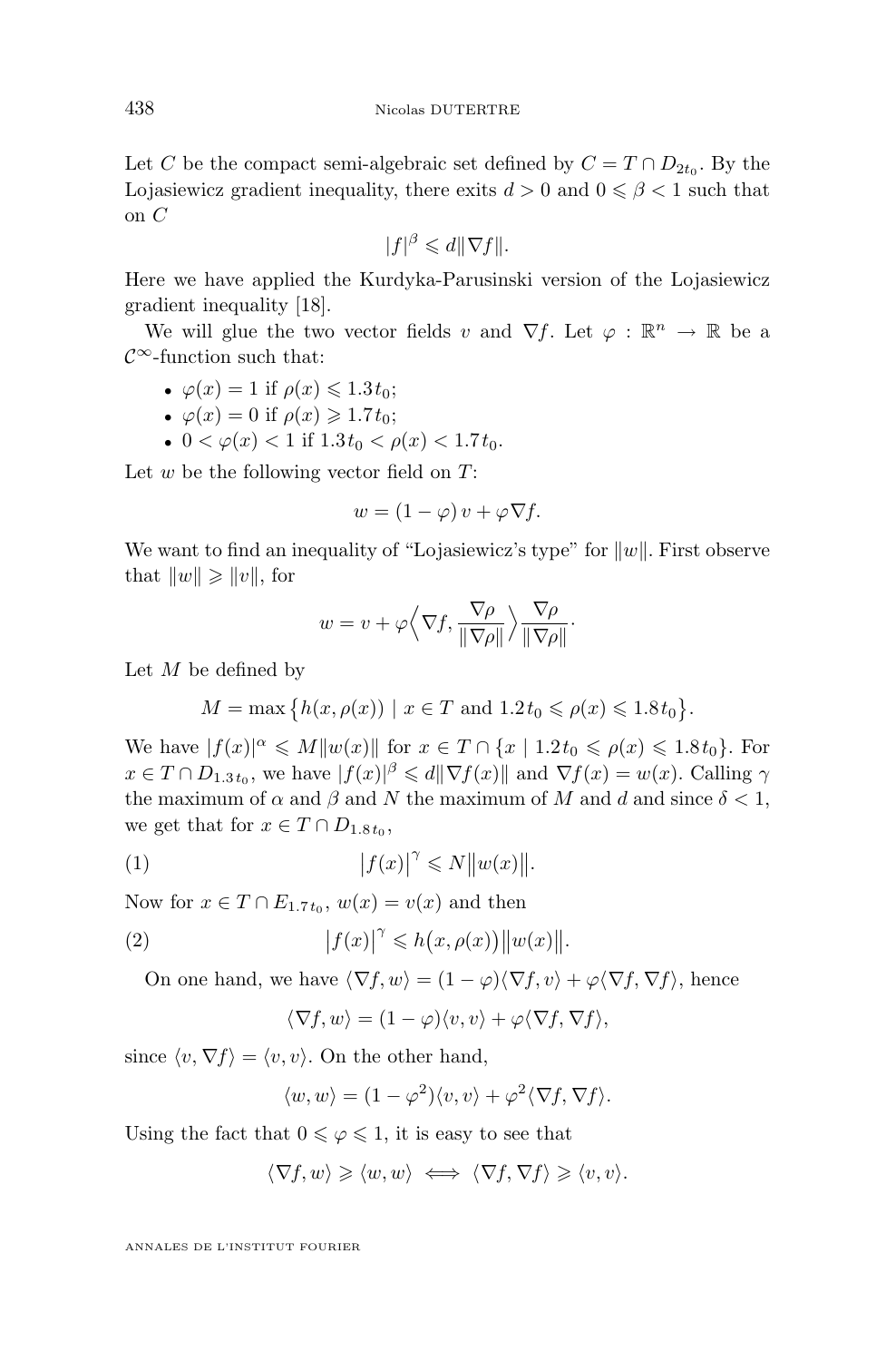Since the inequality on the right hand side is verified, we have proved

$$
\langle \nabla f, w \rangle \geqslant \langle w, w \rangle.
$$

We are going to integrate the vector field  $-w/||w||$ . It is defined on  $T \setminus X$ . Let  $\phi_t$  be the flow associated with the differential equation:

$$
\dot{x} = -\frac{w}{\|w\|}.
$$

For every  $x \in T$ , let

$$
b(x) = \sup \{t \mid f(\phi_t(x)) \ge 0\}
$$
 and  $\omega(x) = \lim_{t \to b(x)} \phi_t(x)$ .

We write  $\phi_x(t)$  the trajectory that passes through x. We extend b and  $\omega$ on T setting  $b(x) = 0$  and  $\omega(x) = x$  for all  $x \in X$ . The following facts are proved using inequalities  $(1), (2)$  and  $(3)$  and adapting to our situation the techniques of Lojasiewicz (see [\[19\]](#page-30-0), [\[20\]](#page-30-0), [\[16\]](#page-30-0), [\[17\]](#page-30-0) or [\[22\]](#page-30-0) for details).

*Fact 1.* — For all  $x \in T$ ,  $\{\phi_x(t) \mid 0 \leq t \leq b(x)\} \subset T$ .

*Fact 2.* — For all  $x \in T \cap E_{1.7t_0}$ , for all t such that  $0 \leq t \leq b(x)$ ,  $\|\phi_x(t)\| = \|x\|.$ 

*Fact 3.* — For all  $x \in T \cap D_{1.8t_0}$ , for all t such that  $0 \leq t \leq b(x)$ ,  $\|\phi_x(t)\| \leqslant 1.8t_0.$ 

*Fact 4.* — For all  $x \in T$ ,  $b(x) < +\infty$ .

*Fact* 5. — For all  $x \in T$ ,  $f(\omega(x)) = 0$ .

*Fact 6.* — The mapping  $\omega : T \to X$ ,  $x \mapsto \omega(x)$  is continuous.

*Fact* 7. — The mapping  $b: T \to X$ ,  $x \mapsto b(x)$  is continuous.

Now we can end the proof of Theorem [3.2.](#page-8-0) The retraction is given by the mapping:  $G : [0,1] \times T \to T$  defined by  $G(t,x) = \phi(tb(x),x)$  if  $(t,x) \in$  $[0, 1] \times T \setminus X$  and  $G(t, x) = \omega(x)$  otherwise.

If  $\delta \geq 1$ , we can push  $f^{-1}([0,\delta])$  onto  $f^{-1}([0,\delta'])$ ,  $\delta' < 1$ , along the trajectories of w.

We end this section with a remark. Using the same method, one can prove the following result. Let  $X \subset \mathbb{R}^n$  be a closed semi-algebraic set and let  $f: \mathbb{R}^n \to \mathbb{R}$  be a nonnegative semi-algebraic function such that  $X = f^{-1}(0)$ . Let  $\Gamma_{f,\rho}$  be the set

 $\Gamma_{f,\rho} = \{x \in \mathbb{R}^n \mid \nabla f(x) \text{ and } \nabla \rho(x) \text{ are colinear and } f(x) \neq 0\}.$ 

Let r be a regular value of  $\rho$ . Assume that the following assumption is satisfied: there is no sequence of points  $(x_k)$  in  $\Gamma_{f,\rho} \cap D_r$  such that  $\rho(x_k) \to r$ and  $f(x_k) \to 0$ . Then for  $\delta > 0$  sufficiently small, the inclusion  $X \cap D_r \subset$  $f^{-1}([0,\delta]) \cap D_r$  is a deformation retract.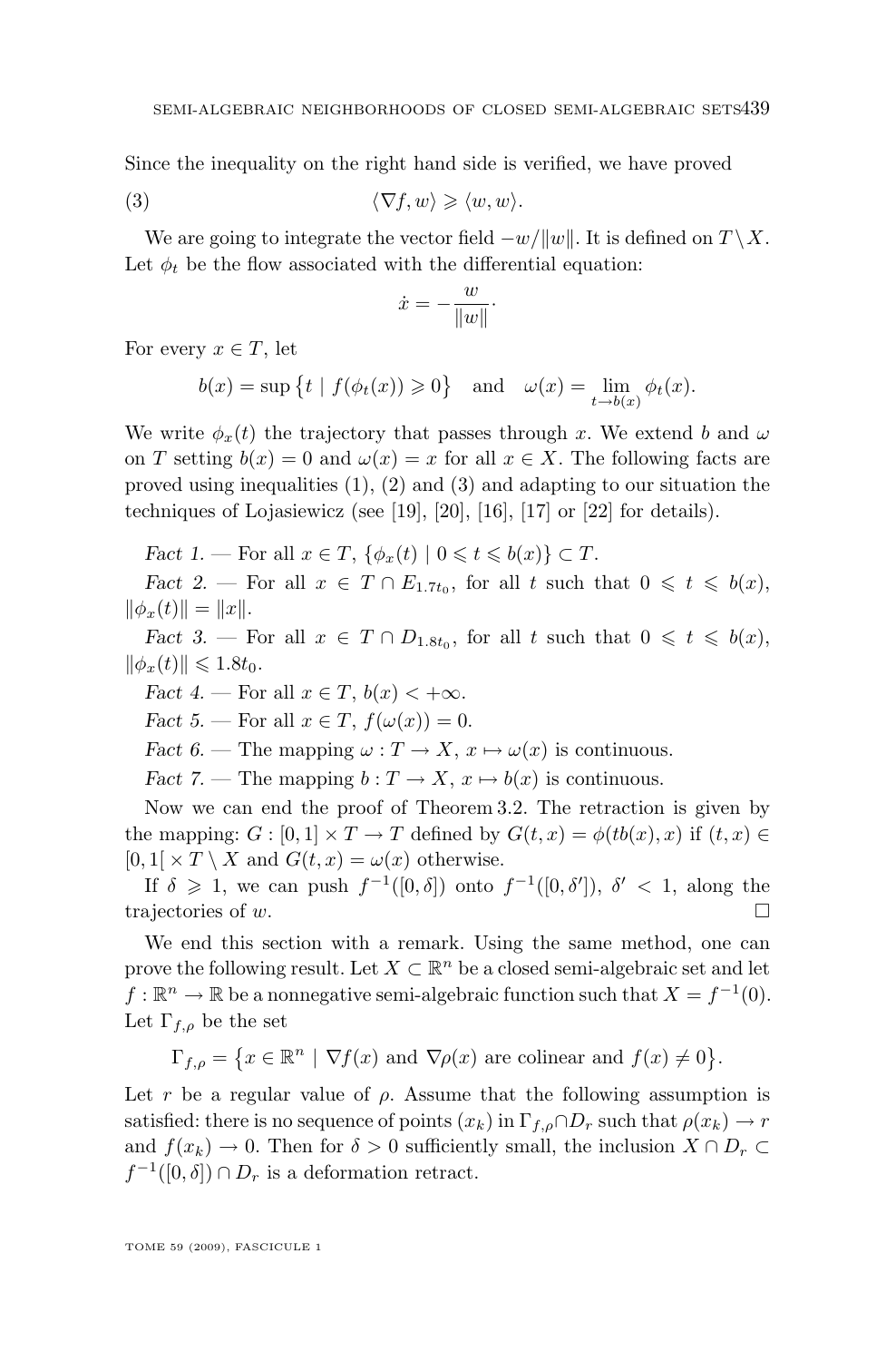<span id="page-12-0"></span>For example, this result can be applied if  $f$  has only isolated critical points on its zero level and X intersects  $\Sigma_r$  transversally.

#### **4. Uniqueness of** ρ**-quasiregular approaching neighborhoods**

In this section, we prove that two  $\rho$ -quasiregular approaching semi-algebraic neighborhoods of a closed non-compact semi-algebraic set are isotopic. We will prove the following theorem.

Theorem 4.1. — *Let* X *be a closed non-compact semi-algebraic set and let*  $\rho$  *be a control function. If*  $T_1$  *and*  $T_2$  *are two*  $\rho$ -quasiregular approaching *semi-algebraic neighborhoods of* X in  $U_1$  and  $U_2$  *respectively then there is a* continuous family of diffeomorphisms  $h_t : \mathbb{R}^n \to \mathbb{R}^n$ ,  $0 \leq t \leq 1$ , such that:

- 1)  $h_0$  *is the identity*;
- 2) for all t,  $h_{t|X}$  is the identity;
- 3)  $h_1(T_1) = T_2$ .

*Proof.* — Let us write  $T_i = f_i^{-1}([0, \delta_i])$  where  $f_i$  is a  $\rho$ -quasiregular approaching function for X in  $U_i$ ,  $i = 1, 2$ . We will prove our result adapting the ideas of Durfee [\[8\]](#page-30-0). There are three steps.

Let us first consider the case  $f_1 = f_2 = f$  and  $U_1 = U_2 = U$ . We can assume without loss of generality that  $\delta_1 < \delta_2$ . Thanks to condition 4) in Definition [3.1,](#page-8-0) we see that  $f^{-1}(\delta)$  is  $\rho$ -regular at infinity (see [\[24\]](#page-30-0)) for every  $\delta$  in  $[\delta_1, \delta_2]$ . Since  $[\delta_1, \delta_2]$  does not contain any critical value of f, Tibar's work implies that  $T_1$  and  $T_2$  are diffeomorphic. Let us be more precise and explain how the family  $h_t$  is obtained. As we did in the proof of Theorem [3.2,](#page-8-0) we can construct a vector field w on  $f^{-1}([\delta_1, \delta_2])$  which is equal to the orthogonal projection of  $\nabla f$  on the levels of  $\rho$  outside a set  $D_R$ , and equal to  $\nabla f$  inside a set  $D_{R'}$ ,  $R' < R$ . Then we extend w to a complete vector field  $\tilde{w}$  defined on  $\mathbb{R}^n$  using a smooth function equal to 1 on the closed set  $f^{-1}([\delta_1, \delta_2])$  and to 0 on the closed set  $X \cup (\mathbb{R}^n \setminus U)$ . Integrating this vector field gives the required family  $h_t$ .

The second case is when  $f_2 = (1 + \rho)^q f_1$  and  $U_1 = U_2 = U$ . Let  $\delta$  be the minimum of  $\delta_1$  and  $\delta_2$ . Let  $v_1$  (resp.  $v_2$ ) be the orthogonal projection of  $\nabla f_1$  (resp.  $\nabla f_2$ ) on the levels of  $\rho$ . By condition 4) in Definition [3.1,](#page-8-0) there exists  $R > 0$  such that  $v_1$  and  $v_2$  do not vanish in  $f_1^{-1}([0, \delta]) \cap E_R$ . It is clear that on this set, they do not point in opposite direction. There exists a neighborhood U' of  $X \cap D_{2R}$  in  $D_{2R}$  such that  $\nabla f_1$  and  $\nabla f_2$  are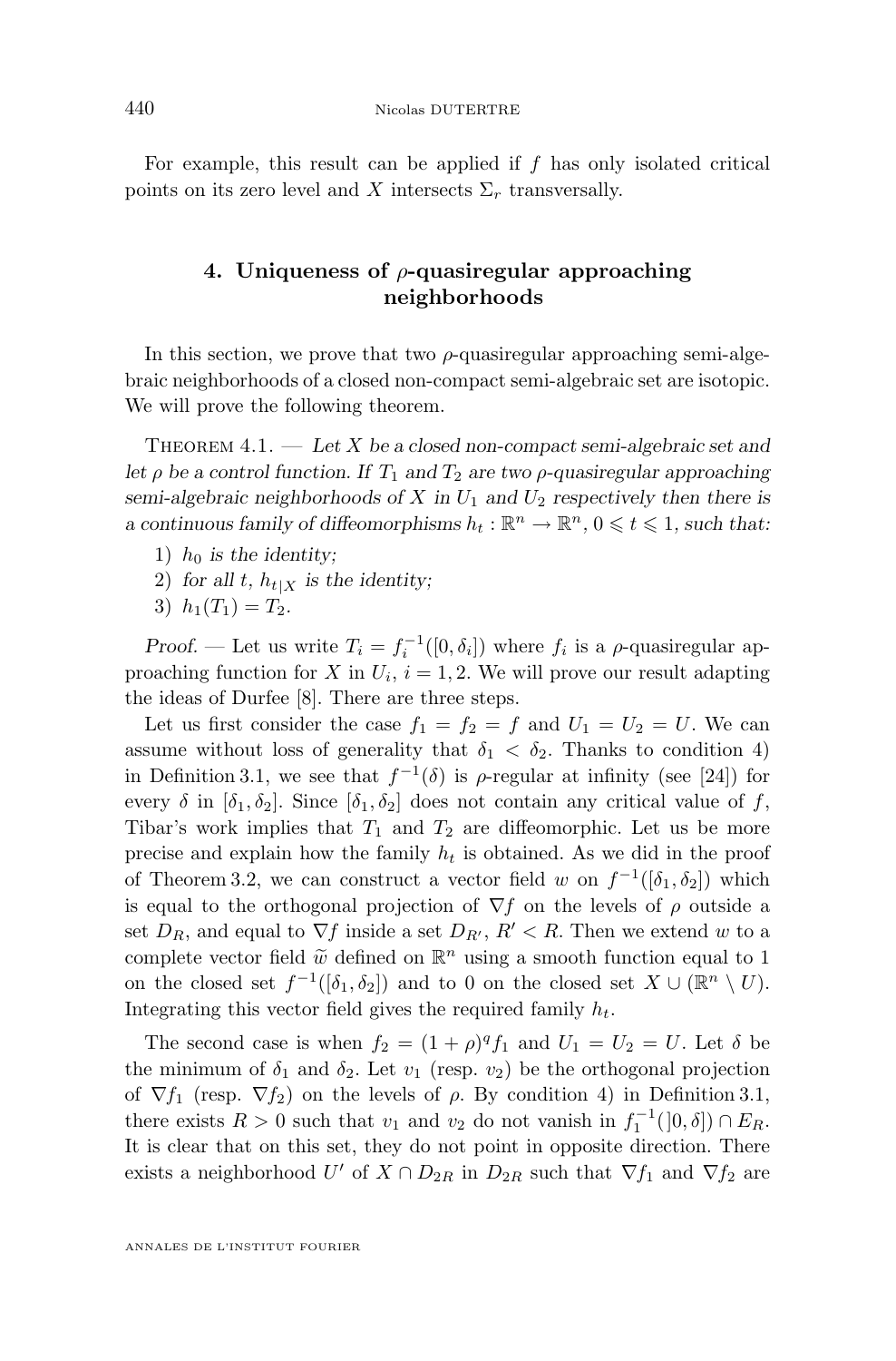<span id="page-13-0"></span>nonzero and do not point in opposite direction on  $U' \setminus X$ . This fact is proved in the same way as Lemma 1.8 in [\[8\]](#page-30-0). Hence there exists  $\delta'$  such that  $\nabla f_1$  and  $\nabla f_2$  are nonzero and do not point in opposite direction on  $f_1^{-1}([0,\delta']) \cap D_{2R}$ . Let  $\delta''$  be the minimum of  $\delta$  and  $\delta'$ . By the first case, it is enough to prove that  $f_2^{-1}([0, \delta''])$  and  $f_1^{-1}([0, \delta''])$  are isotopic. Let S be the closed set  $f_1^{-1}([0, \delta'']) \setminus f_2^{-1}([0, \delta''])$  and let  $g : S \to [0, 1]$  be defined by

$$
g = \frac{f_2 - \delta''}{f_2 - f_1}.
$$

Note that  $g^{-1}(0) = f_2^{-1}(\delta'')$  and  $g^{-1}(1) = f_1^{-1}(\delta'')$ . The gradient of g is  $\nabla g = \frac{(f_2 - \delta'')\nabla f_1 + (\delta'' - f_1)\nabla f_2}{(f_1 - f_1)^2}$  $\frac{(f_2 - f_1)^2}{(f_2 - f_1)^2}$ .

Let v be its orthogonal projection on the levels of  $\rho$ . It is nonzero in  $S \cap E_R$ . Moreover,  $\nabla g$  is nonzero in  $S \cap D_{2R}$ . Gluing these two vector fields, we obtain a  $C^1$  vector field w on S and we proceed as in the first case.

The third case is the general case. Let  $U = U_1 \cap U_2$ . By Lemma [2.2](#page-5-0) and the second case above, we can assume that  $T_1 \subset U$ ,  $T_2 \subset U$  and  $T_1$  and  $T_2$ are closed in  $\overline{U}$ . We need some lemmas.

LEMMA 4.2. — *For every integer*  $q \ge 0$ *, let*  $f_{1,q}: U \to \mathbb{R}$  *be defined by* 

$$
f_{1,q} = (1+\rho)^q f_1.
$$

*Let*  $v_{1,q}$  (*resp.*  $v_2$ ) *be the orthogonal projection of*  $\nabla f_{1,q}$  (*resp.*  $\nabla f_2$ ) *on the levels of*  $\rho$ *. There exist*  $q_0 \in \mathbb{N}$  *and*  $R > 0$  *such that for all*  $q \geq q_0$  *the vector fields*  $v_{1,q}$  *and*  $v_2$  *are nonzero and do not point in opposite direction in*  $f_{1,q}^{-1}(]0, \delta_q]$   $\cap$   $E_R$ , where  $\delta_q$  *is a small regular value of*  $f_{1,q}$  *such that*  $f_{1,q}^{-1}([0,\delta_q]) \subset U$  and  $f_{1,q}^{-1}([0,\delta_q])$  is closed in  $\overline{U}$ .

*Proof.* — We know that there exists  $R' > 0$  and  $U' \subset U$  such that  $v_1$ and  $v_2$  do not vanish in  $U' \cap E_{R'}$  since  $f_1$  and  $f_2$  are  $\rho$ -quasiregular. Let  $\Gamma_{f_1,\rho}, \Gamma_{f_2,\rho}$  and  $\Gamma_{f_1,f_2,\rho}$  be the semi-algebraic sets

$$
\Gamma_{f_1,\rho} = \{x \in U \setminus X \mid v_1(x) = 0\}, \quad \Gamma_{f_2,\rho} = \{x \in U \setminus X \mid v_2(x) = 0\},\
$$

$$
\Gamma_{f_1,f_2,\rho} = \{ x \in U \setminus X \mid v_1(x) \text{ and } v_2(x) \text{ point in opposite direction} \},
$$

and let  $\Gamma$  be the union of these three sets. Let  $r_0$  be the greatest critical value of  $\rho$  and let  $\alpha : |r_0, +\infty| \to \mathbb{R}$  be defined by

$$
\alpha(r) = \inf \{ f_1(x) \mid x \in \Sigma_r \cap \Gamma \}.
$$

Then  $\alpha$  is a positive semi-algebraic function. To see that it is positive, it is enough to apply Lemma 1.8 of [\[8\]](#page-30-0) to the semi-algebraic subset  $X \cap \Sigma_r$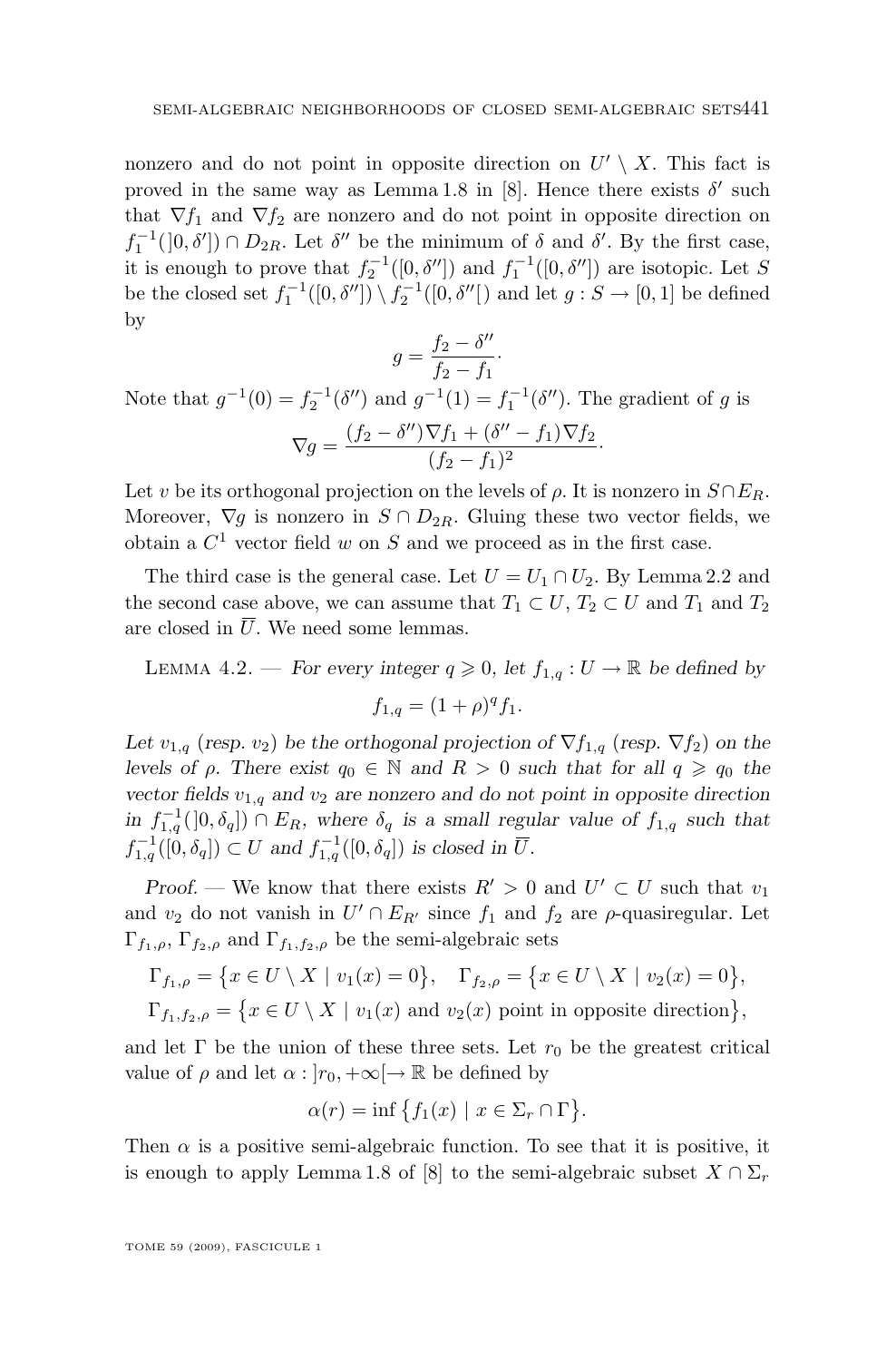of the smooth semi-algebraic set  $\Sigma_r$ . As in Lemma [2.2,](#page-5-0) this implies that there exists  $R > r_0$  and an integer  $q_0$  such that for  $x \in \Gamma \cap E_R$  and for  $q \geq q_0$ ,  $(1 + \rho(x))^q f_1(x) > 1$ . Since  $v_{1,q} = (1 + \rho)^q v_1$ , we see that  $\Gamma_{f_1,f_2,\rho} = \Gamma_{f_1,g,f_2;\rho}$ . We take  $\delta_q$  to be the minimum of  $\delta_1$  and 1. This ends the proof of Lemma [4.2.](#page-13-0)

LEMMA 4.3. — *For every integer*  $q \geq 0$ , let  $f_{1,q}: U \to \mathbb{R}$  and  $f_{2,q}: U \to \mathbb{R}$ *be defined by*

$$
f_{1,q} = (1+\rho)^q f_1, \quad f_{2,q} = (1+\rho)^q f_2.
$$

*Let*  $v_{1,q}$  (*resp.*  $v_{2,q}$ ) *be the orthogonal projection of*  $\nabla f_{1,q}$  (*resp.*  $\nabla f_{2,q}$ ) *on the levels of*  $\rho$ *. There exist*  $q_0 \in \mathbb{N}$  *and*  $R > 0$  *such that for all*  $q \geq q_0$  *and for all*  $\ell \in \mathbb{N}$  *the vector fields*  $v_{1,q}$  *and*  $v_{2,\ell}$  *are nonzero and do not point in opposite direction in*  $f_{1,q}^{-1}(0, \delta_q)$   $\cap E_R$ , where  $\delta_q$  *is a small regular value of*  $f_{1,q}$  *such that*  $f_{1,q}^{-1}([0, \delta_q]) \subset U$  *and*  $f_{1,q}^{-1}([0, \delta_q])$  *is closed in*  $\overline{U}$ *.* 

*Proof.* — It is clear because  $v_{2,\ell} = (1 + \rho)^{\ell} v_2$  and  $\Gamma_{f_{1,k};f_{2,\ell};\rho} = \Gamma_{f_{1,k};f_2;\rho}$ . This ends the proof of Lemma 4.3.

Let us fix q and  $\delta_q$  which satisfy the conclusion of Lemma [4.2.](#page-13-0) Applying Lemma [2.2](#page-5-0) to the open semi-algebraic neighborhood  $f_{1,q}^{-1}([0, \delta_q[)$  of X and the approaching function  $f_2$ , we can find  $\ell$  such that

$$
f_{2,\ell}^{-1}([0,\epsilon_{\ell}]) \subset f_{1,q}^{-1}([0,\delta_q]),
$$

where  $\epsilon_{\ell}$  is a small regular value of  $f_{2\ell}$ . Thanks to Lemma 4.3, we can proceed as we did for the second case, namely we consider the closed set  $S' = f_{1,q}^{-1}([0, \delta_q]) \setminus f_{2,\ell}^{-1}([0, \epsilon_\ell])$  and the function  $h : S' \to [0, 1]$  defined by

$$
h = \frac{f_{2,\ell} - \epsilon_{\ell}}{(f_{2,\ell} - \epsilon_{\ell}) - (\delta_q - f_{1,q})}
$$

·

This ends the proof of Theorem [4.1.](#page-12-0)

Applying Theorem [4.1](#page-12-0) to the case when X is compact and  $f_1$  and  $f_2$  are two rug functions for  $X$ , we recover Durfee's uniqueness result.

#### **5. The smooth case**

In this section, we assume that  $X$  is a closed non-compact semi-algebraic set in  $\mathbb{R}^n$  and also a  $\mathcal{C}^3$  submanifold of dimension  $k < n$ . We also assume that  $\rho$  is a control function of class  $\mathcal{C}^3$ . We show that any  $\rho$ -quasiregular approaching semi-algebraic neighborhood of  $X$  is isotopic to a tubular neighborhood of  $X$ . For this, we construct a kind of distance function to  $X$  which is  $\mathcal{C}^2$  in a semi-algebraic neighborhood of X and  $\rho$ -quasiregular.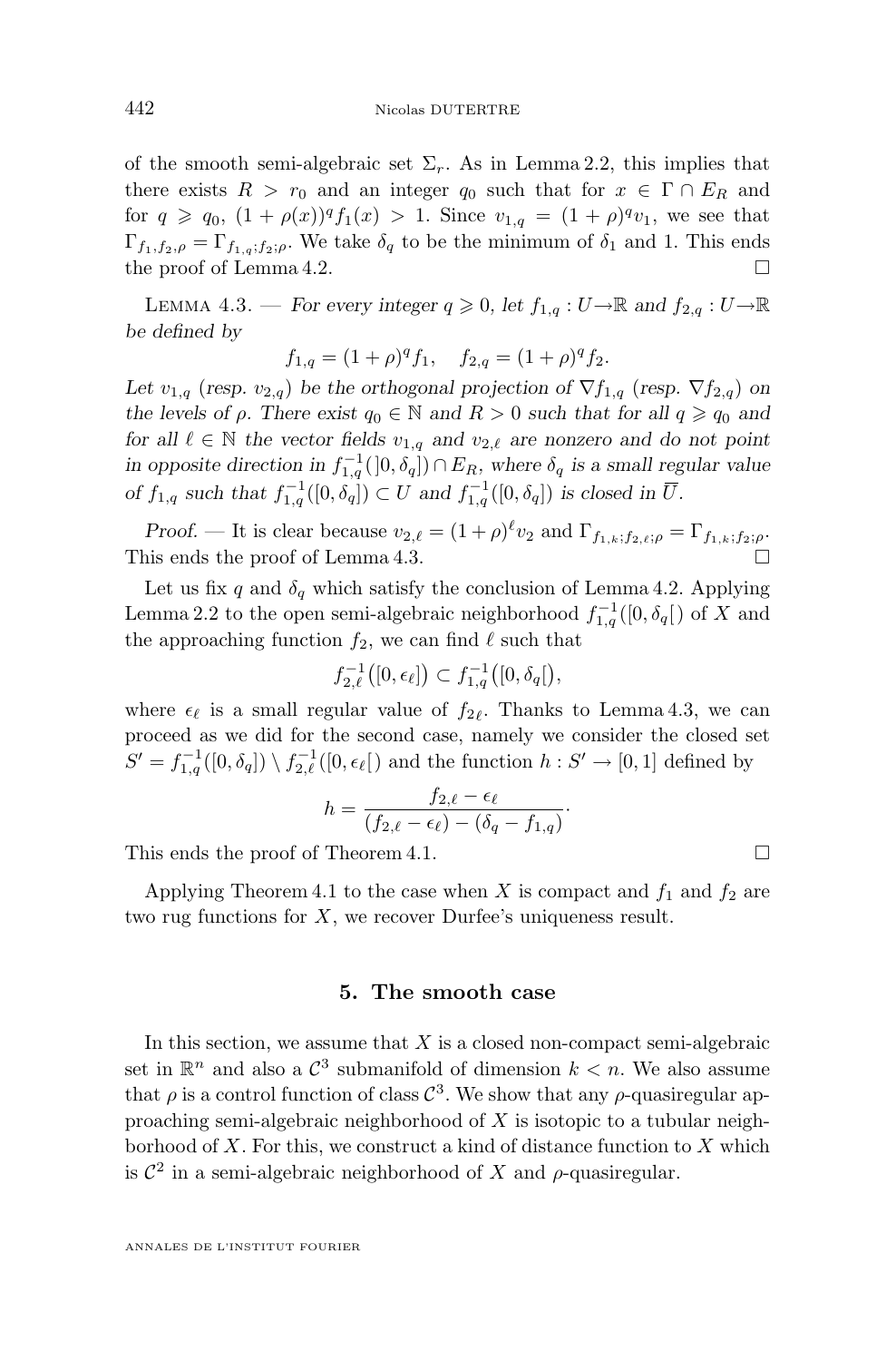Let us fix X and  $\rho$  satisfying the above assumptions. Let  $r_0 > 0$  be such that for all  $r \ge r_0$ ,  $\Sigma_r$  is a  $\mathcal{C}^3$  submanifold that intersects X transversally. Let  $F$  be the following set:

$$
F = \{(x, v) \in X \times \mathbb{R}^n \mid \rho(x) > r_0, \langle v, \nabla \rho(x) \rangle = 0
$$
  
and  $\langle v, w \rangle = 0$  for all  $w \in T_x(X \cap \Sigma_{\rho(x)})\}.$ 

It is a  $\mathcal{C}^2$ -vector bundle over  $X \cap \{x \mid \rho(x) > r_0\}$  whose fibers are  $(n - k)$ dimensional. Moreover it is semi-algebraic. We will denote the fiber over  $x$ by  $F_x$ . Observe that  $F_x$  is the normal space of  $X \cap \Sigma_{\rho(x)}$  in  $\Sigma_{\rho(x)}$ .

Let N be the normal bundle over  $X \cap \{x \mid \rho(x) < 2r_0\}$ :

$$
N = \{(x, v) \in X \times \mathbb{R}^n \mid \rho(x) < 2r_0 \text{ and } v \perp T_x X\}.
$$

It is also a  $\mathcal{C}^2$  semi-algebraic vector bundle. We denote the fiber over x by  $N_x$ .

We will glue these two bundles. By [\[25,](#page-30-0) Corollary C.12], it is possible to find a  $\mathcal{C}^2$  semi-algebraic function  $\phi: X \mapsto [0, 1]$  such that  $X \cap E_{7/4r_0} =$  $\phi^{-1}(1)$  and  $X \cap D_{5/4r_0} = \phi^{-1}(0)$ . For each x such that  $r_0 < \rho(x) < 2r_0$ , let  $P_x$  be the restriction to  $F_x$  of the orthogonal projection to  $N_x$ .

We can define a bundle  $H \subset X \times \mathbb{R}^n$  over X in the following way:

• if  $\rho(x) < \frac{5}{4}r_0$  then  $H_x = N_x$ ;

• if 
$$
r_0 < \rho(x) < 2r_0
$$
 then  $H_x = \{ v \in \mathbb{R}^n \mid \exists w \in F_x \text{ such that }$ 

$$
v = \phi(x)w + (1 - \phi(x))P_x(w);
$$

• if 
$$
\rho(x) > \frac{7}{4}r_0
$$
 then  $H_x = F_x$ .

It is an exercise of linear algebra to prove that  $H$  is a vector bundle whose fibres are  $(n - k)$ -dimensional planes. Furthermore, it is  $\mathcal{C}^2$  semi-algebraic because F and N are  $\mathcal{C}^2$  semi-algebraic bundles and  $\phi$  is a  $\mathcal{C}^2$  semi-algebraic function. This bundle  $H$  will enables us to construct the desired "distance" function to X. Let  $\varphi$  be the following  $\mathcal{C}^2$  semi-algebraic mapping:

$$
\varphi: H \longrightarrow \mathbb{R}^n, \quad (x, v) \longmapsto x + v.
$$

Then there exists a semi-algebraic open neighborhood  $U$  of the zero-section  $X \times \{0\}$  in H such that the restriction  $\varphi_{|U}$  is a  $\mathcal{C}^2$  diffeomorphism onto a neighborhood  $V$  of  $X$ . Moreover, we can take  $U$  of the form

$$
U = \{(x, v) \mid ||v|| < \varepsilon(x)\},
$$

where  $\varepsilon$  is a positive  $\mathcal{C}^2$  semi-algebraic function on X. The proof of this result is given in [\[5,](#page-29-0) Lemma 6.15], for the normal bundle. This proof actually holds in our case. This provides us with a  $\mathcal{C}^2$  semi-algebraic retraction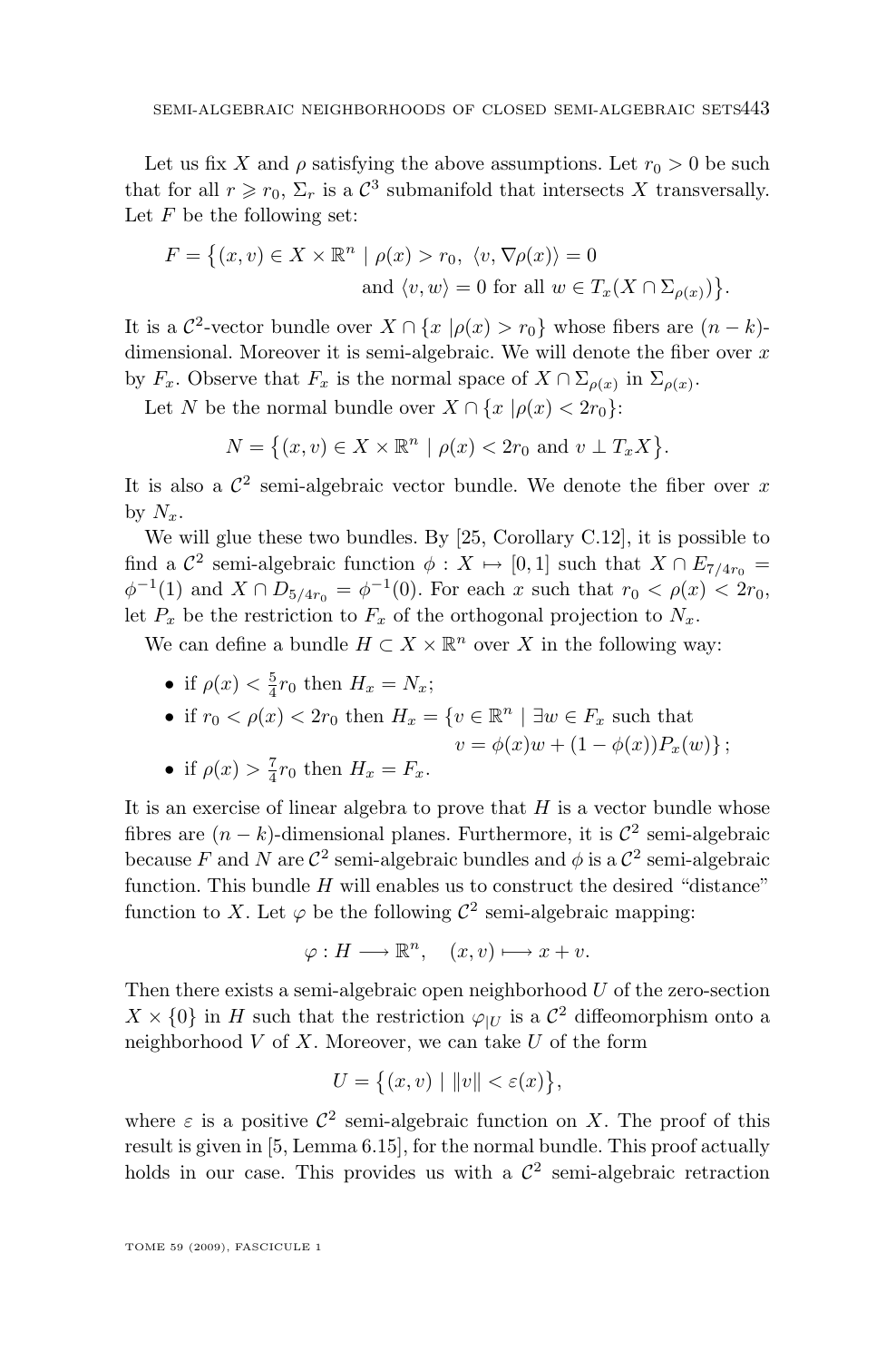<span id="page-16-0"></span> $\pi: V \to X$  and a  $\mathcal{C}^2$  semi-algebraic distance function  $d': V \to X$  defined by  $\pi(\varphi(x,v)) = x$  and  $d'(\varphi(x,v)) = ||v||^2$ .

Lemma 5.1. — *There exists an open semi-algebraic neighborhood* W *of* X in V such that for every  $y \in W$ ,  $\rho(y) \leq 1.1 \rho(\pi(y))$ . Furthermore, one *can choose* W *of the form*

$$
W = \{ y \in V \mid d'(y) < \varepsilon'(\pi(y)) \},
$$

where  $\varepsilon' : X \to \mathbb{R}$  is a positive  $\mathcal{C}^2$  semi-algebraic function.

*Proof. —* Let A be the semi-algebraic set

$$
A = \{ y \in V \mid \rho(y) > 1.1 \rho(\pi(y)) \}.
$$

Let  $\alpha : \pi(A) \to \mathbb{R}$  be the function defined as

$$
\alpha(x) = \inf \{ d'(y) \mid y \in \pi^{-1}(x) \cap A \}.
$$

This is a semi-algebraic function on  $\pi(A)$ . Let us prove that it is positive. The continuity of  $\rho \circ \varphi$  implies that for every x in  $\pi(A)$ , there exists  $\delta_x$  with  $0 < \delta_x < \varepsilon(x)$ , such that  $\rho(\varphi(x, v)) \leq 1.1 \rho(\varphi(x, 0))$  for every v in  $H_x$  with  $||v|| \leq \delta_x$ . Since  $||v||^2 = d'(y)$  if  $y = \varphi(x, v)$ , this proves that  $\alpha(x) \geq \delta_x > 0$ . Let us show that  $\alpha$  is locally bounded from below by positive constants, i.e for every  $x \in \pi(A)$ , there exist  $c > 0$  and a neighborhood  $\Omega$  of x in  $\pi(A)$  such that  $\alpha > c$  on  $\Omega$ . If it is not the case, we can find a sequence of points  $x_n$  in  $\pi(A)$  tending to x such that  $\alpha(x_n)$  tends to 0. Hence there exists a sequence of points  $y_n = \varphi(x_n, v_n)$  such that  $v_n$ tends to 0,  $x_n$  tends to x and  $\rho(\varphi(x_n, v_n)) > 1.1 \rho(\varphi(x_n, 0))$ . By continuity, we obtain  $\rho(\varphi(x,0)) \geq 1.1 \rho(\varphi(x,0))$ , which is impossible. Let  $\tilde{\alpha}: X \to \mathbb{R}$ be defined by  $\tilde{\alpha}(x) = \alpha(x)$  if  $x \in \pi(A)$  and  $\tilde{\alpha}(x) = \varepsilon(x)$  if  $x \notin \pi(A)$ . The function  $\tilde{\alpha}$  is semi-algebraic, positive and locally bounded from below by positive constants. Applying Lemma 6.12 of [\[5\]](#page-29-0), we can find a positive semi-algebraic  $\mathcal{C}^2$  function  $\varepsilon' : X \to \mathbb{R}$  such that  $\varepsilon' < \tilde{\alpha}$  on X.

Let us study the function  $d' : W \to \mathbb{R}$  more precisely. Let B be the semi-algebraic set

$$
B = \Big\{ y \in W \cap E_{2r_0} \mid \frac{\langle \nabla \rho(y), \nabla \rho(\pi(y)) \rangle}{\|\nabla \rho(y)\| \|\nabla \rho(\pi(y))\|} < 0.9 \Big\}.
$$

Let  $\beta : \pi(B) \to \mathbb{R}$  be the function defined as

$$
\beta(x) = \inf \{ d'(y) \mid y \in \pi^{-1}(x) \cap B \}.
$$

This is a semi-algebraic function on  $\pi(B)$  and  $\beta(x) \leq \varepsilon'(x)$ , for every  $x \in \pi(B)$ . The same argument as in the above lemma shows that  $\beta$  is positive and locally bounded from below by positive constants. Let  $\tilde{\beta}:X\rightarrow\mathbb{R}$ 

ANNALES DE L'INSTITUT FOURIER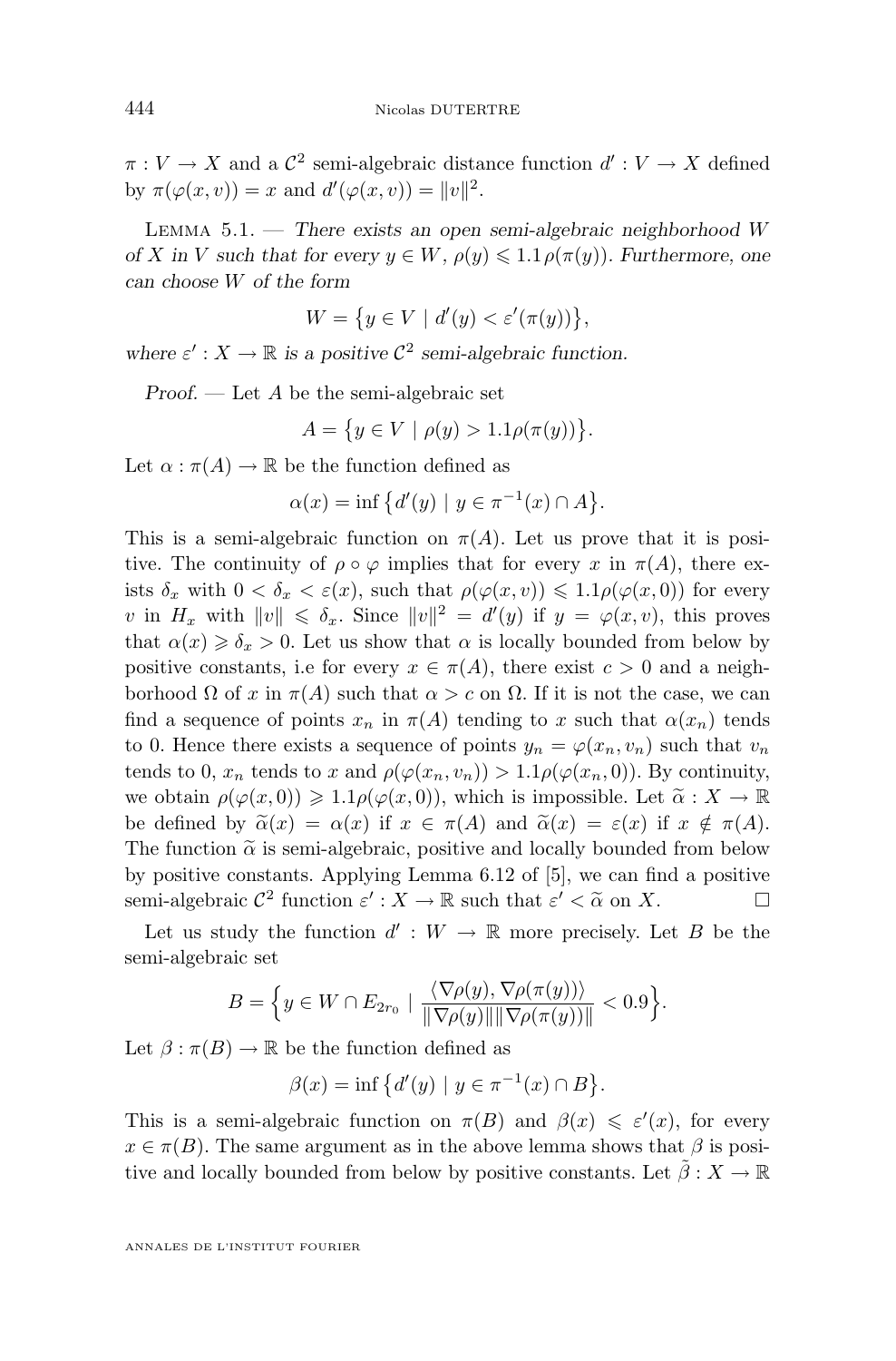be defined by  $\tilde{\beta}(x) = \beta(x)$  if  $x \in \pi(B)$  and  $\tilde{\beta}(x) = \varepsilon'(x)$  if  $x \notin \pi(B)$ . The function  $\tilde{\beta}$  is semi-algebraic, positive and locally bounded from below by positive constants. We can find a positive semi-algebraic  $\mathcal{C}^2$  function  $\varepsilon'': X \to \mathbb{R}$  such that  $\varepsilon'' < \tilde{\beta}$  on X.

Let  $W'$  be defined by

$$
W' = \{ y \in V \mid d'(y) < \varepsilon''(\pi(y)) \}.
$$

Note that W' is included in W. For every y in  $W' \cap E_{2r_0}$ , we have

$$
\frac{\langle \nabla \rho(y), \nabla \rho(\pi(y)) \rangle}{\|\nabla \rho(y)\| \|\nabla \rho(\pi(y))\|} \geq 0.9.
$$

Since  $\nabla d'(y)$  belongs to  $[\nabla \rho(\pi(y))]^{\perp}$ , this can be reformulated in the following way: for every y in  $W' \cap E_{2r_0}$ , we have

$$
\frac{\langle \nabla \rho(y), \nabla d'(y) \rangle}{\|\nabla \rho(y)\| \|\nabla d'(y)\|} \leqslant \sqrt{0.19}.
$$

LEMMA 5.2. — *There exist*  $q_0 \in \mathbb{N}$  and  $r'_0 > 0$  such that for every  $q \geq q_0$ and for every  $x \in X \cap E_{r'_0}$ ,

$$
\frac{1}{(1+\rho(x))^q} \leqslant \varepsilon''(x).
$$

*Proof.* — Let  $h : [0, +\infty] \to \mathbb{R}$  be defined by

$$
h(r) = \min\bigl\{\varepsilon''(x) \mid x \in X \cap \Sigma_r\bigr\}.
$$

Since h is a positive semi-algebraic function, there exists an integer  $q_0$  and a real  $r'_0 > 0$  such that  $1/h(r) < r^{q_0}$  for every  $r \geq r'_0$ . Hence for every  $q \geqslant q_0$  and every  $x \in X \cap E_{r'_0}$ , we have

$$
\frac{1}{(1+\rho(x))^q} \leqslant \varepsilon''(x).
$$

COROLLARY 5.3. — *There exist*  $q_0 \in \mathbb{N}$  and  $r''_0 > 0$  such that for every  $q \geqslant q_0$  and for every  $y \in W' \cap E_{r''_0}$ ,

$$
\frac{1}{(1+\rho(\pi(y)))^q} \leqslant \varepsilon''(\pi(y)).
$$

*Proof.* — By Lemma 5.1, we can find  $r''_0 > 0$  such that  $\pi(y)$  belongs to  $X \cap E_{r'_0}$  if y belongs to  $W' \cap E_{r''_0}$ .

LEMMA 5.4. — *There exist*  $q_1 \in \mathbb{N}$  and  $r'_1 > 0$  such that for every  $q \geq q_1$ *and for every*  $x \in X \cap E_{r'_1}$ ,  $\|\nabla \rho(x)\| \leq (1 + \rho(x))^q$ .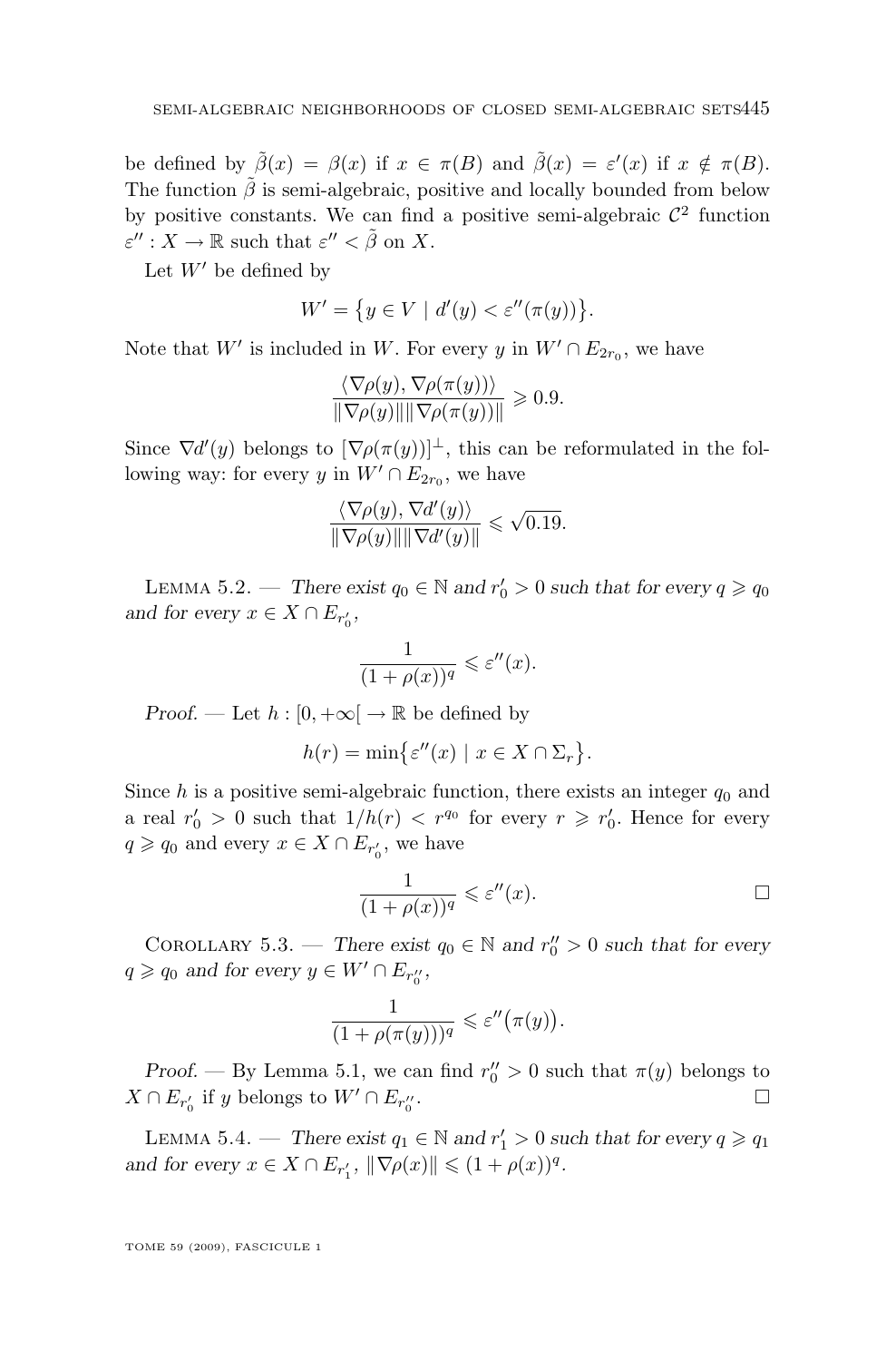<span id="page-18-0"></span>*Proof.* — Let  $c > 0$  be such that  $[c, +\infty]$  does not contain any critical value of  $\rho$ . Let  $\ell : [c, +\infty] \to \mathbb{R}$  be defined by

$$
\ell(r) = \max\big\{\|\nabla\rho(x)\| \mid x \in X \cap \Sigma_r\big\}.
$$

Since  $\ell$  is a positive semi-algebraic function, there exits an integer  $q_1$  and a real  $r'_1 > 0$  such that  $\ell(r) < r^{q_1}$  for every  $r \geq r'_1$ . Hence for every  $q \geq q_1$ and every  $x \in X \cap E_{r'_1}$ , we have  $\|\nabla \rho(x)\| \leq (1 + \rho(x))^q$ . — Первый проста в серверності в серверності в серверності в серверності в серверності в серверності в сервер<br>В серверності в серверності в серверності в серверності в серверності в серверності в серверності в серверност

COROLLARY 5.5. — *There exist*  $q_1 \in \mathbb{N}$  and  $r''_1 > 0$  such that for every  $q \geq q_1$  and for every  $y \in W' \cap E_{r''_1}$ ,  $\|\nabla \rho(\pi(y))\| \leq (1 + \rho(\pi(y)))^q$ .

*Proof.* − The proof is the same as Corollary 5.3.

PROPOSITION  $5.6$ . — *There exists an integer*  $q_2$  *such that for every*  $q \geqslant q_2$ , the function  $d'_q : W' \to \mathbb{R}$  defined by  $d'_q = (1 + \rho(\pi))^q d'$  is a  $\rho$ -quasiregular approaching function for X in W'.

*Proof.* — Since  $W' = \{y \in V \mid d'(y) < \varepsilon''(\pi(y))\}$  and  $\varepsilon''$  is a positive function,  $(X, W', d')$  satisfies condition  $(A)$ . Let

$$
W_1 = \{ y \in V \mid d'(y) < \frac{1}{2} \varepsilon''(\pi(y)) \}.
$$

We have  $\overline{W}_1 \subset W'$ . By Corollary 5.3, for every  $q \geq q_0$ , the set  $E_{r''_0} \cap$  $d_q^{-1}([0, \frac{1}{4}])$  is included in  $W_1$ . The tuple  $(X, W', d'_q)$  satisfies condition  $(A)$ . As it has been already explained in Lemma [2.2,](#page-5-0) there exists  $\epsilon_q > 0$  such that  $d_q^{-1}([0, \epsilon_q]) \cap D_{r''_0} \subset W_1 \cap D_{r''_0}$ . Let  $\delta_q$  be the minimum of  $\frac{1}{4}$  and  $\epsilon_q$ . The set  $d_q^{\prime-1}([0,\delta_q])$  is included in  $W_1$ , hence closed in  $\overline{W}_1$  and in  $\overline{W}'$ . This proves that  $d'_q$  is an approaching function for X in W'.

Let us show that it is  $\rho$ -quasiregular. Let us fix r greater than  $r''_0$ ,  $r''_1$ and  $2r_0$  and let us fix  $q_2$  greater than  $q_0$  and  $q_1$ . For every y in  $W \cap E_r$ , let  $P_y$  be the orthogonal projection onto the space  $\nabla \rho(y)$ <sup> $\perp$ </sup>. We have

$$
\nabla d'_{q} = \left(1 + \rho(\pi)\right)^{q-1} \left[\left(1 + \rho(\pi)\right) \nabla d' + q d' \nabla \rho(\pi)\right],
$$

hence,

$$
\frac{P_y(\nabla d'_q)}{(1+\rho(\pi))^{q-1}} = (1+\rho(\pi))P_y(\nabla d') + qd'P_y(\nabla \rho(\pi)).
$$

Let us prove that, for  $q \ge q_2$  and  $R \ge r$  sufficiently big,  $T(y)$  can not vanish if y belongs to  $d_q^{\prime -1}([0,1]) \cap E_R$ , where

$$
T(y) = (1 + \rho(\pi(y))) P_y(\nabla d'(y)) + qd'(y) P_y(\nabla \rho(\pi(y))).
$$

First observe that if y lies in  $d_q^{-1}([0,1]) \cap E_R$ ,  $q \geqslant q_2$  and  $R \geqslant r$ , then

$$
\frac{\langle \nabla \rho(y), \nabla \rho(\pi(y)) \rangle}{\|\nabla \rho(y)\| \|\nabla \rho(\pi(y))\|} \geq 0.9 \quad \text{and} \quad \frac{\langle \nabla \rho(y), \nabla d'(y) \rangle}{\|\nabla \rho(y)\| \|\nabla d'(y)\|} \leq \sqrt{0.19}.
$$

ANNALES DE L'INSTITUT FOURIER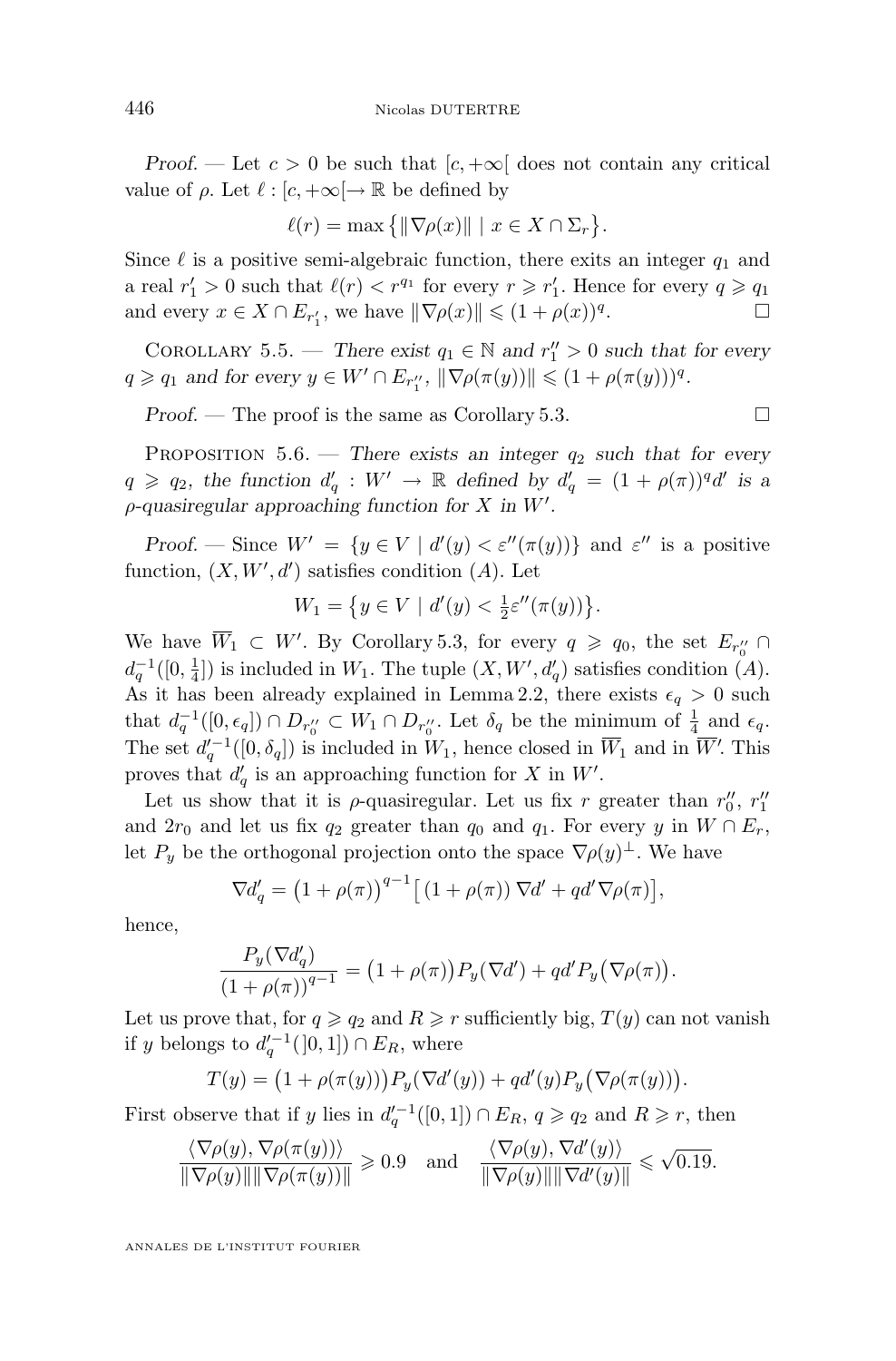<span id="page-19-0"></span>This implies that

$$
||P_y(\nabla \rho(\pi(y)))|| \leq \sqrt{0.19} ||\nabla \rho(\pi(y))||
$$

and

$$
||P_y(\nabla d'(y))|| \geqslant 0.9||\nabla d'(y)||.
$$

Therefore, we have

$$
\left\|qd'(y)P_y(\nabla\rho(\pi(y)))\right\| \leqslant \sqrt{0.19}q d'(y)\left\|\nabla\rho(\pi(y))\right\|
$$

and

$$
\| (1 + \rho(\pi(y))) P_y(\nabla d'(y)) \| \geq 0.9 (1 + \rho(\pi(y))) \| \nabla d'(y) \|,
$$

that is to say

$$
||(1 + \rho(\pi(y))) P_y(\nabla d'(y))|| \ge 0.9(1 + \rho(\pi(y))) 2\sqrt{d'(y)}.
$$

In order to prove that  $T(y)$  does not vanish if  $y \in d_q'^{-1}([0,1]) \cap E_R$  for  $q \geqslant q_2$  and  $R \geqslant r$  sufficiently big, it is enough to prove that

$$
\frac{1.8}{\sqrt{0.19}} > \frac{q\sqrt{d'(y)} \|\nabla \rho(\pi(y))\|}{1 + \rho(\pi(y))}.
$$

But if  $y \in d_q'^{-1}([0,1]) \cap E_R$  where  $q \geqslant q_2$  and  $R \geqslant r$  then we have

$$
\sqrt{d'(y)} \leqslant \frac{1}{\left(1 + \rho(\pi(y))\right)^{\frac{1}{2}q}}.
$$

So, if we show that

$$
\frac{1.8}{\sqrt{0,19}} > \frac{q \|\nabla \rho(\pi(y))\|}{\left(1 + \rho(\pi(y))\right)^{\frac{1}{2}q+1}},
$$

then the required result is established. Let q be such that  $\frac{1}{2}q + 1 > q_1$ . By Corollary [5.5,](#page-18-0) we have

$$
\frac{q\|\nabla\rho(\pi(y))\|}{(1+\rho(\pi(y)))^{\frac{1}{2}q+1}} \leq \frac{q}{(1+\rho(\pi(y)))^{\frac{1}{2}q+1-q_1}},
$$

for  $y \in d_q'^{-1}([0,1]) \cap E_R$ ,  $R \geq r$ . Lemma [5.1](#page-16-0) implies that there exists  $R_q \geq r$ such that if y belongs to  $d_q'^{-1}([0,1]) \cap E_R$ , with  $R \ge R_q$ , then we have

$$
\frac{q}{(1+\rho(\pi(y)))^{\frac{1}{2}q+1-q_1}} < \frac{1.8}{\sqrt{0.19}}
$$

·

This proves the proposition.

We can state the main result of this section, which is an application of the uniqueness result stated in Theorem [4.1.](#page-12-0)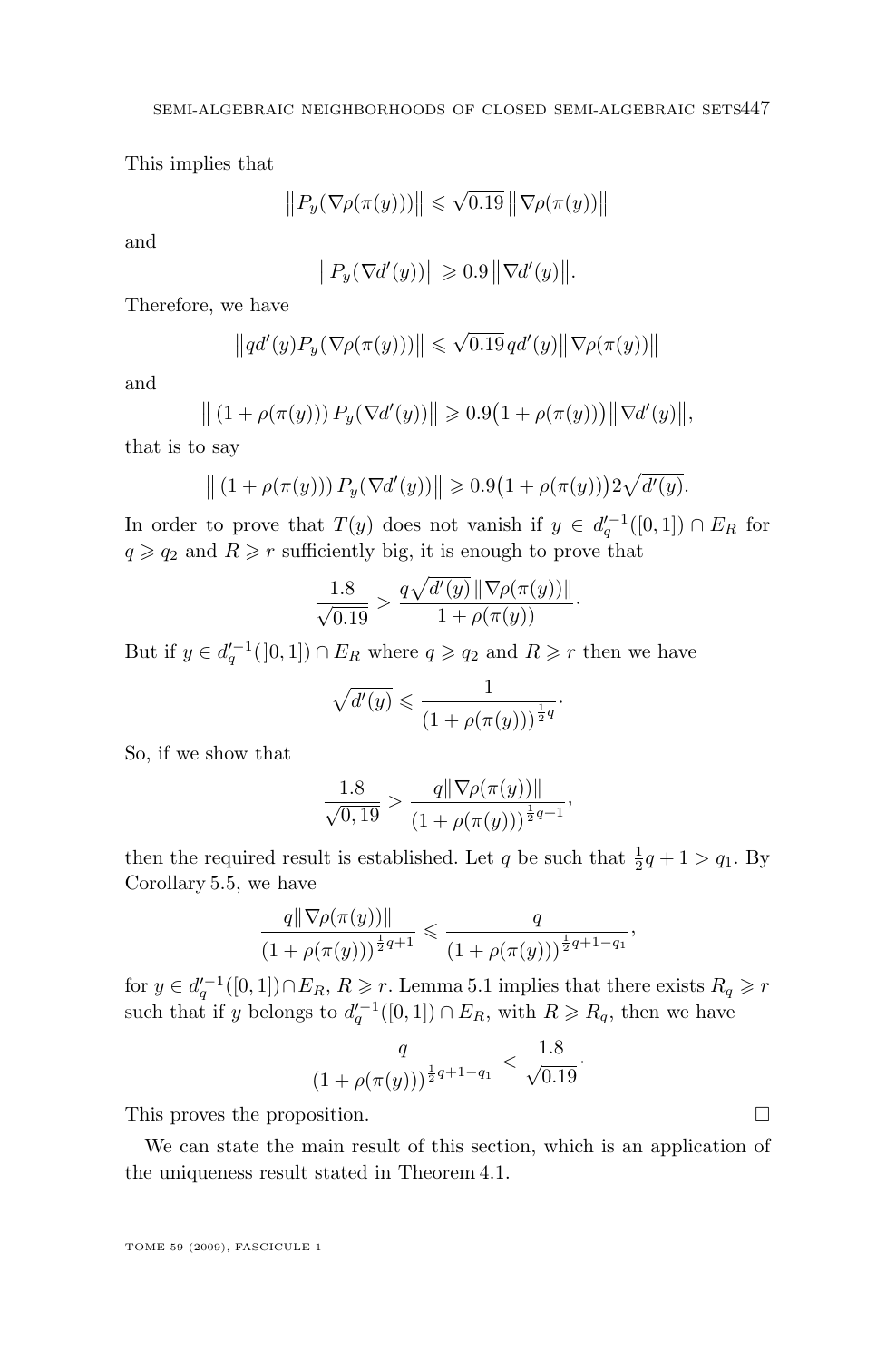<span id="page-20-0"></span>Theorem 5.7. — *Let* X *be a closed non-compact semi-algebraic set in*  $\mathbb{R}^n$  which is a  $\mathcal{C}^3$  submanifold. Let  $\rho$  be a control function of class  $\mathcal{C}^3$ . *Any* ρ*-quasiregular approaching semi-algebraic neighborhood of* X *is isotopic to a tubular neighborhood of* X*.*

*Proof.* — We known that there exist  $\rho$ -quasiregular approaching functions  $d'_q$  for X in W of the form  $d'_q = (1 + \rho(\pi))^q d'$  by the previous proposition. But for  $\nu > 0$  sufficiently small the set  $d_q^{\prime -1}([0, \nu])$  is a tubular neighborhood of X. It is enough to use Theorem [4.1](#page-12-0) to conclude.  $\Box$ 

#### **6. Uniqueness of approaching semi-algebraic neighborhoods**

In this section, we prove that two approaching semi-algebraic neighborhoods of a closed non-compact semi-algebraic set are isotopic. We need first the following proposition.

PROPOSITION  $6.1.$  — Let  $X \subset \mathbb{R}^n$  be a closed non-compact semi-alge*braic set equipped with a Whitney stratification. There exists a semi*algebraic function  $f : \mathbb{R}^n \to \mathbb{R}$  such that:

- 1)  $f \ge 0$  and  $f^{-1}(0) = X$ ;
- 2)  $f$  is of class  $C^3$ ;
- 3) for every sequence of points  $(x_k)_{k \in \mathbb{N}}$  in  $\mathbb{R}^n$  tending to a point y in X *with*  $\lim_{k \to +\infty} \nabla f(x_k) / ||\nabla f(x_k)|| = \nu$ , one has  $\nu \perp T_uS$ , where *S* is the stratum of X containing y and  $T_yS$  is its tangent space at y.

*Proof.* — We may assume that  $0 \notin X$ . Let  $I : \mathbb{R}^n \setminus \{0\} \to \mathbb{R}^n \setminus \{0\}$  be the inversion defined by  $I(x) = x/||x||^2$  and let Y be the compact semi-algebraic set  $I(X) \cup \{0\}$ . If  $\{S_{\alpha}\}_{{\alpha \in \Lambda}}$  is a Whitney semi-algebraic stratification of X then  ${I(S_\alpha)}_{\alpha\in\Lambda}\cup\{0\}$  is a Whitney stratification of Y. By [\[3,](#page-29-0) Theorem 7.1], there exists a continuous semi-algebraic function  $g : \mathbb{R}^n \to \mathbb{R}$  such that:

- i)  $g \ge 0$  and  $g^{-1}(0) = Y;$
- ii) g is of class  $\mathcal{C}^3$  on  $\mathbb{R}^n \setminus Y;$
- iii) for every sequence of points  $(z_k)_{k\in\mathbb{N}}$  tending to a point z in Y with  $\lim_{k\to+\infty} \nabla g(z_k)/\|\nabla g(z_k)\| = \tau$ , one has  $\tau \perp T_zR$ , where R is the stratum of the stratification  ${I(S_\alpha)}_{\alpha\in\Lambda}\cup\{0\}$  that contains z.

Let  $\tilde{f} : \mathbb{R}^n \setminus \{0\} \to \mathbb{R}$  be defined by  $\tilde{f}(x) = g(I(x))$ . The function  $\tilde{f}$  is clearly semi-algebraic, continuous and nonnegative on  $\mathbb{R}^n \setminus \{0\}$ . Furthermore it is  $\mathcal{C}^3$  on  $\mathbb{R}^n \setminus (\{0\} \cup X)$  and  $\tilde{f}^{-1}(0) = X$ .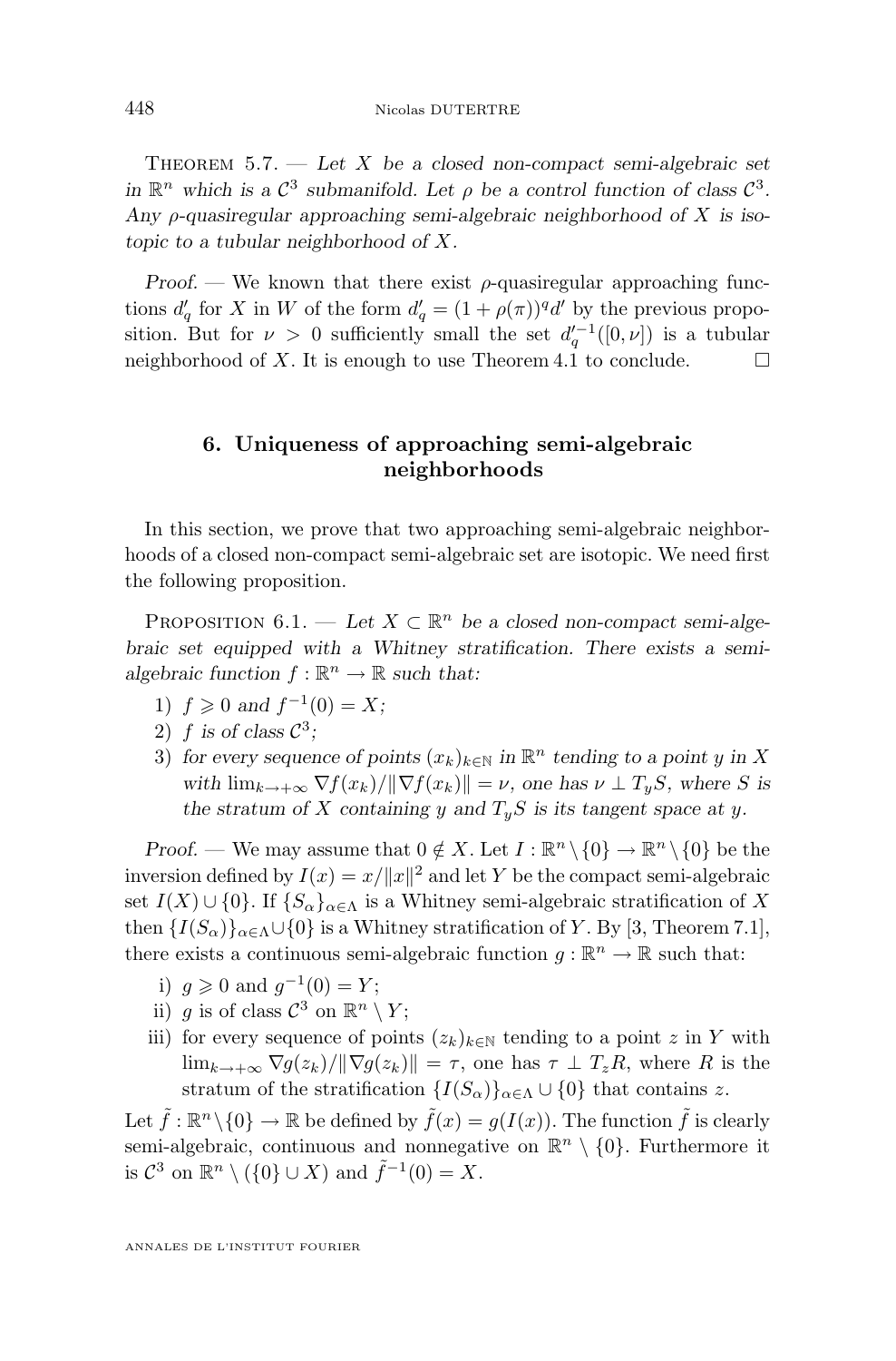<span id="page-21-0"></span>Let us consider a sequence of points  $(x_k)_{k\in\mathbb{N}}$  tending to a point y in X such that  $\lim_{k\to+\infty} \nabla \tilde{f}(x_k)/\|\nabla \tilde{f}(x_k)\| = \nu$ . Then the sequence of points  $(z_k)_{k\in\mathbb{N}}$  defined by  $z_k = I(x_k)$  tends to the point  $I(y)$ . A computation of partial derivatives gives that

$$
\forall k \in \mathbb{N}, \quad \nabla g(z_k) = \frac{1}{\|z_k\|^2} \big(-2\langle \nabla \tilde{f}(x_k), x_k \rangle z_k + \nabla \tilde{f}(x_k) \big),
$$

which implies that

$$
\|\nabla g(z_k)\| = \frac{\|\nabla \tilde{f}(x_k)\|}{\|z_k\|^2} = \|x_k\|^2 \cdot \|\nabla \tilde{f}(x_k)\|
$$

and that

$$
\frac{\nabla g(z_k)}{\|\nabla g(z_k)\|} = -2 \Big\langle \frac{\nabla \tilde{f}(x_k)}{\|\nabla f(x_k)\|}, \frac{x_k}{\|x_k\|} \Big\rangle \frac{x_k}{\|x_k\|} + \frac{\nabla \tilde{f}(x_k)}{\|\nabla \tilde{f}(x_k)\|}.
$$

Therefore the sequence  $\nabla g(z_k)/\|\nabla g(z_k)\|$  tends to  $-2\langle \nu, y/||y|| \rangle y/||y|| + \nu$ . Let us denote this vector by  $\tau$ . A computation shows that  $\tau = ||y||^2 DI(y)(\nu)$ . Let a be a non-zero vector in  $T_yS$  (S is the stratum containing y) and let  $b = DI(y)(a)$ . We have  $\langle \tau, b \rangle = 0$  hence  $\langle DI(y)(a), DI(y)(\nu) \rangle = 0$ , which implies that  $\langle a, \nu \rangle = 0$ . We have constructed a continuous semi-algebraic function  $f$  which satisfies conditions 1) and 3) of the proposition, except that it is not defined at 0. Using [\[25,](#page-30-0) Corollary C.12], we can easily obtain a continuous semi-algebraic function  $\bar{f} : \mathbb{R}^n \to \mathbb{R}$  satisfying conditions 1) and 3) of the statement. This function is  $\mathcal{C}^3$  on  $\mathbb{R}^n \setminus X$ . In order to get a function  $\mathcal{C}^3$  everywhere, we use [\[25,](#page-30-0) Corollary C.10]: there exists an odd strictly increasing  $\mathcal{C}^3$  semi-algebraic function  $\phi : \mathbb{R} \to \mathbb{R}$  such that  $\phi \circ \bar{f}$ is  $\mathcal{C}^3$  on  $\mathbb{R}^n$ . The function  $\phi \circ \bar{f}$  is the desired function f.

Let us fix now two control functions  $\rho_0$  and  $\rho_1$ . For each  $t \in [0,1]$ , let  $\rho_t : \mathbb{R}^n \to \mathbb{R}$  be defined by  $\rho_t = (1-t)\rho_0 + t\rho_1$ . The functions  $\rho_t$  are also control functions. We will denote by  $\Sigma_r^t$  the set  $\rho_t^{-1}(r)$ , by  $D_r^t$  the set  $\rho_t^{-1}([0, r])$  and by  $E_r^t$  the set  $\rho_t^{-1}([r, +\infty])$ .

LEMMA 6.2. — There exists  $r_0 > 0$  such that for all  $r \ge r_0$  and for all  $t \in [0, 1]$ , the sets  $\Sigma_r^t$  are non-empty compact  $C^2$  hypersurfaces of  $\mathbb{R}^n$  that *intersect each stratum of* X *transversally.*

*Proof. —* As in [\[8,](#page-30-0) Lemma 1.8], we can prove using the curve selection lemma at infinity (see [\[21,](#page-30-0) Lemma 2]) that there exists a compact set  $K$ of  $\mathbb{R}^n$  such that  $\nabla \rho_0$  and  $\nabla \rho_1$  are non-zero and do not point in opposite direction outside K. Furthermore we can find  $r_1 > 0$  such that for  $r \ge r_1$ ,  $\Sigma_r^0$  and  $\Sigma_r^1$  are non-empty  $\mathcal{C}^2$  submanifolds lying outside K. This implies that all the sets  $\Sigma_r^t$  lie outside K.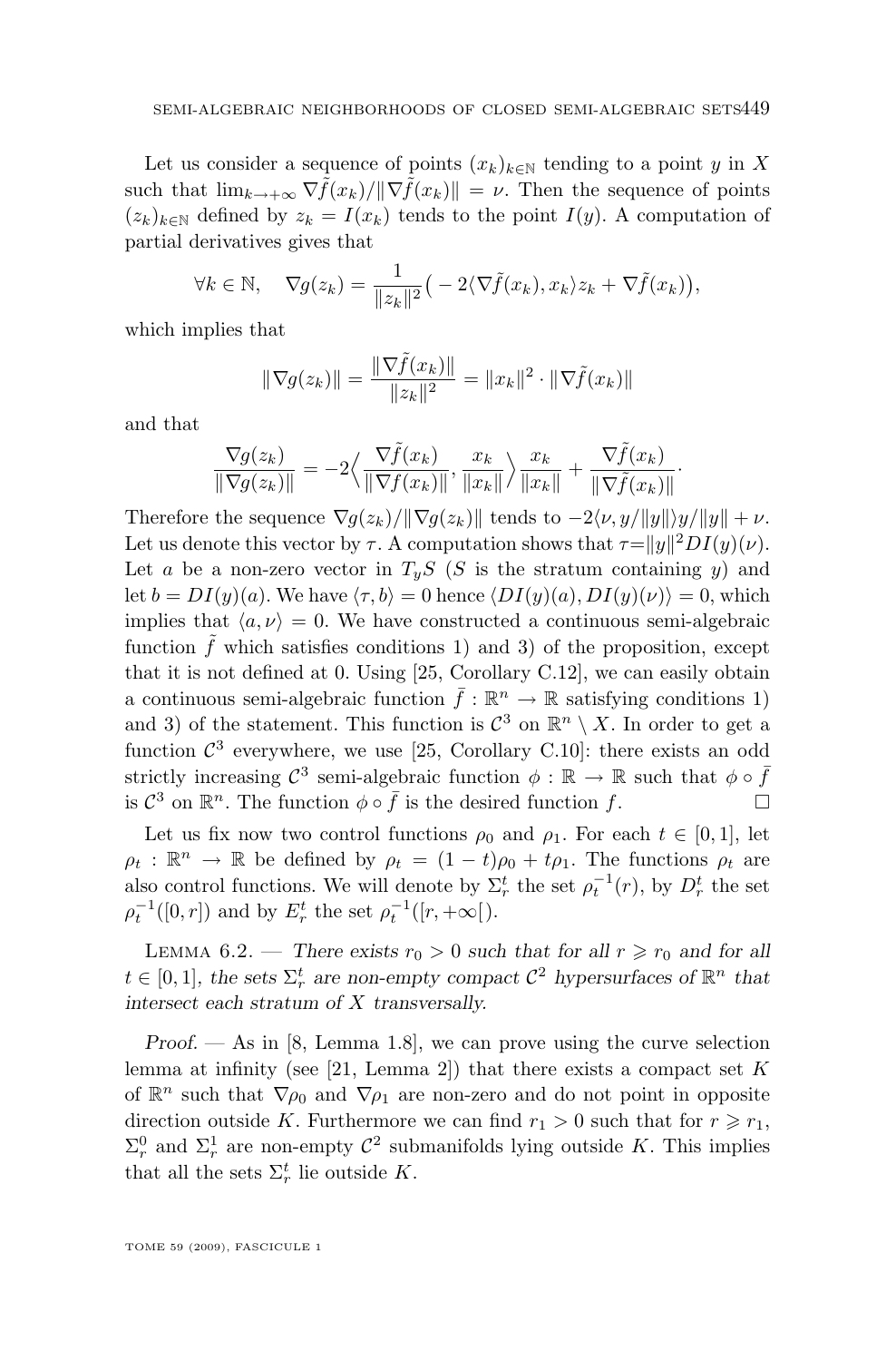<span id="page-22-0"></span>Let  $\theta : \mathbb{R}^n \times [0, 1] \to \mathbb{R}$  be defined by  $\theta(x, t) = \rho_t(x)$ . There exists  $r_2 \geq r_1$ such that for every  $r \ge r_2$ ,  $\theta^{-1}(r)$  is a  $\mathcal{C}^2$  submanifold with boundary  $\Sigma_r^0 \cup \Sigma_r^1$ because  $\theta$ , viewed as a smooth function on a manifold with boundary, admits a finite number of critical values. We see that the function  $t_{|\theta^{-1}(r)}$ :  $\theta^{-1}(r) \to [0,1]$  is a smooth fibration since on  $\theta^{-1}(r)$ ,  $\nabla \rho_t$  can not vanish. This implies that for  $t \in [0, 1]$ ,  $\Sigma_r^t$  is a non-empty compact  $\mathcal{C}^2$  hypersurface.

To prove the second part of the lemma, we fix a non compact stratum  $S_{\alpha}$ of X. Applying the same method to  $\rho_{0|S_{\alpha}}$  and  $\rho_{1|S_{\alpha}}$  and to the manifold with boundary  $S_{\alpha} \times [0, 1]$ , we find that there exists  $r_{\alpha} > 0$  such that for each  $t \in [0, 1]$ ,  $\Sigma_r^t$  intersects  $S_\alpha$  transversally. Finally, we take  $r_0$  to be the minimum of  $r_2$  and the  $r_\alpha$ 's.

Let  $F: \mathbb{R}^n \times [0,1] \to \mathbb{R}$  be defined by  $F(x,t) = f(x)$ , where f is the function constructed in Proposition [6.1,](#page-20-0) and let  $\Gamma_F$  be the semi-algebraic set

$$
\Gamma_F = \left\{ (x,t) \in \mathbb{R}^n \times [0,1] \mid \operatorname{rank} \left[ \begin{array}{l} \frac{\partial F}{\partial x_1}(x,t) & \cdots & \frac{\partial F}{\partial x_n}(x,t) \\ \frac{\partial \theta}{\partial x_1}(x,t) & \cdots & \frac{\partial \theta}{\partial x_n}(x,t) \end{array} \right] < 2 \right\},\
$$

where we recall that  $\theta$  is defined by  $\theta(x,t) = \rho_t(x)$ .

LEMMA 6.3. — *There exists*  $r_3 \geq r_0$  *and an integer*  $q_0$  *such that for every*  $(x,t) \in \theta^{-1}([r_3,+\infty[) \cap \Gamma_F \text{ and every } q \geqslant q_0 \text{, one has } (1+\theta(x,t))^q f(x) > 1.$ 

*Proof.* — Let  $\beta$  :  $]0, +\infty[$   $\rightarrow \mathbb{R}$  be the semi-algebraic function

$$
\beta(R) = \inf \{ F(x, t) \mid (x, t) \in \theta^{-1}(R) \cap \Gamma_F \}.
$$

It is a nonnegative semi-algebraic function. Let us prove that it is positive at infinity. If it is not the case, there exists  $R_0$  such that for every  $R \ge R_0$ ,  $\beta(R) = 0$ . This implies that there exists a sequence of points  $((x_k^R, t_k^R))_{k \in \mathbb{N}}$  in  $\theta^{-1}(R) \cap \Gamma_F$  such that  $F(x_k^R, t_k^R) = f(x_k^R)$  tends to 0. Since  $\theta^{-1}(R)$  is compact, we can assume that  $(x_k^R, t_k^R)$  tends to a point  $(x^R, t^R)$  such that  $f(x^R) = 0$ . We can also assume that  $\nabla f(x_k^R) / ||\nabla f(x_k^R)||$ tends to a unit vector  $\nu^R$ . We know that  $\nu^R \perp T_{x^R} S$  by condition 3) in Proposition [6.1](#page-20-0) (S is the stratum containing  $x^R$ ). Now  $\nabla f(x_k^R) / ||\nabla f(x_k^R)||$ is colinear to  $\nabla \rho_{t_k} (x_k^R)$ , so, taking the limit, we see that  $\nu^R$  is colinear to  $\nabla \rho_{t^R}(x_R)$ . Hence  $\sum_{R}^{t^R}$  does not intersect S transversally. By the previous lemma, we know that this is not possible if R is big enough. Since  $\beta$  is strictly positive at infinity, there exists  $r_3 \ge r_0$  and an integer  $q_0$  such that for every  $r \ge r_0$  and every  $q \ge q_0$ , one has  $\beta(r)^{-1} < (1+r)^q$ . This implies the result.  $\Box$ 

Note that we have proved that for  $q \geq q_0$ , the function  $g_t$  defined by  $g_t = (1 + \rho_t)^q f$  is  $\rho_t$ -quasiregular and that, furthermore, the radius  $r_3$  does not depend on t, which is the most important point of the lemma.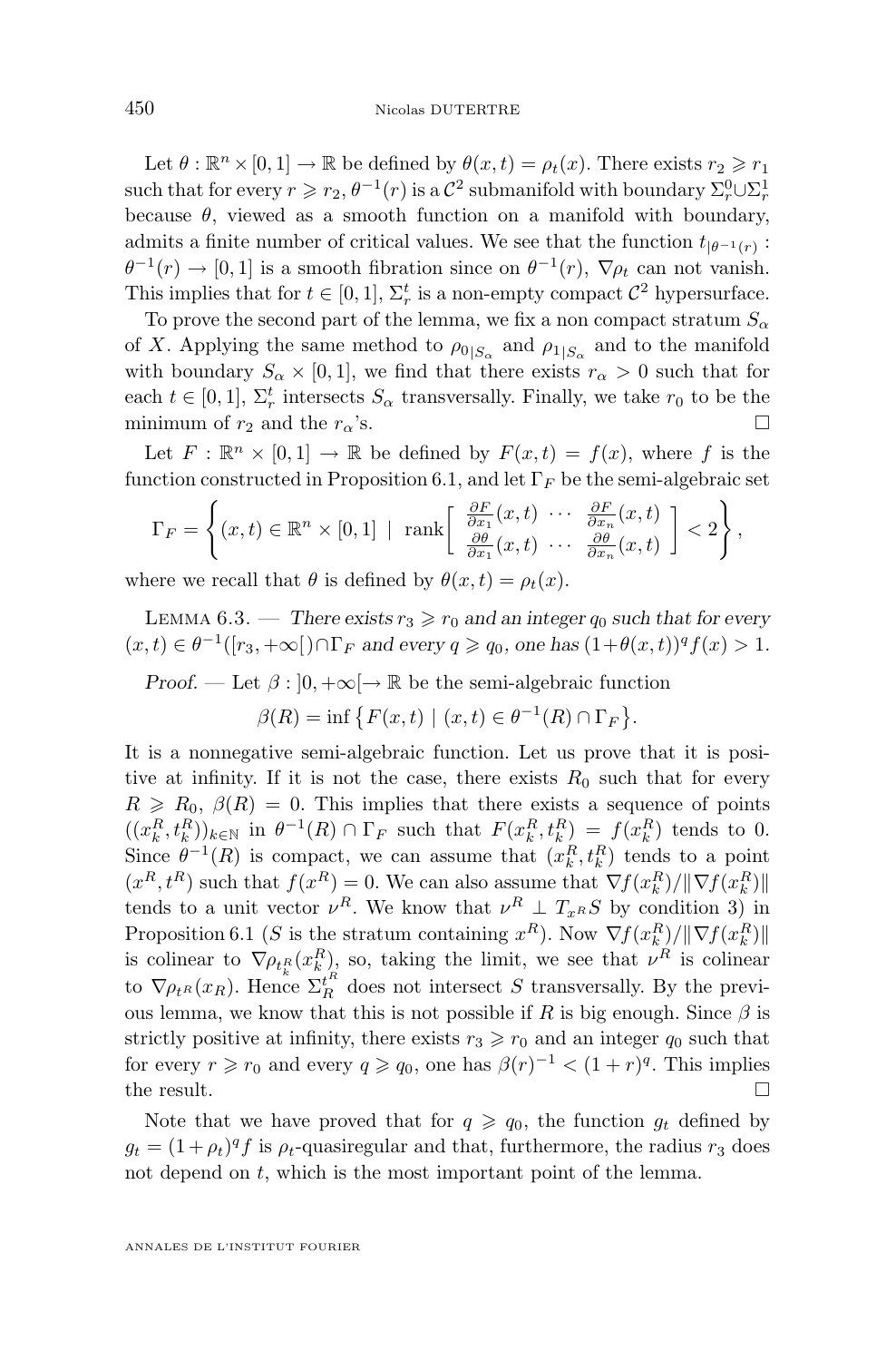<span id="page-23-0"></span>LEMMA 6.4. — *There exists*  $\delta_0 > 0$  *such that for all*  $0 < \delta \leq \delta_0$  *and all*  $t \in [0, 1]$ , the set  $g_t^{-1}([0, \delta])$  is a  $\rho_t$ -quasiregular approaching semi-algebraic neighborhood of X in  $\mathbb{R}^n$ .

*Proof.* — We know that  $q_t$  is a  $\rho_t$ -quasiregular approaching function for X in U and that  $\Gamma_{g_t,\rho_t}$  does not intersect  $g_t^{-1}([0,1])$  outside  $D_{r_3}^t$ . It remains to show that there exists  $0 < \delta_0 < 1$  such that for each  $0 < \delta < \delta_0$ , δ is a regular value of  $g_t$ ,  $t \in [0, 1]$ , smaller than all nonzero critical value of  $g_t$ . Let  $Z = \bigcup_{t \in [0,1]} D_{r_3}^t$ . We observe that Z is a compact set and that  $g_t$ ,  $t \in [0,1],$  does not admit any critical point in  $g_t^{-1}(]0,1[) \cap \mathbb{R}^n \setminus Z$ , because such a point would belong to  $\Gamma_{g_t,\rho_t}$ . Hence it is enough to prove that there exists  $\delta_0$ ,  $0 < \delta_0 < 1$ , such that  $g_t$  does not admit any critical point in  $Z \cap g_t^{-1}(]0, \delta_0[$ .

There exists a neighborhood U of X in Z such that  $\nabla g_0$  and  $\nabla g_1$  do not vanish and do not point in opposite direction in  $U \setminus X$ . Let  $\delta_0$ ,  $0 < \delta_0 \ll 1$ , be a regular value of  $g_0$  and  $g_1$ , smaller than all nonzero critical value of  $g_0$ and  $g_1$  such that  $g_0^{-1}([0, \delta_0]) \cap Z$  and  $g_1^{-1}([0, \delta_0]) \cap Z$  are included in U. We claim that for each  $t \in [0,1], g_t^{-1}(0,\delta_0]) \cap Z$  does not contain any critical point. Let us remark first that  $g_t^{-1}([0, \delta_0]) \cap Z$  is included in U. This is an easy consequence of the following implication:

$$
1 + g_t(x) \leqslant \left(\frac{\delta_0}{f(x)}\right)^{\frac{1}{q}} \Longrightarrow 1 + g_0(x) \leqslant \left(\frac{\delta_0}{f(x)}\right)^{\frac{1}{q}} \text{ or } 1 + g_1(x) \leqslant \left(\frac{\delta_0}{f(x)}\right)^{\frac{1}{q}}.
$$

Now if  $g_t$  admits a critical point x in  $g_t^{-1}([0, \delta_0]) \cap Z$  then

$$
(1+\rho_t(x))^q \nabla f(x) + q(1+\rho_t(x))^{q-1} f(x) \nabla \rho_t(x)
$$

vanishes which implies that  $\nabla g_0(x)$  and  $\nabla g_1(x)$  point in opposite direction. This is impossible and  $\delta_0$  is the required common regular value.

Let  $G: \mathbb{R}^n \times [0,1] \to \mathbb{R}$  be defined by  $G(x,t) = g_t(x)$ . Let  $\delta$  be a positive regular value of G smaller than  $\delta_0$ . The set  $T_0 = g_0^{-1}([0, \delta])$  (resp.  $T_1 = g_1^{-1}([0, \delta]))$  is a  $\rho_0$ -quasiregular (resp.  $\rho_1$ -quasiregular) approaching semi-algebraic neighborhood of X in  $\mathbb{R}^n$ .

Theorem 6.5. — *There exists a continuous family of diffeomorphisms*  $h_s: \mathbb{R}^n \to \mathbb{R}^n$ ,  $0 \leqslant s \leqslant 1$ , such that:

- 1)  $h_0$  *is the identity*;
- 2) for all s,  $h_{s|X}$  is the identity;
- 3)  $h_1(T_0) = T_1$ .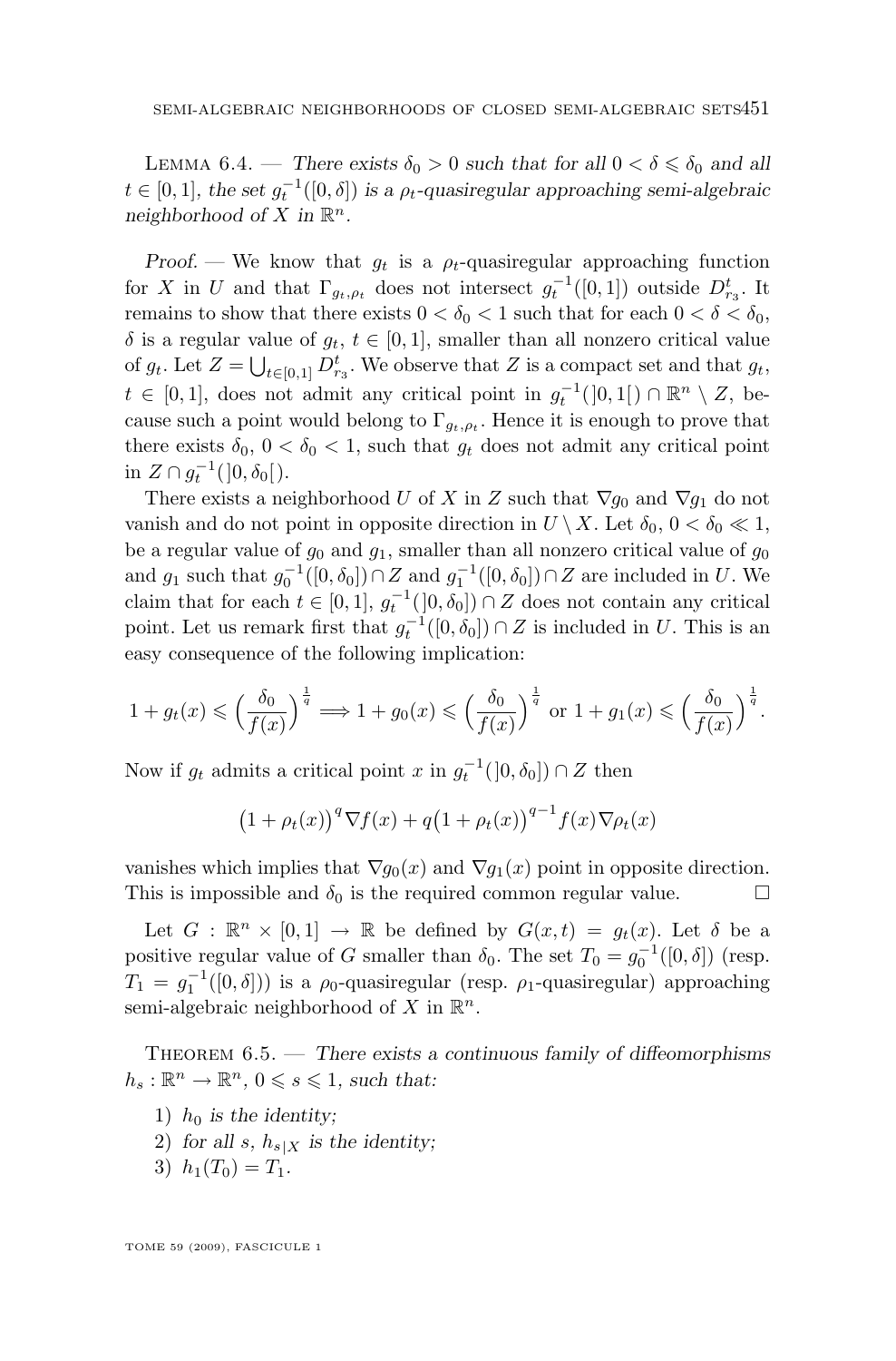<span id="page-24-0"></span>*Proof.* — Let  $\delta'$  be a positive regular value of G strictly smaller than  $\delta$ . Let W be the following semi-algebraic set of  $\mathbb{R}^n \times \mathbb{R}$ :

$$
W = \{(x, t) \in \mathbb{R}^n \times [0, 1] \mid \delta' \leq G(x, t) \leq \delta\}.
$$

It is a  $\mathcal{C}^2$ -manifold with corners of dimension  $n + 1$ . Changing  $r_3$  into a greater value if necessary, we can assume that for  $r \ge r_3$ , the compact sets  $\theta^{-1}(r)$  are smooth manifolds that intersect W transversally. Let  $e_{n+1}$ be the unit vector in  $\mathbb{R}^{n+1}$  equal to  $(0,\ldots,0,1)$ , this the gradient of the function  $t$ . The restriction of the function  $t$  does not admit any critical point on the manifolds  $G^{-1}(\delta'')$ ,  $\delta'' \in [\delta', \delta]$ , for otherwise one of the  $g_t$ 's would have a critical point on  $g_t^{-1}(\delta'')$ . By Lemmas [6.2](#page-21-0) and [6.3,](#page-22-0) the restriction of the function  $t$  does not admit any critical point on the manifolds  $\theta^{-1}(r) \cap G^{-1}(\delta'')$ , with  $\delta'' \in [\delta', \delta]$  and  $r \geq r_3$ . Proceeding as in the previous sections, we define a vector field  $\tilde{w}$  on W which is equal to the projection of  $e_{n+1}$  on the levels of G in a compact set of W and which is equal to the projection of  $e_{n+1}$  on the manifolds  $\theta^{-1}(r) \cap G^{-1}(\delta'')$  at infinity. Let U be an open neighborhood of W disjoint from  $G^{-1}(0)$ . Using a function equal to 1 on W and 0 on the closed set  $\mathbb{R}^n \times [0,1] \setminus U$ , we extend  $\tilde{w}$  to a vector field  $\overline{w}$  equal to  $e_{n+1}$  on  $\mathbb{R}^n \times [0,1] \setminus U$ . Integrating  $\overline{w}$  gives a family of diffeomorphisms  $H_s : \mathbb{R}^n \times [0,1] \to \mathbb{R}^n \times [0,1]$  such that  $H_0$  is the identity,  $H_1(T_0 \times \{0\}) = T_1 \times \{1\}$  and  $H_{s|X \times \{0\}} = id_{|X} \times \{s\}$  for  $s \in [0,1]$  (here  $\mathrm{id}_{|X}$  is the identity on X). Let  $h_s : \mathbb{R}^n \to \mathbb{R}^n$ ,  $s \in [0,1]$ , be defined by  $\forall x \in \mathbb{R}^n$ ,  $H_s(x,0) = (h_s(x), s)$ . The family  $h_s$  is the required family of diffeomorphisms.

Corollary 6.6. — *Two approaching semi-algebraic neighborhoods of a closed non-compact semi-algebraic set are isotopic.*

*Proof.* − This is a consequence of Theorems [4.1](#page-12-0) and [6.5.](#page-23-0) □

COROLLARY  $6.7.$  — Let X be a closed semi-algebraic set in  $\mathbb{R}^n$  and let  $\phi : \mathbb{R}^n \to \mathbb{R}^n$  be a  $\mathcal{C}^2$  semi-algebraic diffeomorphism whose inverse is also *semi-algebraic. Then an approaching semi-algebraic neighborhood of* X *and an approaching semi-algebraic neighborhood of*  $\phi(X)$  *are diffeomorphic.* 

*Proof.* — Let  $\rho$  be a control function and let T be a  $\rho$ -quasiregular approaching semi-algebraic neighborhood of X of the form  $f^{-1}([0, \delta])$ . The function  $\rho \circ \phi^{-1}$  is a control function and  $\phi(T) = (f \circ \phi^{-1})^{-1}([0,\delta])$  is a  $(\rho \circ \phi^{-1})$ -quasiregular approaching semi-algebraic neighborhood of  $\phi(X)$ diffeomorphic to  $T$ .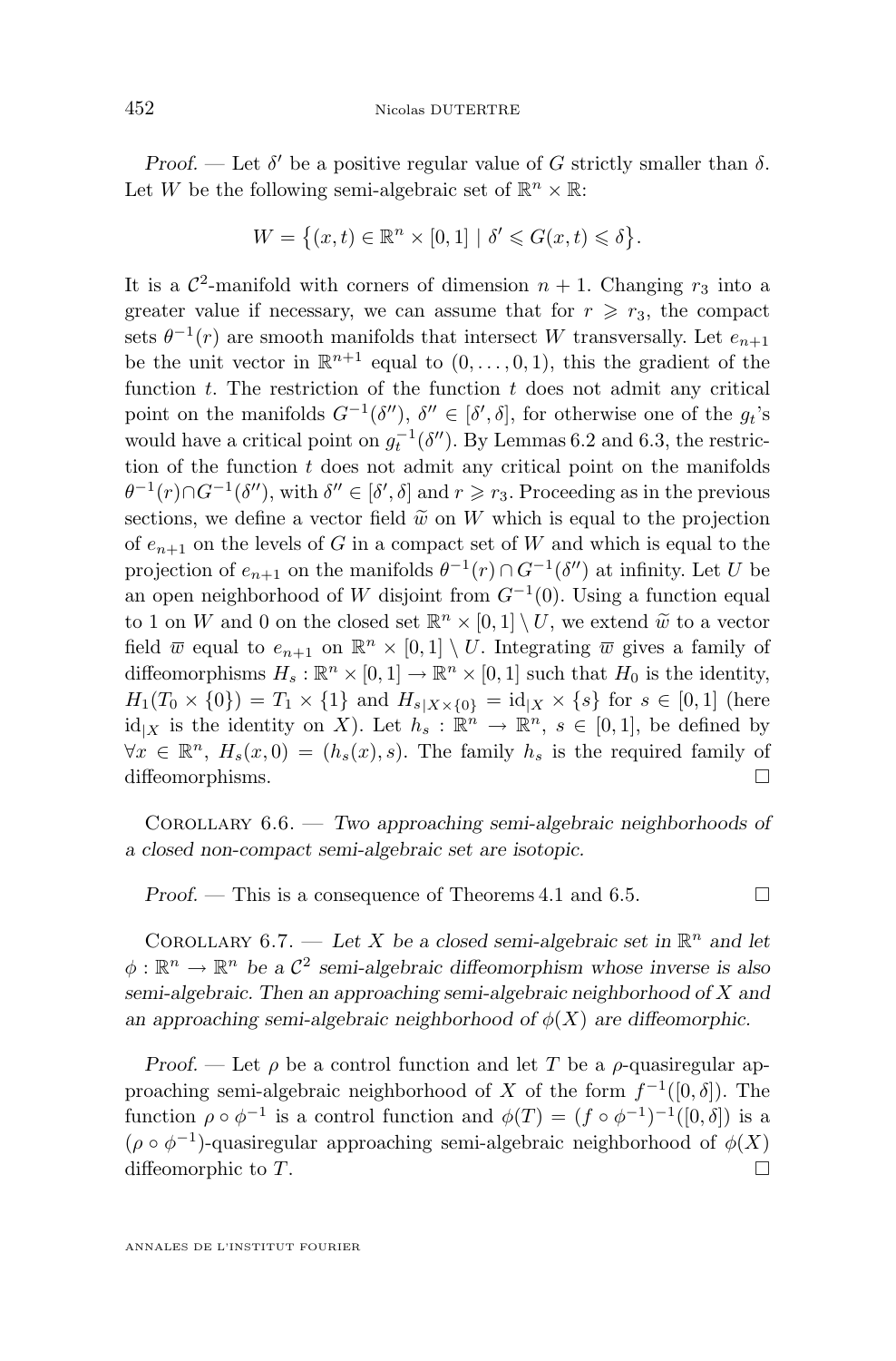#### <span id="page-25-0"></span>**7. Degree formulas for the Euler-Poincaré characteristic of a closed semi-algebraic set**

In this section, we give degree formulas for the Euler-Poincaré characteristic of a closed semi-algebraic set X included in  $\mathbb{R}^n$ . When X is algebraic, we deduce from these formulas a Petrovskii-Oleinik inequality for  $|1-\chi(X)|$ .

Let  $X \subset \mathbb{R}^n$  be a closed semi-algebraic set and let  $f : \mathbb{R}^n \to \mathbb{R}$  be a nonnegative  $\mathcal{C}^2$  semi-algebraic function such that  $X = f^{-1}(0)$ , i.e f is an approaching function for X in  $\mathbb{R}^n$ . Let  $\rho$  be a control function. For every  $q \in \mathbb{N}$ , we will denote by  $f_q$  the function defined by  $f_q = (1 + \rho)^q f$ . We will also denote by  $\Gamma_{f,\rho}$  (resp.  $\Gamma_{f_q,\rho}$ ) the polar set

$$
\Gamma_{f,\rho} = \{x \in \mathbb{R}^n \setminus X \mid \nabla f(x) \text{ (resp. } \nabla f_q(x) \text{) and } \nabla \rho(x) \text{ are colinear}\}.
$$

Note that  $\Gamma_{f,\rho} = \Gamma_{f_q,\rho}$  for each  $q \in \mathbb{N}$ . The following proposition is similar to Proposition [2.6](#page-7-0) and is proved in the same way.

PROPOSITION 7.1. — *There exists an integer*  $q_0$  *such that for every*  $q \geq q_0$ , the following property holds: for any sequence  $(x_k)_{k\in\mathbb{N}} \subset \Gamma_{f_q,p}$ *such that*  $\lim_{k\to+\infty}$   $||x_k|| = +\infty$ *, we have*  $\lim_{k\to+\infty}$   $f_q(x_k) = +\infty$ *.* 

Let us fix an integer  $q$  satisfying the property of the previous proposition. Let  $\Sigma(f_q)$  be the set of critical points of  $f_q$  and let  $\Sigma^*(f_q)$  be the set of critical points of  $f_q$  lying in  $\mathbb{R}^n \setminus X$ .

COROLLARY 7.2. — *The set*  $\Sigma^*(f_q)$  *is compact.* 

*Proof. —* It is clearly closed as an union of connected components of the closed set  $\Sigma(f_q)$ . If it is not bounded, there exists a sequence of points  $(x_k)_{k\in\mathbb{N}}$  such that  $x_k \notin X$ ,  $\nabla f_q(x_k) = 0$  and  $\lim_{k\to+\infty} ||x_k|| = +\infty$ . Since for each  $k \in \mathbb{N}$ ,  $x_k$  also belongs to  $\Gamma_{f_q,\rho}$ , this gives a contradiction.  $\Box$ 

Let us decompose  $\Sigma^*(f_q)$  into the finite union of its connected components  $K_1^q, \ldots, K_{m_q}^q$ :

$$
\Sigma^*(f_q) = \bigcup_{i=1}^{m_q} K_i^q.
$$

Before stating the main results of this section, we need to introduce some notations. For each  $i \in \{1, \ldots, m_q\}$ , let  $U_i$  be a relatively compact neighborhood of  $K_i^q$  such that  $\partial U_i$  is a smooth hypersurface and  $U_i \cap \Sigma^*(f_q) = K_i^q$ . For any mapping  $F : \mathbb{R}^n \to \mathbb{R}^n$  such that  $F^{-1}(0) \cap U_i = K_i^q$  or  $F^{-1}(0) \cap U_i$ is empty, we will denote by  $\deg_{K_i^q} F$  the topological degree of the mapping

$$
\frac{F}{\|F\|} : \partial U_i \longrightarrow S^{n-1}, \quad x \longmapsto \frac{F(x)}{\|F(x)\|}.
$$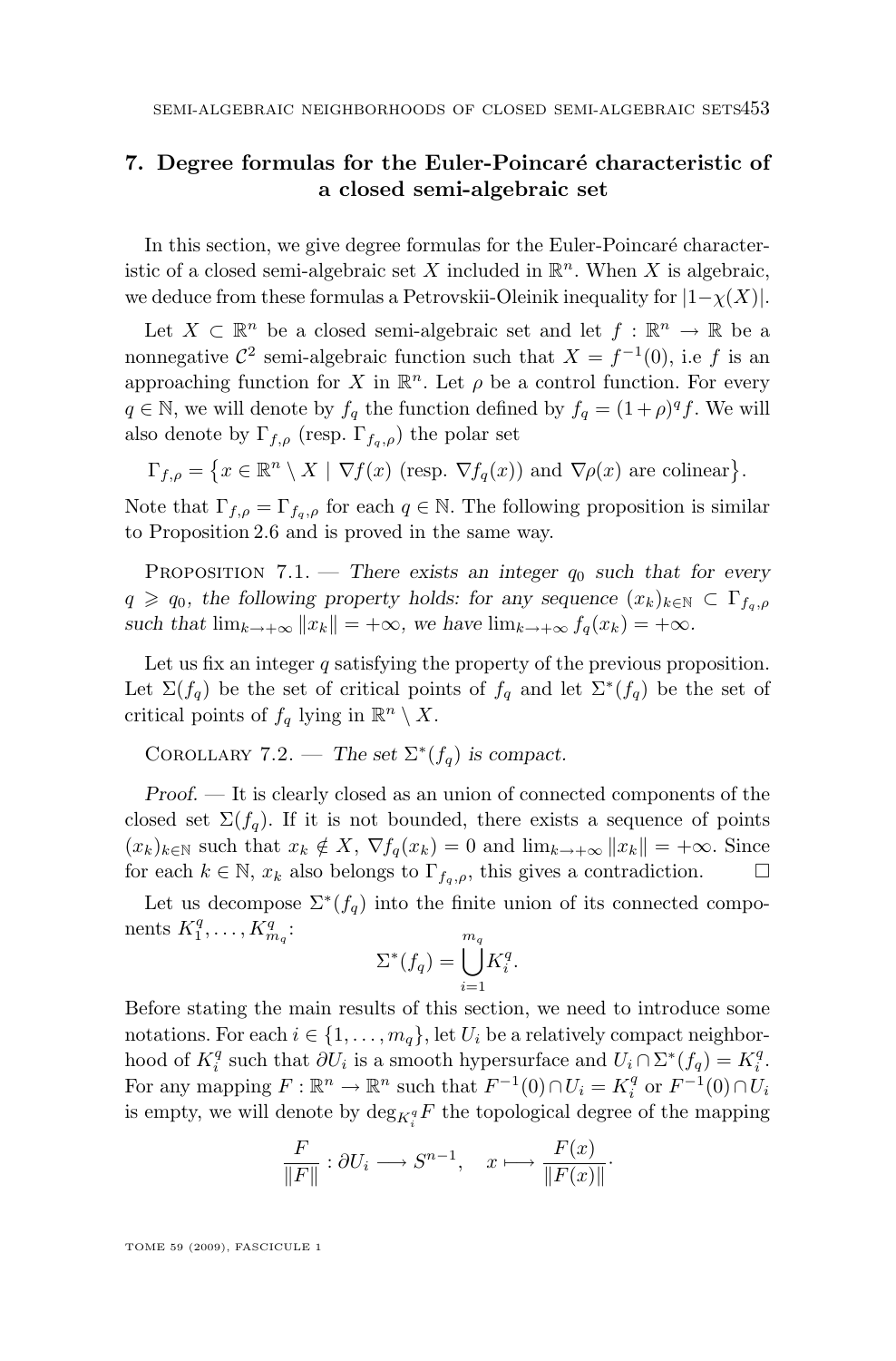<span id="page-26-0"></span>It is well known that this topological degree does not depend on the choice of the relatively compact neighborhood  $U_i$ .

Theorem 7.3. — *The Euler-Poincaré characteristic of the closed semialgebraic set* X *is related to*  $\nabla f_a$  *by the formula* 

$$
\chi(X) = 1 - \sum_{i=1}^{m_q} \deg_{K_i^q} \nabla f_q.
$$

*Proof.* — By Proposition [7.1,](#page-25-0)  $f_q$  is a  $\rho$ -quasiregular approaching function for X in  $\mathbb{R}^n$ . Theorem [3.2](#page-8-0) implies that for  $\varepsilon > 0$  sufficiently small

$$
\chi(X) = \chi\big(\{f_q \leqslant \varepsilon\}\big).
$$

By the Mayer-Vietoris sequence, we have

(1) 
$$
1 = \chi(\lbrace f_q \leq \varepsilon \rbrace) + \chi(\lbrace f_q \geq \varepsilon \rbrace) - \chi(\lbrace f_q = \varepsilon \rbrace).
$$

We will apply Morse theory to the manifold with boundary  $D_R$  and to the function  $f_q$ . We will follow the terminology of [\[9\]](#page-30-0), Section 2, pp. 46–47. Let us first show that  $f_q$  does not admit any inward critical point on  $\Sigma_R \cap \{f_q \geq \varepsilon\}$  for R sufficiently big and  $\varepsilon$  sufficiently small (an inward critical point p is a critical point p of  $f_{q|_{\sum_R}}$  such that  $\nabla f_q(p)$  is a negative multiple of  $\nabla \rho(p)$ . If it is not the case, then we can find a sequence of points  $(x_k)_{k\in\mathbb{N}}$  in  $\Gamma_{f_q,\rho}$  such that  $\nabla f_q(x_k)$  is a negative multiple of  $\nabla \rho(x_k)$ . Using the version at infinity of the Curve Selection Lemma (see [\[21,](#page-30-0) Lemma 2]), we obtain that  $\lim_{k\to+\infty} f_q(x_k)$  exists and belongs to  $[0,+\infty]$ , which contradicts the property of Proposition [7.1.](#page-25-0)

Let us fix R sufficiently big and  $\varepsilon$  sufficiently small so that  $\Sigma^*(f_q) \subset D_R$ ,  $f_q$  does not have inward critical points in  $\Sigma_R \cap \{f_q \geq \varepsilon\}$  and

$$
\chi(\lbrace f_q \geqslant \varepsilon \rbrace) = \chi(\lbrace f_q \geqslant \varepsilon \rbrace \cap D_R) \quad \text{and} \quad \chi(\lbrace f_q = \varepsilon \rbrace) = \chi(\lbrace f_q = \varepsilon \rbrace \cap D_R).
$$

Since  $f_q$  does not have inward critical points in  $\Sigma_R \cap \{f_q \geq \varepsilon\}$ , Morse theory for manifolds with boundary implies that

(2) 
$$
\chi\big(\{f_q \geqslant \varepsilon\} \cap D_r\big) - \chi\big(\{f_q = \varepsilon\} \cap D_r\big) = \sum_{i=1}^{m_q} \deg_{K_i^q} \nabla f_q.
$$

The final result is just a combination of equalities (1) and (2).  $\Box$ 

Let  $F_q : \mathbb{R}^n \to \mathbb{R}^n$  be the mapping defined by

$$
F_q = qf \nabla \rho + (1 + \rho) \nabla f.
$$

Note that  $\nabla f_q = (1+\rho)^{q-1} F_q$ . Hence  $\nabla f_q$  and  $F_q$  admit the same zeros in  $\mathbb{R}^n$ .

ANNALES DE L'INSTITUT FOURIER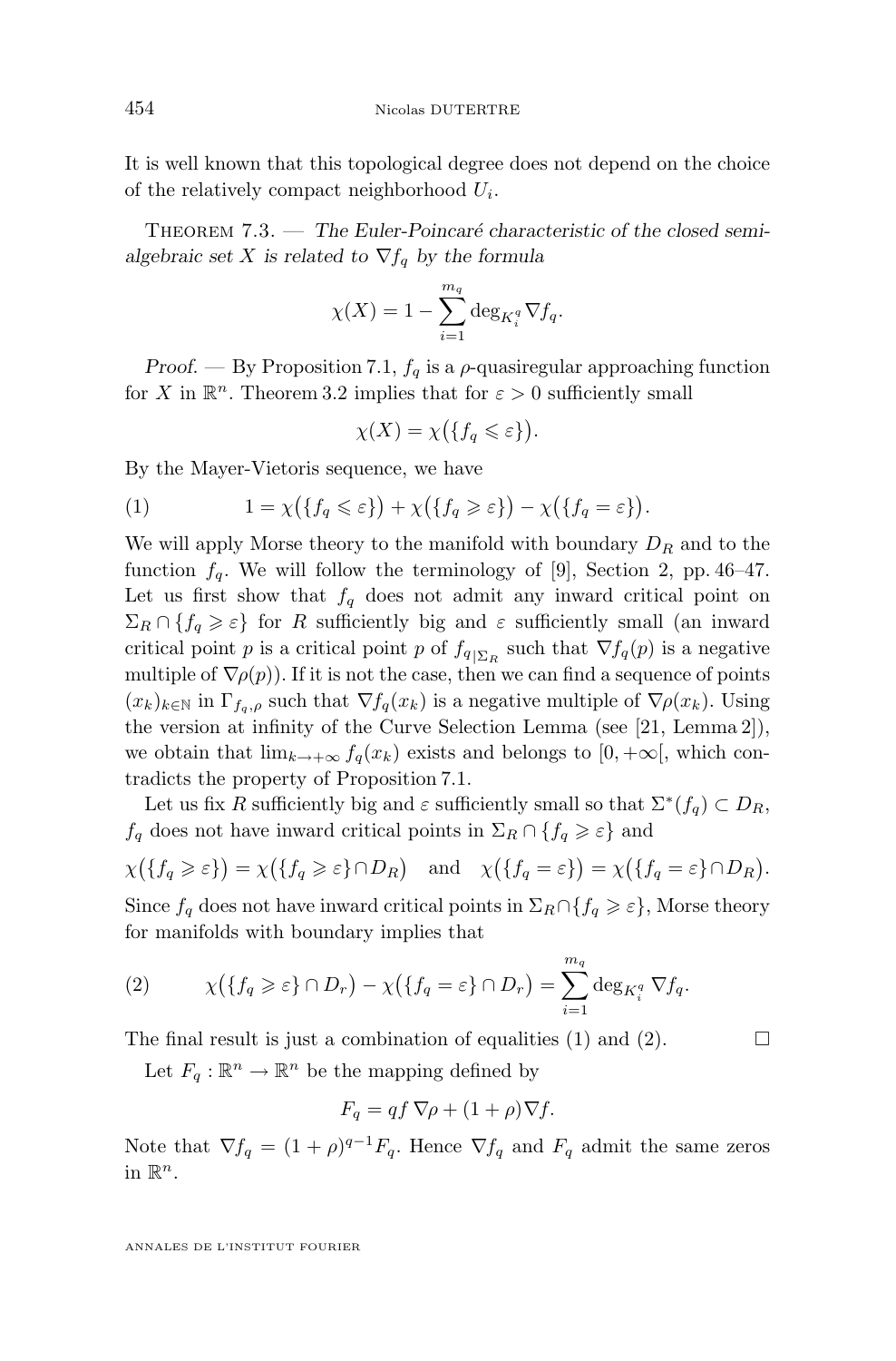<span id="page-27-0"></span>Corollary 7.4. — *The Euler-Poincaré characteristic of* X *is related*  $to F_q$  *by the formula* 

$$
\chi(X) = 1 - \sum_{i=1}^{m_q} \deg_{K_i^q} F_q.
$$

*Proof.* — It is enough to prove that  $\deg_{K_i^q} F_q = \deg_{K_i^q} \nabla f_q$ , for every  $i \in \{1, \ldots, m_q\}$ . Let us choose a relatively compact neighborhood  $U_i$  of  $K_i^q$ such that  $\partial U_i$  is a smooth manifold,  $F_q^{-1}(0) \cap U_i = K_i^q = \nabla f_q^{-1}(0) \cap U_i$ . The result is clear since on  $\partial U_i$ , we have  $\nabla f_q / ||\nabla f_q|| = F_q / ||F_q||.$ 

COROLLARY 7.5. — Let  $G_q : \mathbb{R}^{n+1} \to \mathbb{R}^{n+1}$  be the mapping defined by  $G_q(\lambda; x) = (f(x)\lambda - 1, F_q(x))$ . The set  $G_q^{-1}(0)$  is compact and if  $R > 0$  is *such that*  $G_q^{-1}(0) \subsetneq B_R^{n+1}$ , then

$$
\chi(X) = 1 - \deg_{S_R^n} G_q.
$$

Here  $B_R^{n+1}$  and  $S_R^n$  are the ball and the sphere of radius R in  $\mathbb{R}^{n+1}$ .

*Proof.* — Since  $G_q(\lambda; x) = 0$  if and only if  $F_q(x) = 0$ ,  $f(x) \neq 0$  and  $\lambda = 1/f(x)$ , it is straightforward to see that  $G_q^{-1}(0)$  is compact. The rest of the proof is easy.  $\Box$ 

These formulas are global versions of a result due to Khimshiasvili [\[13\]](#page-30-0) on the Euler characteristic of the real Milnor fibre. It states that, if  $q$ :  $(\mathbb{R}^n, 0) \to (\mathbb{R}, 0)$  is an analytic function-germ with an isolated critical point at the origin, then

$$
\chi(g^{-1}(\delta) \cap B_{\varepsilon}^n) = 1 - \operatorname{sign}(-\delta)^n \deg_0 \nabla g,
$$

for any regular value  $\delta$  of  $g, 0 < |\delta| \ll \varepsilon \ll 1$ . Here  $\deg_0 \nabla g$  is the topological degree of  $\nabla g / \| \nabla g \| : S_{\varepsilon}^{n-1} \to S^{n-1}.$ 

In their fundamental paper [\[23\]](#page-30-0), Petrovskii and Oleinik estimated the Euler characteristic of some real projective algebraic sets. More precisely they gave an upper bound for the quantities

- $|\chi(Y) 1|$  where Y is a real projective hypersurface of even dimension;
- $|2\chi(Z_{-})-1|$  where  $Z_{-}$  is the subset of  $\mathbb{R}P^{n}$  that is bounded by a real projective hypersurface Y of odd dimension and even degree and corresponds to the negative values of the polynomial that determines Y.

These results were generalized by Kharlamov [\[11\]](#page-30-0), [\[12\]](#page-30-0). In [\[1\]](#page-29-0), Arnol'd found a new proof, based on Khimshiashvili's formula, and an equivalent formulation of the original Petrovskii-Oleinik inequalities. Let us state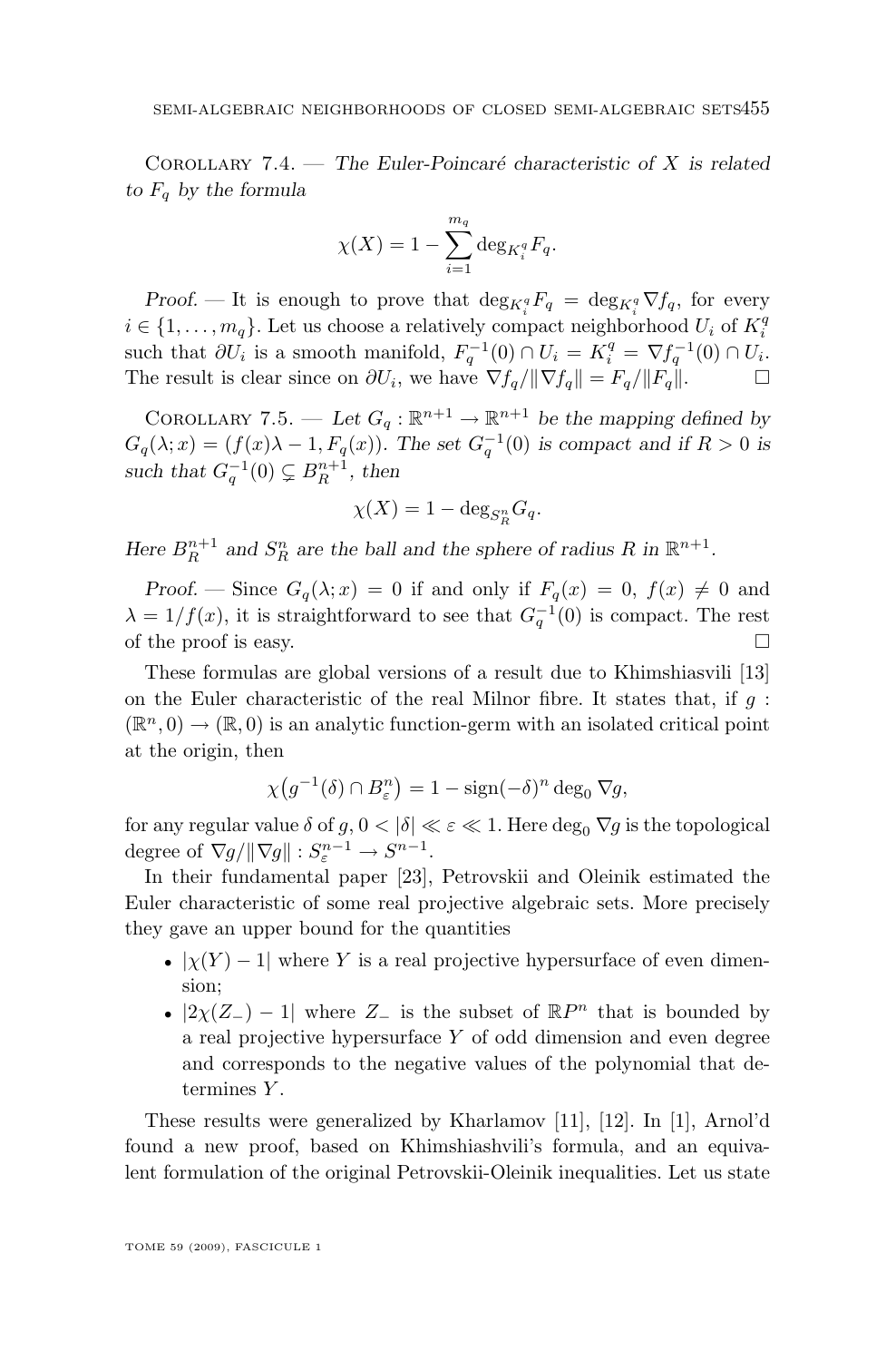Arnol'd's version of these inequalities. We need some notations. With every *n*-tuple of positive integers  $\mathbf{m} = (m_1, \ldots, m_n)$  and with every positive integer  $m_0$ , we will associate the objects:

•  $\Delta_n(\mathbf{m})$  is the parallelepiped in  $\mathbb{R}^n$  defined by the inequalities

 $0 \leq x_1 \leq m_1 - 1, \ldots, 0 \leq x_n \leq m_n - 1;$ 

- $\mu = m_1 \cdots m_n$  is the number of integral points in  $\Delta_n(\mathbf{m});$
- $\nu = \frac{1}{2}(m_1 + \cdots + m_n n)$  is the mean value of the sum of the coordinates of the points in  $\Delta_n(\mathbf{m})$ ,
- $\Pi_n(\mathbf{m})$  is the number of integral points on the central section  $x_1 + \cdots + x_n = \nu$  of the parallelepiped  $\Delta_n(\mathbf{m});$
- $\Pi_n(\mathbf{m}, m_0)$  is the number of integral points in  $\Delta_n(\mathbf{m})$  that lie in the strip

$$
\nu - \frac{1}{2}m_0 \leqslant x_1 + \dots + x_n \leqslant \nu + \frac{1}{2}m_0;
$$

•  $O_n(m, m_0)$  is the number of integral points in  $\Delta_n(m)$  that satisfy the inequalities

$$
\nu - \frac{1}{2}m_0 \leqslant x_1 + \dots + x_n \leqslant \nu.
$$

Arnol'd [\[1\]](#page-29-0) proved the following theorem.

THEOREM 7.6. — Let f be a homogeneous polynomial of degree d in  $\mathbb{R}^n$ *defining a non-singular hypersurface* Y *in*  $\mathbb{R}P^{n-1}$ *. If* n *is even, we have* 

 $|1 - \chi(Y)| \le \Pi_n(\mathbf{d} - \mathbf{1}), \text{ where } \mathbf{d} - \mathbf{1} = (d - 1, \dots, d - 1) \text{ in } \mathbb{N}^n.$ 

*If* n *is odd and* d *is even, let* Z<sup>−</sup> *be the subset of* RP <sup>n</sup> *that is bounded by* Y *and corresponds to the negative values of the polynomial* f*. We have*

$$
\left|1-2\chi(Z^-)\right|\leqslant \Pi_n(\mathbf{d}-\mathbf{1}).
$$

Khovanskii [\[14\]](#page-30-0) (see also [\[15\]](#page-30-0)), gave an affine version of this theorem.

PROPOSITION 7.7. — Let  $f : \mathbb{R}^n \to \mathbb{R}$  be a polynomial of degree d such *that the surface*  ${f = 0}$  *is nonsingular and the domains*  ${f \leq c}$  *are compact for every*  $c \in \mathbb{R}$ *. Then the Euler-Poincaré of the domain*  $\{f \leq 0\}$ *satisfies the inequality*

$$
\left|1-2\chi(\{f\leqslant 0\})\right|\leqslant \Pi_n(\mathbf{d}-\mathbf{1},d-1),
$$

*where*  $d - 1 = (d - 1, ..., d - 1)$  *in*  $\mathbb{N}^n$ *.* 

Our aim is to give a Petrovskii-Oleinik inequality for the Euler-Poincaré characteristic of any algebraic set in  $\mathbb{R}^n$ . Let X be an algebraic set in  $\mathbb{R}^n$  defined as the zero set of the polynomials  $f_1, \ldots, f_k$ , each  $f_i$  having degree  $d_i$ . Hence  $X = \{x \in \mathbb{R}^n \mid f(x) = 0\}$  where  $f = f_1^2 + \cdots + f_k^2$ . The degree of the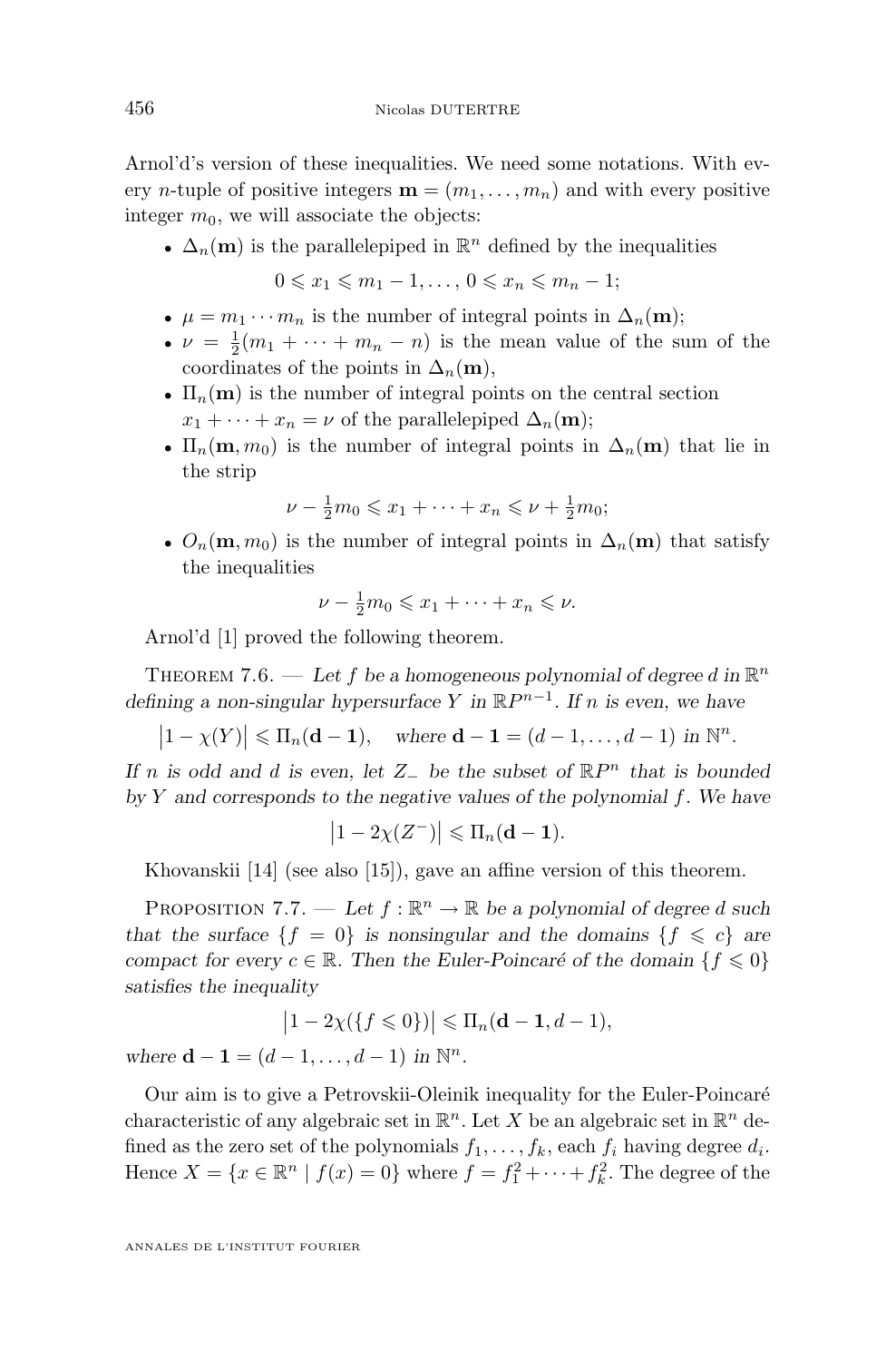<span id="page-29-0"></span>polynomial f is  $d = 2 \max\{d_1, \ldots, d_k\}$ . The following proposition gives an upper bound for  $|1 - \chi(X)|$  in terms of d.

PROPOSITION 7.8. — Let X be an algebraic set in  $\mathbb{R}^n$  defined as the set *of zeros of a nonnegative polynomial* f *of even degree* d*. We have*

$$
\left|1-\chi(X)\right|\leqslant O_{n+1}(\mathbf{d+1},2),
$$

where **d** + **1** =  $(d + 1, ..., d + 1)$  *in*  $\mathbb{N}^{n+1}$ *.* 

*Proof.* — Let  $\omega : \mathbb{R}^n \to \mathbb{R}$  be defined by  $\omega(x) = x_1^2 + \cdots + x_n^2$ . Applying the argument described above to the functions f and  $\omega$ , we find that there exists an integer q sufficiently big and a real  $R > 0$  sufficiently big such that

$$
\chi(X) = 1 - \deg_{S_R^n} G_q.
$$

Let  $\delta$  be a small positive regular value of  $G_q$  and let  $\{p_1, \ldots, p_l\}$  be the set of preimages of  $\delta$  by  $G_q$  lying in  $B_R^{n+1}$ . We have

$$
1 - \chi(X) = \deg_{S_R^n}(G_q - \delta) = \sum_{j=1}^{\ell} \deg_{p_j}(G_q - \delta).
$$

Since each component of  $G_q - \delta$  has a degree not exceeding  $d+1$ , the square of the euclidian distance function in  $\mathbb{R}^{n+1}$  has degree 2 and  $2+(n+1)(d+1)$  $\equiv n+1 \mod 2$ ; Theorem 2 of [\[14\]](#page-30-0) applied to the vector field  $G_q - \delta$  and the function  $R - (x_1^2 + \dots + x_n^2 + \lambda^2)$  gives

$$
\Big|\sum_{j=1}^{\ell} \deg_{p_j}(G_q - \delta)\Big| \leqslant O_{n+1}(\mathbf{d+1}, 2),
$$

where  $\mathbf{d} + \mathbf{1} = (d + 1, \dots, d + 1)$  in  $\mathbb{N}^{n+1}$ 

#### . В последните последните под на приема в село в село в село в село в село в село в село в село в село в село <br>Последните село в село в село в село в село в село в село в село в село в село в село в село в село в село в с

#### BIBLIOGRAPHY

- [1] V. I. ARNOLD, "Index of a singular point of a vector field, the Petrovski-Oleinik inequality, and mixed Hodge structures", *Funct. Anal. Appl.* **12** (1978), p. 1-14.
- [2] J. Bochnak, M. Coste & M. F. Roy, *Géométrie algébrique réelle*, Ergebnisse der Mathematik, vol. 12, Springer-Verlag, 1987.
- [3] L. Broecker & M. Kuppe, "Integral geometry of tame sets", *Geom. Dedicata* **82** (2000), p. 285-323.
- [4] S. A. BROUGHTON, "On the topology of polynomial hypersurfaces, Singularities, Part 1 (Arcata, Calif., 1981), pp. 167–178", in *Proc. Sympos. Pure Math.*, vol. 40, Amer. Math. Soc., Providence, RI, 1983.
- [5] M. COSTE, "An introduction to o-minimal geometry, in Dottorato di Recerca in Matematica", PhD Thesis, Dip. Mat. Univ. Pisa. Istituti Editoriali e Poligrafici Internazionali, Pisa, 2000.
- [6] M. Coste, "An introduction to semi-algebraic geometry, in Dottorato di Recerca in Matematica", PhD Thesis, Dip. Mat. Univ. Pisa. Istituti Editoriali e Poligrafici Internazionali, Pisa, 2000.